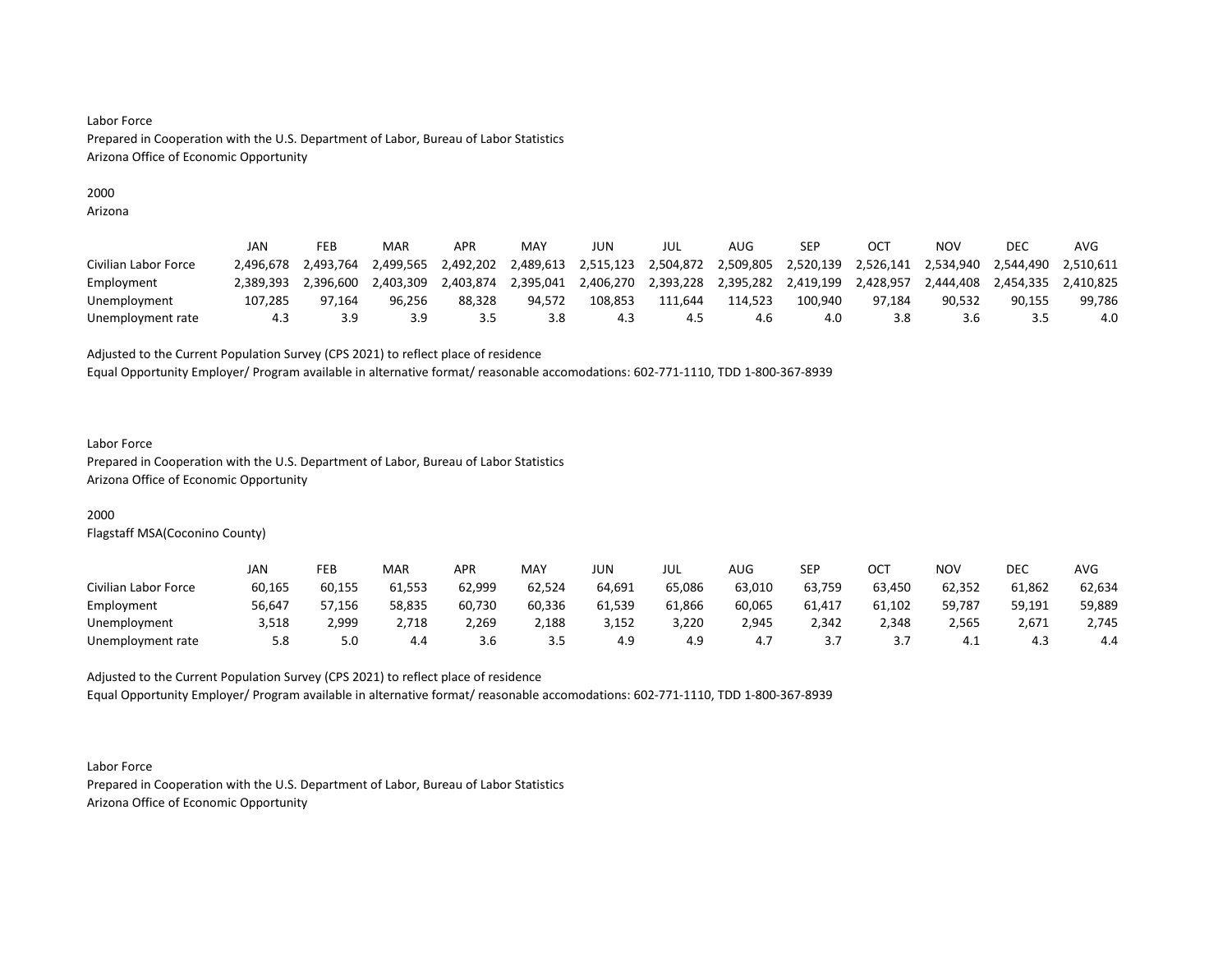# 2000

### Lake Havasu City-Kingman MSA(Mohave County)

|                      | JAN    | FEB    | MAR    | APR    | MAY    | JUN    | JUL    | <b>AUG</b> | <b>SEP</b> | ост    | NOV    | DEC    | <b>AVG</b> |
|----------------------|--------|--------|--------|--------|--------|--------|--------|------------|------------|--------|--------|--------|------------|
| Civilian Labor Force | 67,908 | 67,284 | 67,835 | 68,354 | 68,733 | 69,990 | 69,398 | 69,313     | 69,506     | 68,998 | 69,254 | 69,242 | 68,818     |
| Employment           | 64,456 | 64,122 | 64,675 | 65,575 | 65,816 | 66,740 | 66,163 | 65,977     | 66,606     | 66,098 | 66,461 | 66,332 | 65,752     |
| Unemployment         | 3,452  | 3,162  | 3,160  | 2.779  | 2,917  | 3,250  | 3,235  | 3,336      | 2,900      | 2,900  | 2,793  | 2,910  | 3,066      |
| Unemployment rate    | 5.1    | 4.7    |        | - →.⊥  | 4.Z    | 4.6    | 4.7    | 4.8        | 4.2        | 4.Z    | 4.0    | 4.Z    | 4.5        |

Adjusted to the Current Population Survey (CPS 2021) to reflect place of residence

Equal Opportunity Employer/ Program available in alternative format/ reasonable accomodations: 602-771-1110, TDD 1-800-367-8939

#### Labor Force

Prepared in Cooperation with the U.S. Department of Labor, Bureau of Labor Statistics Arizona Office of Economic Opportunity

### 2000

Phoenix MSA

|                      | JAN       | FEB       | MAR       | APR       | <b>MAY</b> | JUN       | JUL       | AUG       | <b>SEP</b> | OC <sup>7</sup> | NOV       | DEC       | AVG       |
|----------------------|-----------|-----------|-----------|-----------|------------|-----------|-----------|-----------|------------|-----------------|-----------|-----------|-----------|
| Civilian Labor Force | 1.652.959 | 1.652.505 | 1,654,912 | 1,651,825 | 1,651,401  | 1,668,240 | 1,665,785 | 1,671,213 | 1,682,032  | 1,681,833       | 1,687,941 | 1,697,306 | 1.668.163 |
| Employment           | 1.592.015 | 1.596.938 | 1.599.450 | 1.603.792 | 1,600,361  | 1,609,661 | 1,606,662 | 1,608,953 | 1,627,179  | 1,628,209       | 1.636.904 | 1.646.260 | 1.613.032 |
| Unemployment         | 60.944    | 55.567    | 55.462    | 48.033    | 51.040     | 58.579    | 59.123    | 62.260    | 54.853     | 53.624          | 51.037    | 51.046    | 55,131    |
| Unemployment rate    | -3.7      |           |           |           | <u>J.L</u> |           | 3.5       |           | 3.3        |                 | 3.0       |           |           |

# Adjusted to the Current Population Survey (CPS 2021) to reflect place of residence

Equal Opportunity Employer/ Program available in alternative format/ reasonable accomodations: 602-771-1110, TDD 1-800-367-8939

#### Labor Force

Prepared in Cooperation with the U.S. Department of Labor, Bureau of Labor Statistics Arizona Office of Economic Opportunity

#### 2000

| JAN<br><b>FEB</b><br><b>OCT</b><br>MAR<br>MAY<br><b>APR</b><br><b>NOV</b><br>JUN<br><b>SEP</b><br>AUG<br>jul |  |  |  |  |  |  |  |  |  |  |  | DEC | <b>AVG</b> |
|--------------------------------------------------------------------------------------------------------------|--|--|--|--|--|--|--|--|--|--|--|-----|------------|
|--------------------------------------------------------------------------------------------------------------|--|--|--|--|--|--|--|--|--|--|--|-----|------------|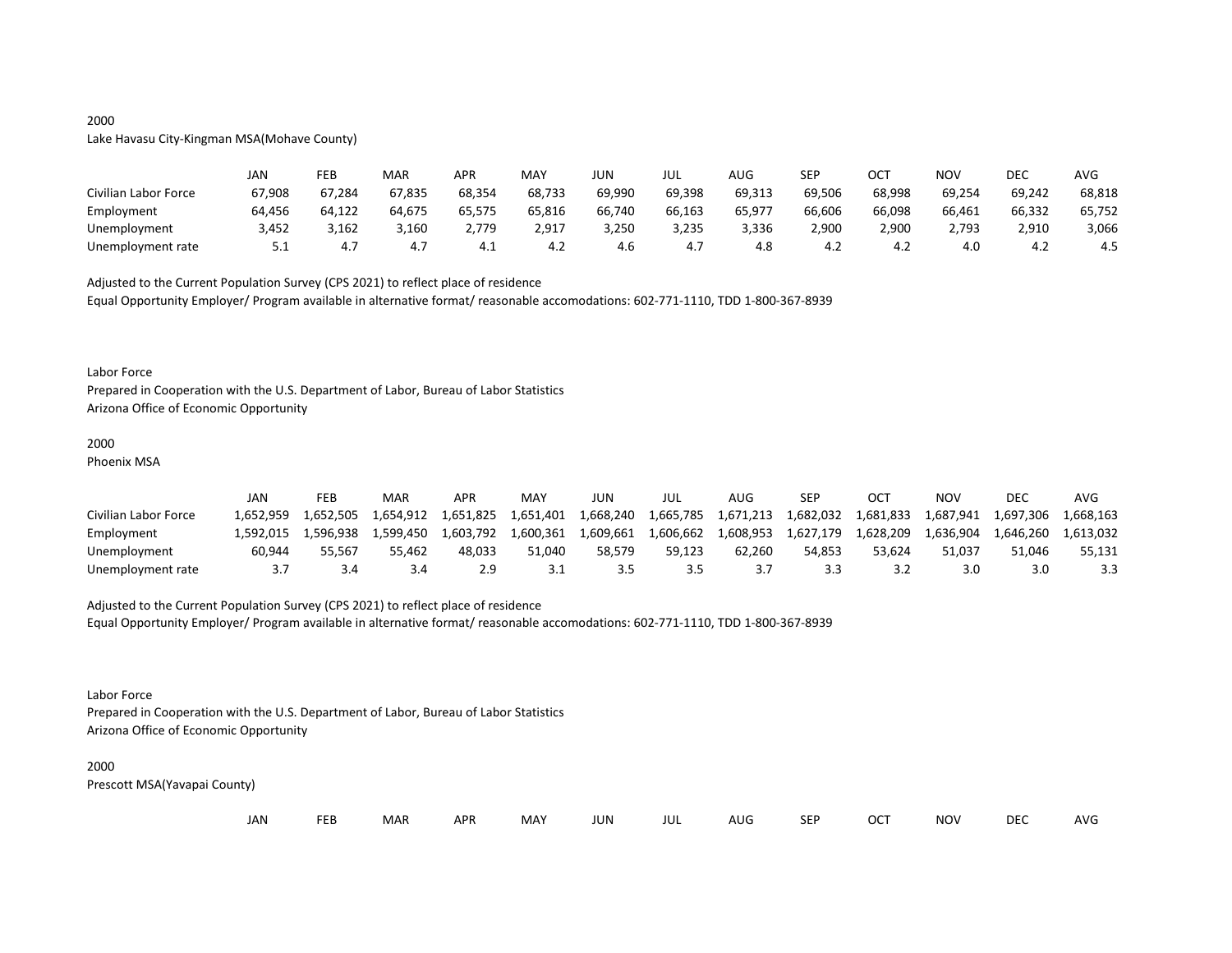| Civilian Labor Force | 75,015 | 75,635 | 76,573 | 76,001 | 75.764 | 76,507 | 75.100 | 74,942 | 75.458 | 76,629 | 76,337 | 75,940 | 75,826 |
|----------------------|--------|--------|--------|--------|--------|--------|--------|--------|--------|--------|--------|--------|--------|
| Employment           | 71.680 | 72.549 | 73.444 | 73,283 | 72.875 | 73.245 | 1,803  | 71,575 | 72.500 | 73,717 | 73.540 | 73,059 | 72,773 |
| Unemployment         | 3,335  | 3,086  | 3,129  | 2,718  | 2,889  | 3,262  | 3,297  | 3,367  | 2,958  | 2,912  | 2,797  | 2,881  | 3,053  |
| Unemployment rate    | 4.4    |        |        | 3.6    | 3.8    | 4.3    | 4.4    | 4.5    | 3 G    |        |        |        | 4.0    |

Equal Opportunity Employer/ Program available in alternative format/ reasonable accomodations: 602-771-1110, TDD 1-800-367-8939

Labor Force Prepared in Cooperation with the U.S. Department of Labor, Bureau of Labor Statistics Arizona Office of Economic Opportunity

### 2000

Sierra-Vista Douglas MSA(Cochise County)

|                      | JAN    | FEB    | <b>MAR</b> | APR    | MAY    | JUN    | JUL    | AUG    | <b>SEP</b> | OCT    | NOV    | DEC    | AVG    |
|----------------------|--------|--------|------------|--------|--------|--------|--------|--------|------------|--------|--------|--------|--------|
| Civilian Labor Force | 49,127 | 48,669 | 48,367     | 47,845 | 47,733 | 49,238 | 48,204 | 48,295 | 48,174     | 49,285 | 49,479 | 49,469 | 48,657 |
| Employment           | 46,582 | 46,385 | 46,094     | 45,892 | 45,724 | 46,931 | 45,906 | 45,922 | 46,086     | 47,213 | 47.453 | 47.406 | 46,466 |
| Unemployment         | 2.545  | 2,284  | 2,273      | 1,953  | 2,009  | 2,307  | 2,298  | 2,373  | 2,088      | 2,072  | 2,026  | 2,063  | 2,191  |
| Unemployment rate    | 5.2    | 4.,    | 4.7        | 4.⊥    | 4.2    | 4.,    | 4.8    | 4.9    | 4.3        | 4.∠    | 4.1    | ے.4    | 4.5    |

Adjusted to the Current Population Survey (CPS 2021) to reflect place of residence

Equal Opportunity Employer/ Program available in alternative format/ reasonable accomodations: 602-771-1110, TDD 1-800-367-8939

Labor Force Prepared in Cooperation with the U.S. Department of Labor, Bureau of Labor Statistics Arizona Office of Economic Opportunity

# 2000

|                      | JAN     | FEB     | <b>MAR</b> | APR     | MAY     | JUN     | JUL     | AUG     | <b>SEP</b> | OCT     | NOV     | DEC     | AVG     |
|----------------------|---------|---------|------------|---------|---------|---------|---------|---------|------------|---------|---------|---------|---------|
| Civilian Labor Force | 412.143 | 413.423 | 414.890    | 411.139 | 406,393 | 410.007 | 405,174 | 404.502 | 407,193    | 409,274 | 411,967 | 412.500 | 409,884 |
| Employment           | 394,494 | 397,529 | 399,663    | 397,770 | 392,341 | 393,799 | 389,033 | 387,787 | 392,384    | 394,702 | 398,049 | 398,490 | 394,670 |
| Unemployment         | 17.649  | 15.894  | 15,227     | 13.369  | 14.052  | 16,208  | 16.141  | 16,715  | 14.809     | 14.572  | 13.918  | 14.010  | 15.214  |
| Unemployment rate    | 4.3     | 3.8     |            |         | 3.5     | 4.0     | 4.0     | -4.1    | 3.6        | 3.6     | 3.4     | 3.4     |         |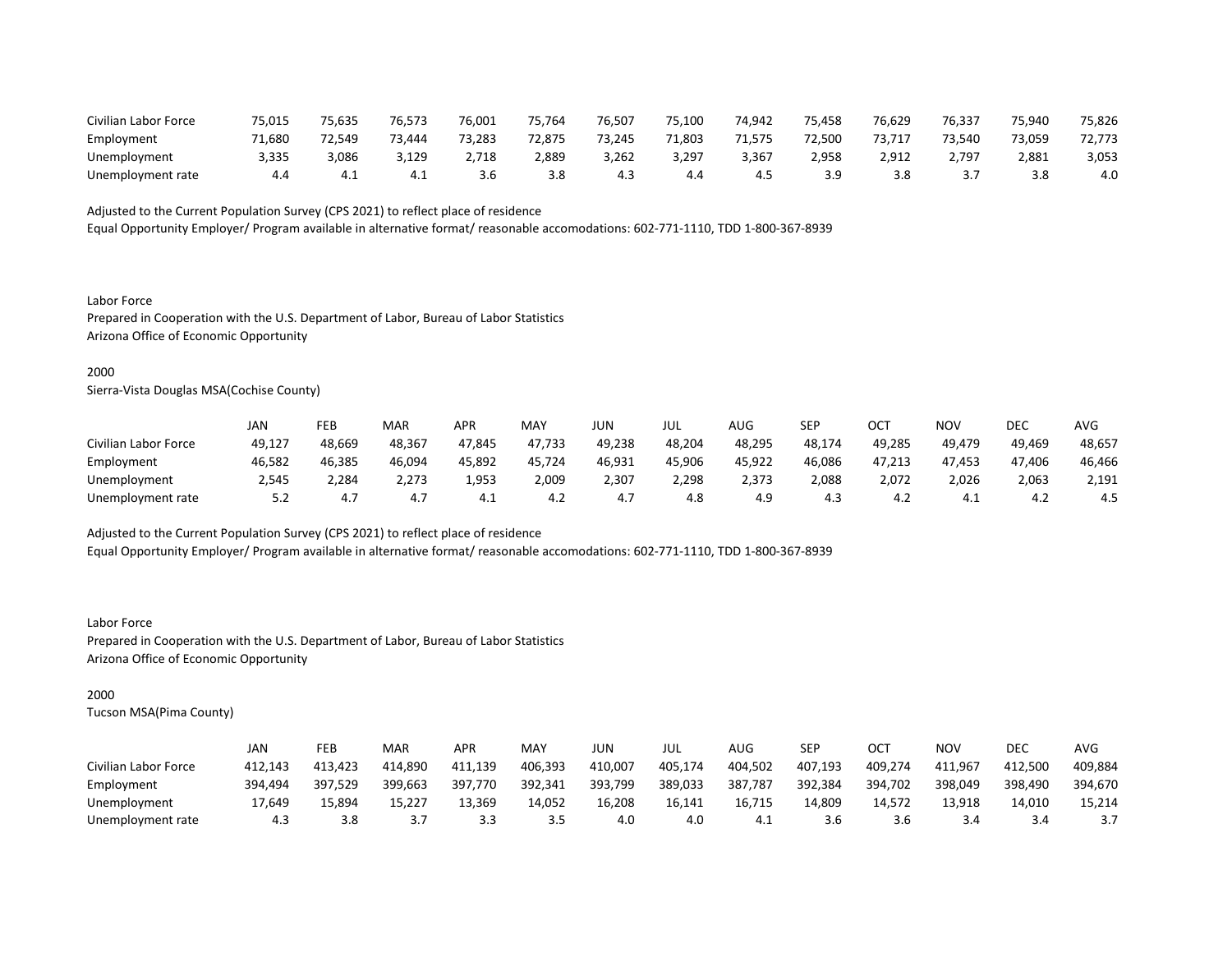Equal Opportunity Employer/ Program available in alternative format/ reasonable accomodations: 602-771-1110, TDD 1-800-367-8939

#### Labor Force

Prepared in Cooperation with the U.S. Department of Labor, Bureau of Labor Statistics Arizona Office of Economic Opportunity

### 2000

Yuma MSA(Yuma County)

|                      | JAN    | FEB    | MAR    | APR    | <b>MAY</b> | JUN    | JUL    | AUG    | SEP    | ОСТ            | <b>NOV</b> | DEC    | <b>AVG</b> |
|----------------------|--------|--------|--------|--------|------------|--------|--------|--------|--------|----------------|------------|--------|------------|
| Civilian Labor Force | 64,777 | 62,886 | 61,773 | 62,466 | 65,124     | 65,096 | 64,611 | 65,862 | 63,036 | 65,075         | 65,816     | 66,198 | 64,393     |
| Employment           | 57,732 | 56.770 | 55,155 | 51.985 | 52,116     | 51.674 | 49,437 | 51,141 | 49,839 | 53,938         | 57,299     | 58,746 | 53,819     |
| Unemployment         | 7,045  | 116,د  | 6,618  | 10,481 | 13,008     | 13,422 | 15.174 | 14,721 | 13,197 | 11,137         | 8,517      | 7,452  | 10,574     |
| Unemployment rate    | 10.9   |        | 10.7   | 16.8   | 20.0       | 20.6   | 23.5   | 22.4   | 20.9   | . <i>. .</i> . | 12.9       | 11.3   | 16.4       |

Adjusted to the Current Population Survey (CPS 2021) to reflect place of residence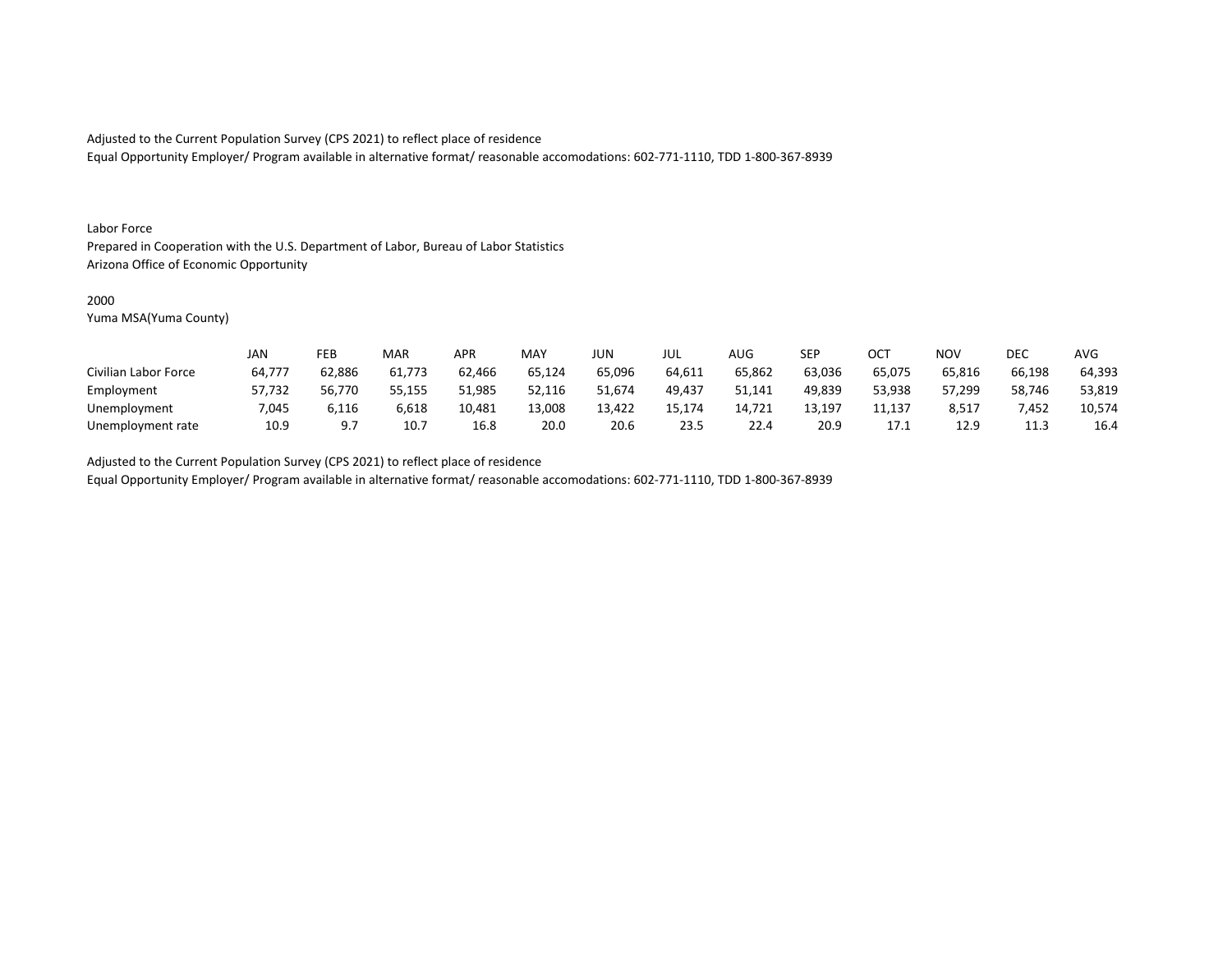# 2009

Arizona

|                      | JAN       | FEB       | <b>MAR</b> | APR       | MAY       | JUN       | jul       | AUG       | SEP       |           | NOV       | DEC       | AVG       |
|----------------------|-----------|-----------|------------|-----------|-----------|-----------|-----------|-----------|-----------|-----------|-----------|-----------|-----------|
| Civilian Labor Force |           | 3.123.154 | 3.120.958  | 3,126,297 | 3,124,374 | 3,142,284 | 3,148,784 | 3,147,171 | 3,135,557 | 3,122,709 | 3.127.851 | 3.101.207 | 3.128.891 |
| Employment           | 2.866.590 | 2.856.660 | 2.845.451  | 2,853,098 | 2,837,284 | 2,827,584 | 2,821,305 | 2,816,399 | 2,804,809 | 2,794,315 | 2.810.158 | 2,783,462 | 2.826.426 |
| Unemployment         | 259,759   | 266.494   | 275.507    | 273.199   | 287.090   | 314.700   | 327,479   | 330.772   | 330.748   | 328.394   | 317.693   | 317.745   | 302,465   |
| Unemployment rate    | 8.3       | 8.5       | 8.8        |           | 9.2       | 10.0      | 10.4      | 10.5      | 10.5      | 10.5      | 10.2      | 10.2      | 9.7       |

Adjusted to the Current Population Survey (CPS 2021) to reflect place of residence

Equal Opportunity Employer/ Program available in alternative format/ reasonable accomodations: 602-771-1110, TDD 1-800-367-8939

### Labor Force

Prepared in Cooperation with the U.S. Department of Labor, Bureau of Labor Statistics Arizona Office of Economic Opportunity

# 2009

Flagstaff MSA(Coconino County)

|                      | JAN    | FEB    | <b>MAR</b> | APR    | <b>MAY</b> | JUN    | JUL    | AUG.   | SEP    | ост    | NOV        | DEC    | AVG    |
|----------------------|--------|--------|------------|--------|------------|--------|--------|--------|--------|--------|------------|--------|--------|
| Civilian Labor Force | 73,073 | 73,062 | 72,890     | 73,976 | 74,239     | 76,602 | 77,591 | 77,340 | 76,505 | 74,910 | 74,492     | 73,540 | 74,852 |
| Employment           | 67,221 | 67,222 | 67,433     | 68,962 | 69,044     | 70,347 | 70,810 | 70,683 | 69,918 | 68,218 | 67,616     | 66,243 | 68,643 |
| Unemployment         | 5,852  | 5,840  | 5,457      | 014,ز  | 5,195      | 6,255  | 6,781  | 6,657  | 6,587  | 6,692  | 6,876      | 7,297  | 6,209  |
| Unemployment rate    | 8.0    | 8.0    | 7.5        | 6.8    | 7.0        | 8.2    | ,      | 8.6    | 8.6    | 8.9    | ് വ<br>J.L | 9.9    | 8.3    |

Adjusted to the Current Population Survey (CPS 2021) to reflect place of residence Equal Opportunity Employer/ Program available in alternative format/ reasonable accomodations: 602-771-1110, TDD 1-800-367-8939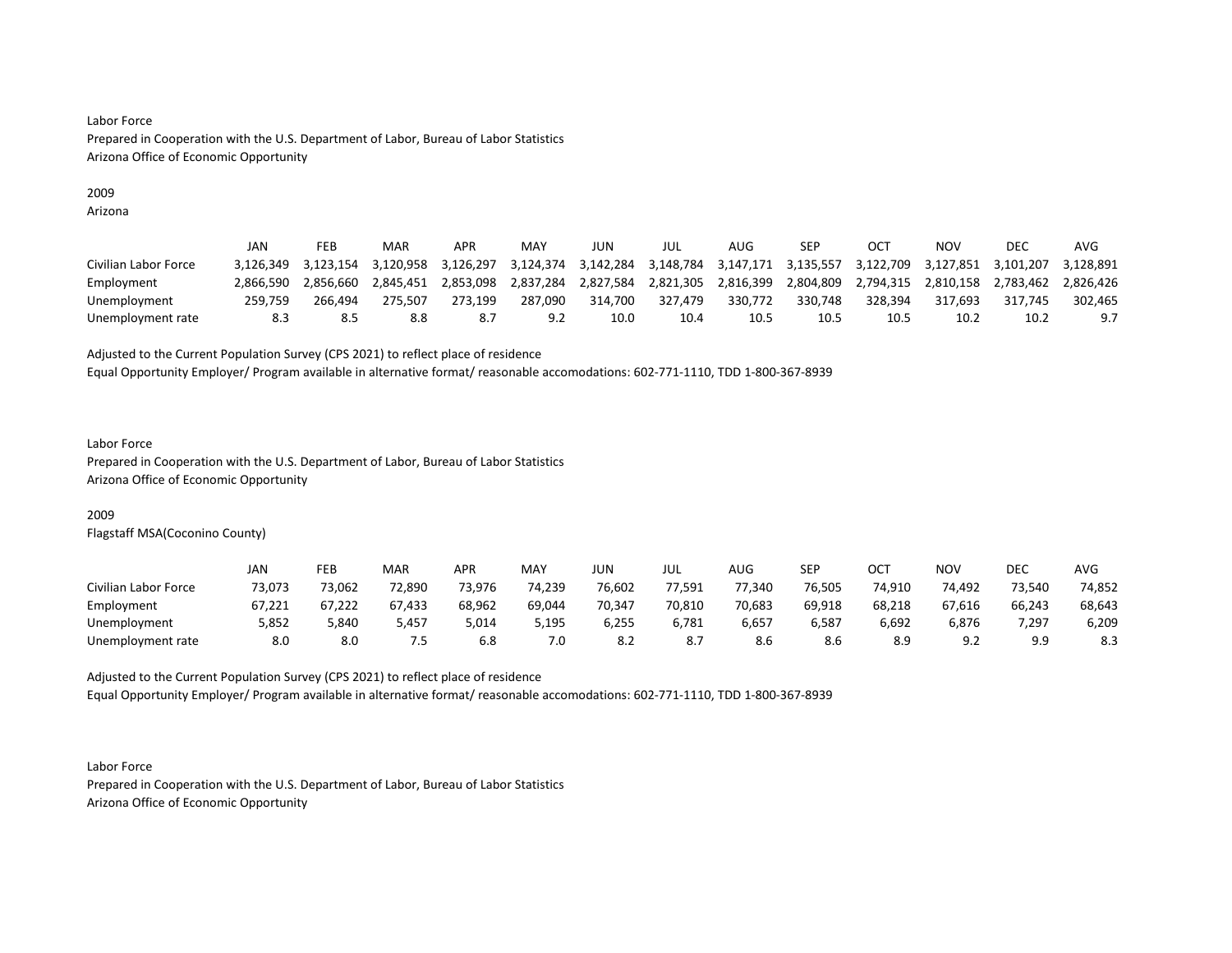# 2009

Lake Havasu City-Kingman MSA(Mohave County)

|                      | JAN    | FEB    | MAR    | APR    | MAY    | JUN    | JUL    | AUG    | <b>SEP</b> | ост    | NOV    | DEC        | AVG    |
|----------------------|--------|--------|--------|--------|--------|--------|--------|--------|------------|--------|--------|------------|--------|
| Civilian Labor Force | 91,387 | 91,033 | 91,225 | 91,511 | 91,659 | 92,001 | 93,233 | 92,876 | 92,066     | 91,144 | 90,740 | 89,637     | 91,543 |
| Employment           | 81,340 | 81,283 | 81,215 | 82,018 | 82,118 | 81,917 | 82,843 | 82,307 | 81,504     | 80,476 | 80,516 | 78,959     | 81,375 |
| Unemployment         | 10,047 | 9,750  | 10,010 | 9,493  | 9,541  | 10,084 | 10,390 | 10,569 | 10,562     | 10,668 | 10,224 | 10,678     | 10,168 |
| Unemployment rate    | 11.0   | 10.7   | 11.0   | 10.4   | 10.4   | 11.0   | 11.1   | 11.4   | 11.5       | .      | 11.3   | 119<br>--- | 11.1   |

Adjusted to the Current Population Survey (CPS 2021) to reflect place of residence Equal Opportunity Employer/ Program available in alternative format/ reasonable accomodations: 602-771-1110, TDD 1-800-367-8939

#### Labor Force

Prepared in Cooperation with the U.S. Department of Labor, Bureau of Labor Statistics Arizona Office of Economic Opportunity

### 2009

Phoenix MSA

|                      | JAN       | FEB       | MAR       | APR       | MAY       | JUN       | JUL       | AUG       | <b>SEP</b> | OC <sup>7</sup> | NOV       | DEC       | AVG       |
|----------------------|-----------|-----------|-----------|-----------|-----------|-----------|-----------|-----------|------------|-----------------|-----------|-----------|-----------|
| Civilian Labor Force | 2.103.307 | 2.101.008 | 2.099.518 | 2,097,846 | 2,092,385 | 2,101,340 | 2,098,478 | 2,092,550 | 2,090,383  | 2,086,936       | 2,092,712 | 2,074,993 | 2.094.288 |
| Employment           | 1.940.131 | 1.932.163 | 1.923.689 | 1.926.985 | 1.913.633 | 1,904,386 | 1.895.716 | 1,887,166 | 1,883,330  | 1.880.290       |           |           | 1.904.527 |
| Unemployment         | 163.176   | 168.845   | 175.829   | 170.861   | 178.752   | 196.954   | 202.762   | 205.384   | 207.053    | 206.646         | 200.150   | 200.720   | 189.761   |
| Unemployment rate    | 7.8       | 8.0       |           |           |           | 9.4       | 9. J      |           | 9.9        |                 | 9.6       |           | 9.1       |

# Adjusted to the Current Population Survey (CPS 2021) to reflect place of residence

Equal Opportunity Employer/ Program available in alternative format/ reasonable accomodations: 602-771-1110, TDD 1-800-367-8939

### Labor Force

Prepared in Cooperation with the U.S. Department of Labor, Bureau of Labor Statistics Arizona Office of Economic Opportunity

#### 2009

| Jan<br>OCT<br><b>FEB</b><br>SEP<br>MAR<br>MAY<br>AUG<br>APR<br><b>JUN</b><br>JUL | <b>DEC</b><br><b>NOV</b> | AVG |
|----------------------------------------------------------------------------------|--------------------------|-----|
|----------------------------------------------------------------------------------|--------------------------|-----|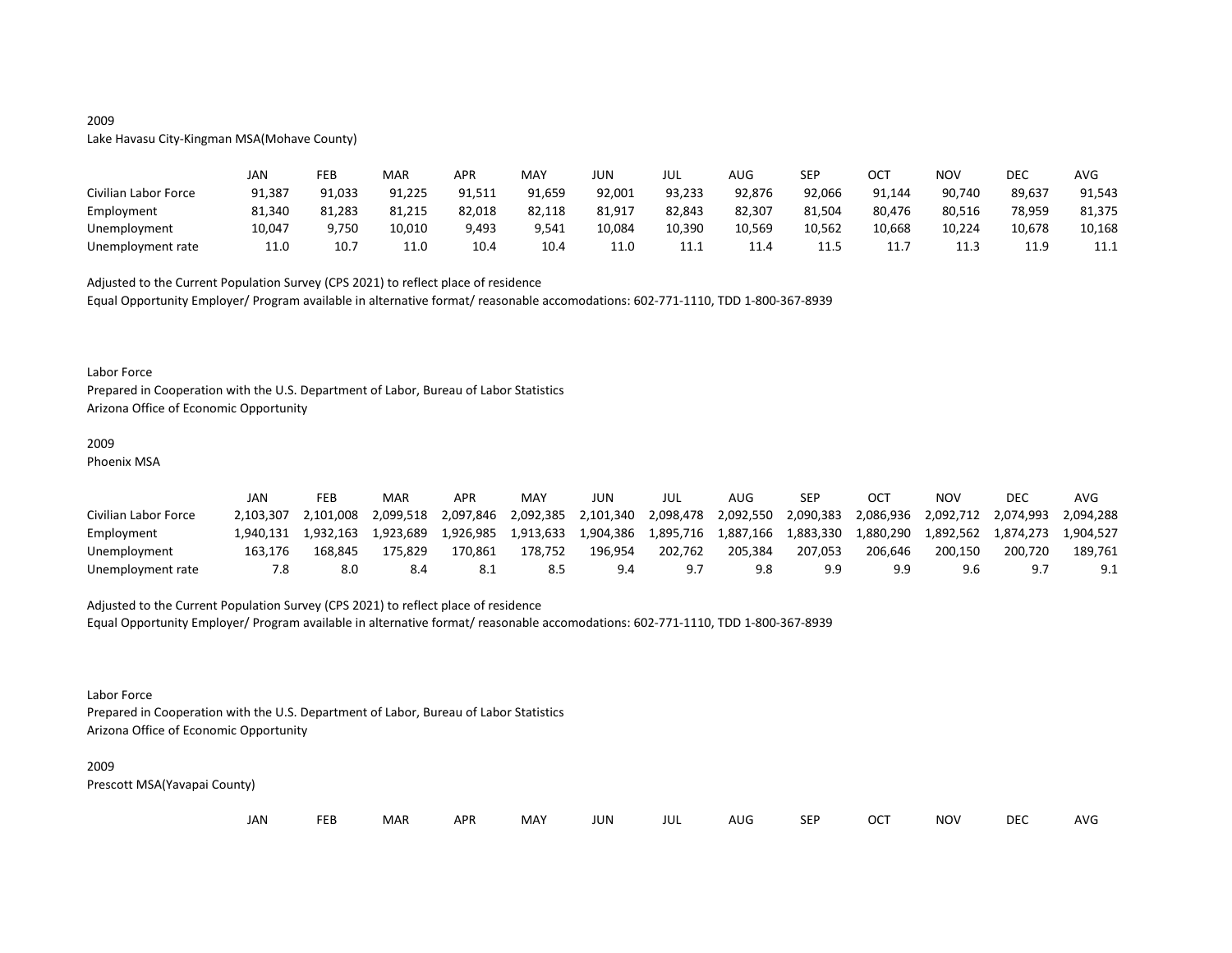| Civilian Labor Force | 97.242 | 97,388 | 98,352 | 98.246 | 98.654 | 99,605 | 99,744 | 100,182 | 99.120 | 97.919 | 97.396 | 96,006 | 98,321 |
|----------------------|--------|--------|--------|--------|--------|--------|--------|---------|--------|--------|--------|--------|--------|
| Employment           | 88,000 | 88,004 | 88,521 | 88,873 | 89,248 | 89,534 | 89,243 | 89,748  | 88,510 | 87,379 | 87,099 | 85,558 | 88,310 |
| Unemployment         | 9.242  | 9.384  | 9,831  | 9.373  | 9.406  | 10,071 | 10.501 | 10,434  | 10.610 | 10.540 | 10,297 | 10.448 | 10,011 |
| Unemployment rate    |        |        | 10.C   |        |        | 10.1   | 10.5   | 10.4    | 10.7   | 10.8   | 10.6   | 10.9   | 10.2   |

Equal Opportunity Employer/ Program available in alternative format/ reasonable accomodations: 602-771-1110, TDD 1-800-367-8939

Labor Force Prepared in Cooperation with the U.S. Department of Labor, Bureau of Labor Statistics Arizona Office of Economic Opportunity

### 2009

Sierra-Vista Douglas MSA(Cochise County)

|                      | JAN    | FEB    | <b>MAR</b> | APR    | MA۱    | JUN              | JUL                     | AUG    | <b>SEP</b> | <b>OCT</b><br>UC. | NOV    | <b>DEC</b> | <b>AVG</b> |
|----------------------|--------|--------|------------|--------|--------|------------------|-------------------------|--------|------------|-------------------|--------|------------|------------|
| Civilian Labor Force | 61,555 | 61,796 | 62,161     | 62,103 | 62,419 | 63,972           | 64,195                  | 64,299 | 63,566     | 63,852            | 63,914 | 63,387     | 63,101     |
| Employment           | 57,133 | 57,165 | 57,533     | 57,709 | 57,919 | 58,810           | 58,978                  | 59,128 | 58,303     | 58,703            | 58,830 | 58,239     | 58,204     |
| Unemployment         | 4,422  | 4,631  | 4,628      | 4,394  | 4,500  | 5,162            | 5,217                   | 5,171  | 5,263      | 5,149             | 5,084  | 5,148      | 4,897      |
| Unemployment rate    | $\sim$ | כ.     | 7.4        | . .    | $\sim$ | $\circ$ .<br>O.L | $\circ$ 1<br><b>8.1</b> | 8.0    | 8.3        | O.L               | 8.0    | O.L        | 7.8        |

Adjusted to the Current Population Survey (CPS 2021) to reflect place of residence

Equal Opportunity Employer/ Program available in alternative format/ reasonable accomodations: 602-771-1110, TDD 1-800-367-8939

Labor Force Prepared in Cooperation with the U.S. Department of Labor, Bureau of Labor Statistics Arizona Office of Economic Opportunity

# 2009

|                      | JAN     | <b>FEB</b> | <b>MAR</b> | APR     | MAY     | JUN     | JUL     | AUG     | <b>SEP</b> | ост     | NOV     | DEC     | AVG     |
|----------------------|---------|------------|------------|---------|---------|---------|---------|---------|------------|---------|---------|---------|---------|
| Civilian Labor Force | 484,960 | 485,560    | 484,192    | 483,969 | 484,010 | 485,674 | 489,097 | 489,343 | 488,338    | 486,653 | 487,436 | 483,927 | 486,097 |
| Employment           | 448,230 | 447.448    | 444.688    | 445.714 | 443.989 | 440.712 | 442.494 | 442,881 | 441.546    | 440.092 | 442.262 | 438.654 | 443.226 |
| Unemployment         | 36,730  | 38,112     | 39,504     | 38,255  | 40,021  | 44,962  | 46,603  | 46,462  | 46,792     | 46,561  | 45,174  | 45,273  | 42,871  |
| Unemployment rate    | 7.6     | 7.8        | 8.2        | 7.9     | 8.3     | 9.3     | 9.5     | qς<br>  | 9.6        | 9.6     | 9.3     | 9.4     | 8.8     |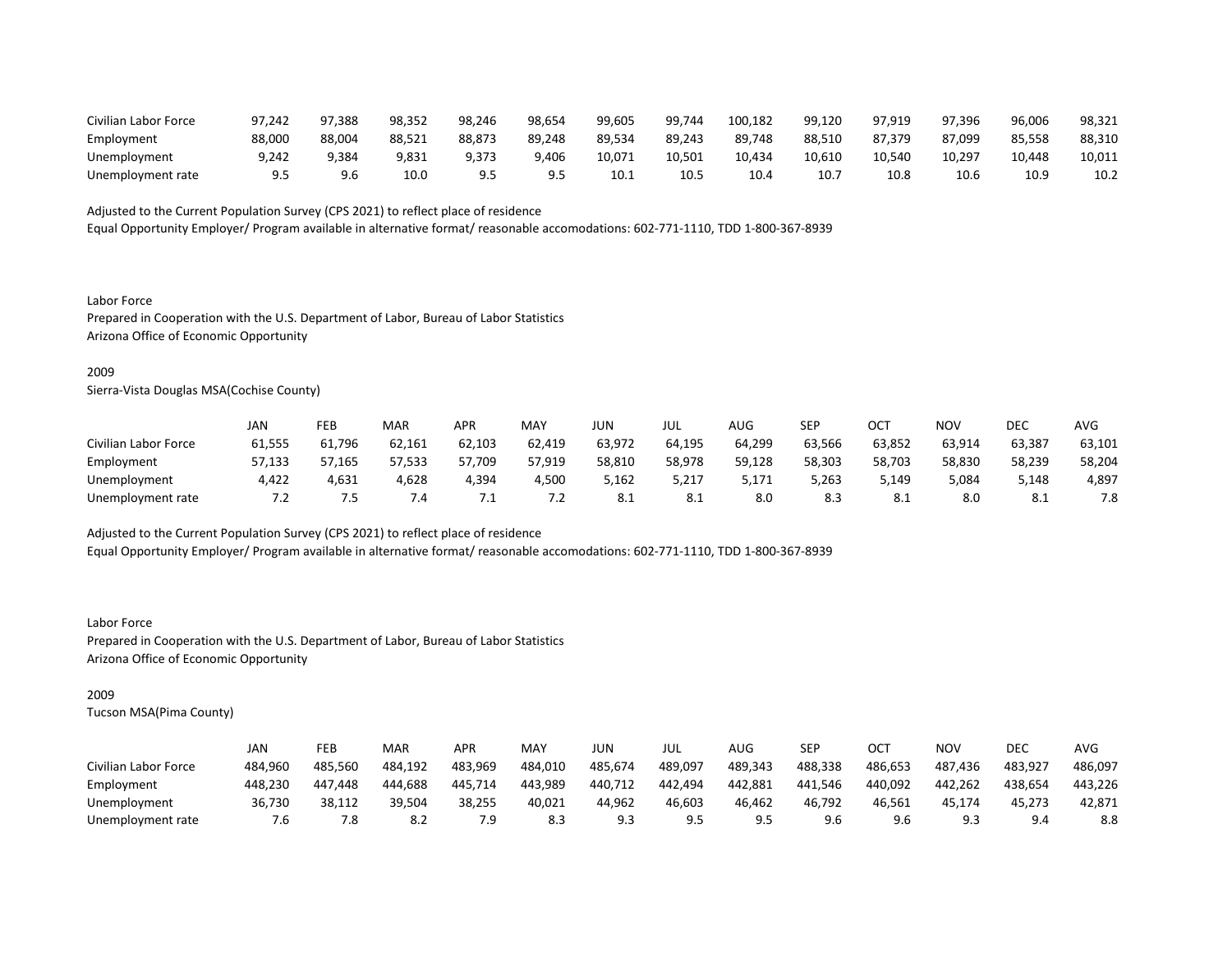Equal Opportunity Employer/ Program available in alternative format/ reasonable accomodations: 602-771-1110, TDD 1-800-367-8939

#### Labor Force

Prepared in Cooperation with the U.S. Department of Labor, Bureau of Labor Statistics Arizona Office of Economic Opportunity

### 2009

Yuma MSA(Yuma County)

|                      | JAN    | FEB    | MAR    | APR    | <b>MAY</b> | <b>JUN</b> | JUL    | <b>AUG</b> | <b>SEP</b> | ОСТ    | <b>NOV</b> | <b>DEC</b> | <b>AVG</b> |
|----------------------|--------|--------|--------|--------|------------|------------|--------|------------|------------|--------|------------|------------|------------|
| Civilian Labor Force | 83,325 | 82,637 | 82,438 | 87,591 | 89,305     | 88,524     | 89,658 | 92,104     | 90,496     | 88,289 | 88,270     | 87,182     | 87,485     |
| Employment           | 69,620 | 69,731 | 69,169 | 68,395 | 67,039     | 66,995     | 65,269 | 66,805     | 67.036     | 66,654 | 68,204     | 69,044     | 67,830     |
| Unemployment         | 13,705 | 12,906 | 13,269 | 19,196 | 22,266     | 21,529     | 24,389 | 25,299     | 23,460     | 21.635 | 20,066     | 18,138     | 19,655     |
| Unemployment rate    | 16.4   | 15.6   | 16.1   | 21.9   | 24.9       | 24.3       | 27.2   | 27.5       | 25.9       | 24.5   | 22.7       | 20.8       | 22.5       |

Adjusted to the Current Population Survey (CPS 2021) to reflect place of residence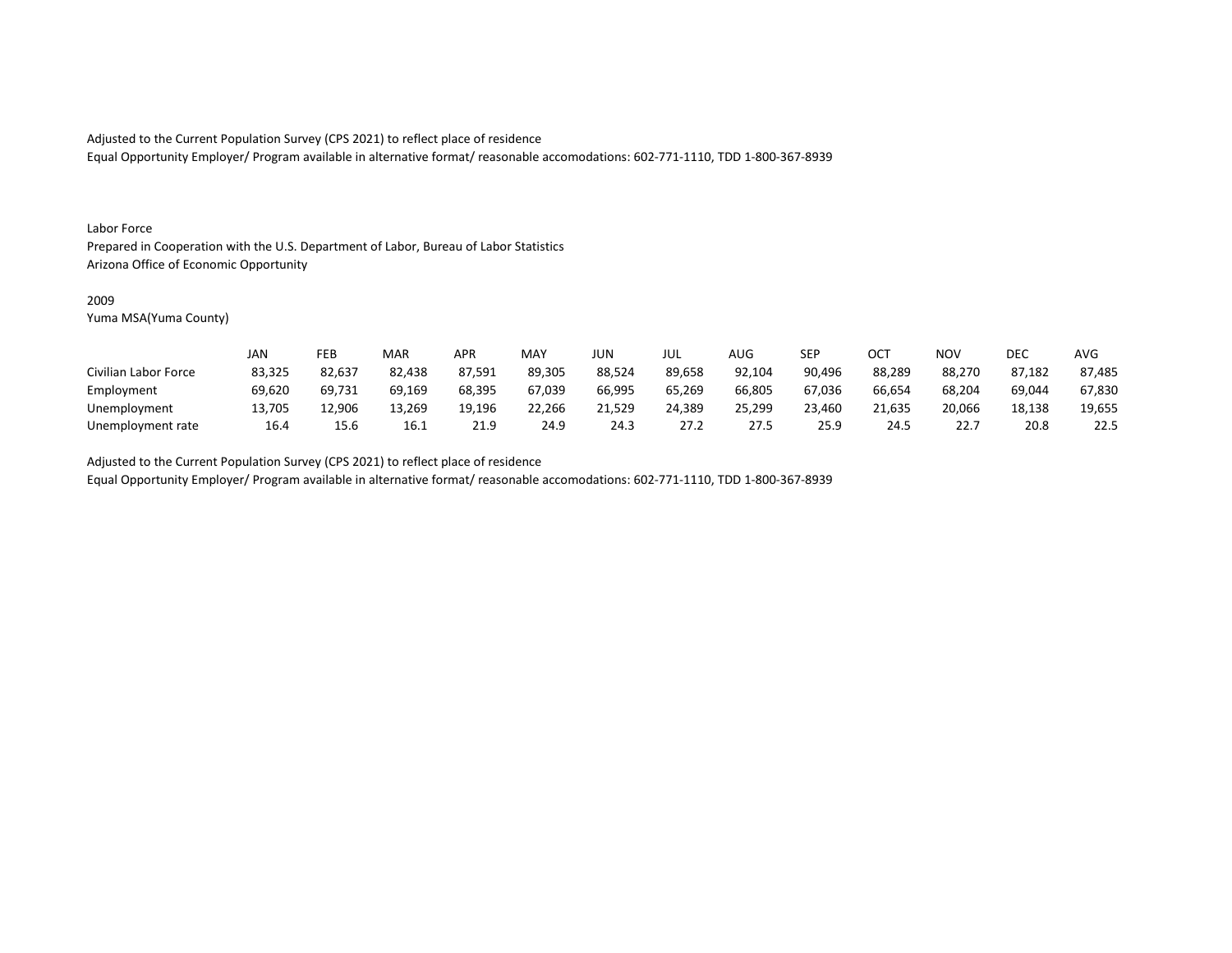# 2008

Arizona

|                      | JAN       | FEB       | MAR       | APR       | MAY       | JUN       | JUL                                               | AUG     | SEP                 |           | NOV       | DEC       | AVG       |
|----------------------|-----------|-----------|-----------|-----------|-----------|-----------|---------------------------------------------------|---------|---------------------|-----------|-----------|-----------|-----------|
| Civilian Labor Force | 3.048.863 | 3.038.659 | 3.054.422 | 3.051.035 | 3,069,969 |           | 3,100,618 3,111,565 3,121,536 3,137,745 3,140,969 |         |                     |           | 3.138.518 | 3.138.010 | 3.095.993 |
| Employment           | 2.912.105 | 2.910.949 | 2.921.692 | 2,921,043 | 2,917,192 | 2,919,890 | 2,915,771                                         |         | 2,909,915 2,925,741 | 2,926,334 | 2,919,148 | 2,900,593 | 2.916.698 |
| Unemployment         | 136.758   | 127.710   | 132.730   | 129.992   | 152.777   | 180.728   | 195.794                                           | 211.621 | 212.004             | 214.635   | 219.370   | 237.417   | 179.295   |
| Unemployment rate    | 4.5       | -4.2      | 4.3       | 4.3       | 5.0       | 5.8       | 6.3                                               |         | 6.8                 | 6.8       |           |           | 5.8       |

Adjusted to the Current Population Survey (CPS 2021) to reflect place of residence

Equal Opportunity Employer/ Program available in alternative format/ reasonable accomodations: 602-771-1110, TDD 1-800-367-8939

#### Labor Force

Prepared in Cooperation with the U.S. Department of Labor, Bureau of Labor Statistics Arizona Office of Economic Opportunity

# 2008

Flagstaff MSA(Coconino County)

|                      | JAN    | FEB    | MAR    | APR    | MAY    | JUN    | JUL    | <b>AUG</b> | <b>SEP</b> | ост    | <b>NOV</b> | <b>DEC</b> | <b>AVG</b> |
|----------------------|--------|--------|--------|--------|--------|--------|--------|------------|------------|--------|------------|------------|------------|
| Civilian Labor Force | 69,630 | 69,824 | 71,004 | 71,761 | 72,249 | 74,228 | 75,738 | 74,142     | 74,933     | 74,817 | 74,240     | 73,746     | 73,026     |
| Employment           | 66,263 | 66,667 | 67,887 | 68,982 | 69,203 | 70,302 | 71,480 | 69,828     | 70,770     | 70,592 | 69,634     | 68,504     | 69,176     |
| Unemployment         | 3,367  | 3,157  | 3,117  | 2,779  | 3,046  | 3,926  | 4,258  | 4,314      | 4,163      | 4,225  | 4,606      | 5,242      | 3,850      |
| Unemployment rate    | 4.8    | -4.5   | 4.4    | 3.9    | 4.2    | J.J    | 5.6    | 8.د        | 5.6        | 5.b    | 6.2        | .          | 5.3        |

Adjusted to the Current Population Survey (CPS 2021) to reflect place of residence Equal Opportunity Employer/ Program available in alternative format/ reasonable accomodations: 602-771-1110, TDD 1-800-367-8939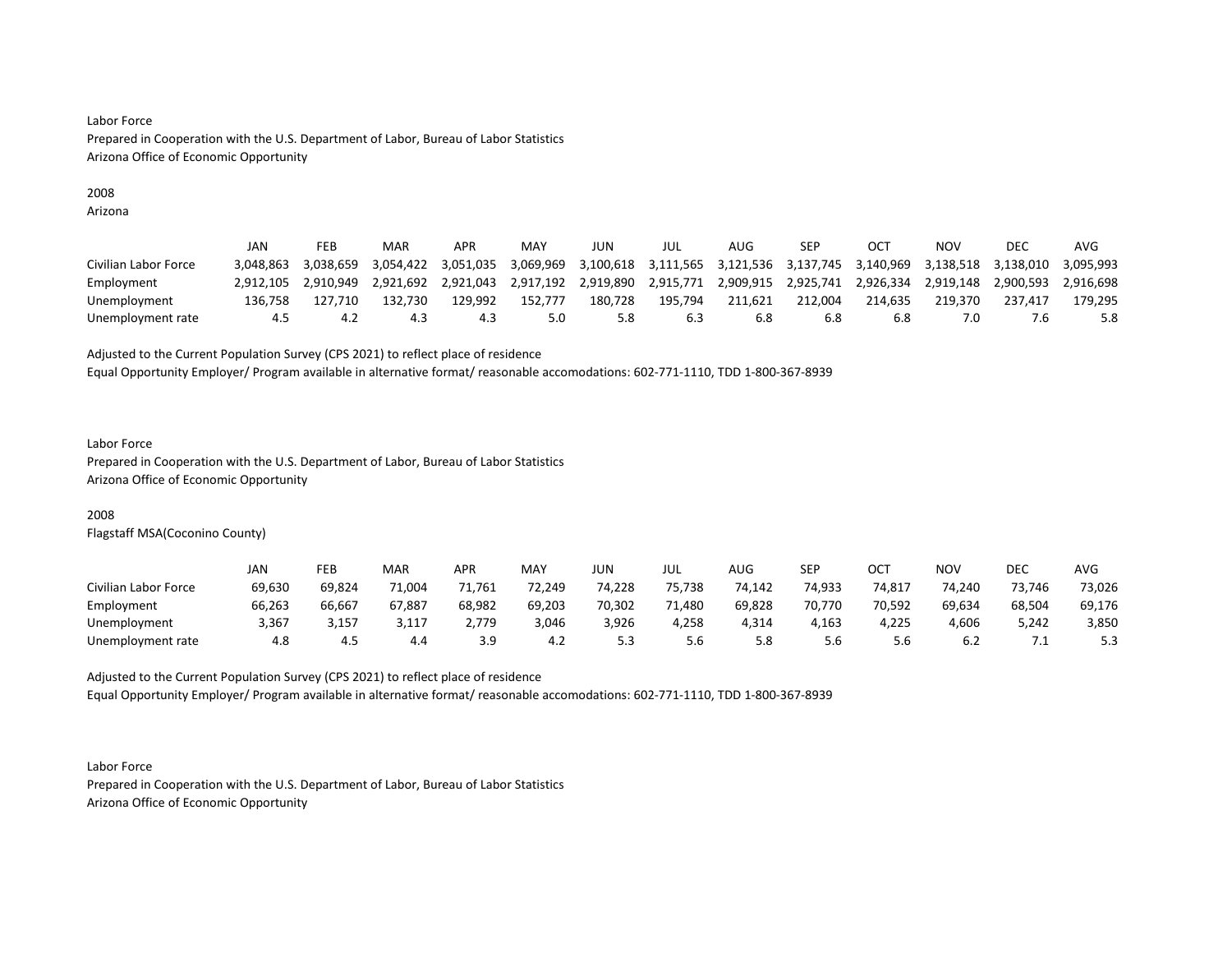# 2008

Lake Havasu City-Kingman MSA(Mohave County)

|                      | JAN    | FEB    | MAR    | APR    | MAY    | JUN    | JUL    | AUG        | SEP    | OCT    | NOV    | DEC    | <b>AVG</b> |
|----------------------|--------|--------|--------|--------|--------|--------|--------|------------|--------|--------|--------|--------|------------|
| Civilian Labor Force | 90,407 | 90,484 | 91,617 | 91,861 | 92,687 | 94,654 | 94,387 | 93,093     | 92,005 | 92,084 | 92,068 | 91,475 | 92,235     |
| Employment           | 84,981 | 85,262 | 86,233 | 86,783 | 86,951 | 88,335 | 87,550 | 85,593     | 84,499 | 84,234 | 83,743 | 82,615 | 85,565     |
| Unemployment         | 426,د  | 5,222  | 384,د  | 5,078  | 5,736  | 6,319  | 6,837  | 7,500      | ,506   | 7,850  | 8,325  | 8,860  | 6,670      |
| Unemployment rate    | 6.0    | 5.8    | 5.9    | ر.ر    | 6.2    | 6.7    | 7.2    | <b>O.L</b> | 8.2    | 0.3    | 9.0    | a -    | ے ،        |

Adjusted to the Current Population Survey (CPS 2021) to reflect place of residence

Equal Opportunity Employer/ Program available in alternative format/ reasonable accomodations: 602-771-1110, TDD 1-800-367-8939

#### Labor Force

Prepared in Cooperation with the U.S. Department of Labor, Bureau of Labor Statistics Arizona Office of Economic Opportunity

#### 2008

Phoenix MSA

|                      | JAN       | FEB       | MAR       | APR       | MAY       | JUN       | JUL       | AUG       | <b>SEP</b> | OC <sup>7</sup>     | NOV     | DEC                 | AVG       |
|----------------------|-----------|-----------|-----------|-----------|-----------|-----------|-----------|-----------|------------|---------------------|---------|---------------------|-----------|
| Civilian Labor Force | 2.072.375 | 2.063.352 | 2,070,351 | 2,063,484 | 2,069,839 | 2,084,095 | 2,084,714 | 2,096,207 |            | 2,109,416 2,113,583 |         | 2,114,771 2,112,878 | 2.087.923 |
| Employment           | 1.989.282 | 1.985.861 | 1.989.050 | 1.985.392 | 1.981.018 |           |           |           |            |                     |         | 1,980,061 1,964,624 | 1.979.779 |
| Unemployment         | 83.093    | 77.491    | 81.301    | 78.092    | 88.821    | 107.320   | 115.643   | 124.624   | 127.944    | 130.429             | 134.710 | 148.254             | 108.144   |
| Unemployment rate    | 4.0       | 3.8       | 3.9       |           |           |           |           |           |            |                     | 6.4     |                     |           |

# Adjusted to the Current Population Survey (CPS 2021) to reflect place of residence

Equal Opportunity Employer/ Program available in alternative format/ reasonable accomodations: 602-771-1110, TDD 1-800-367-8939

Labor Force

Prepared in Cooperation with the U.S. Department of Labor, Bureau of Labor Statistics Arizona Office of Economic Opportunity

#### 2008

| JAN | ᄄᄄ | <b>MAR</b> | <b>APR</b> | MAY | JUN | JUL | AUG | <b>SEF</b> | OCT | NOV | DEC | AVG |
|-----|----|------------|------------|-----|-----|-----|-----|------------|-----|-----|-----|-----|
|-----|----|------------|------------|-----|-----|-----|-----|------------|-----|-----|-----|-----|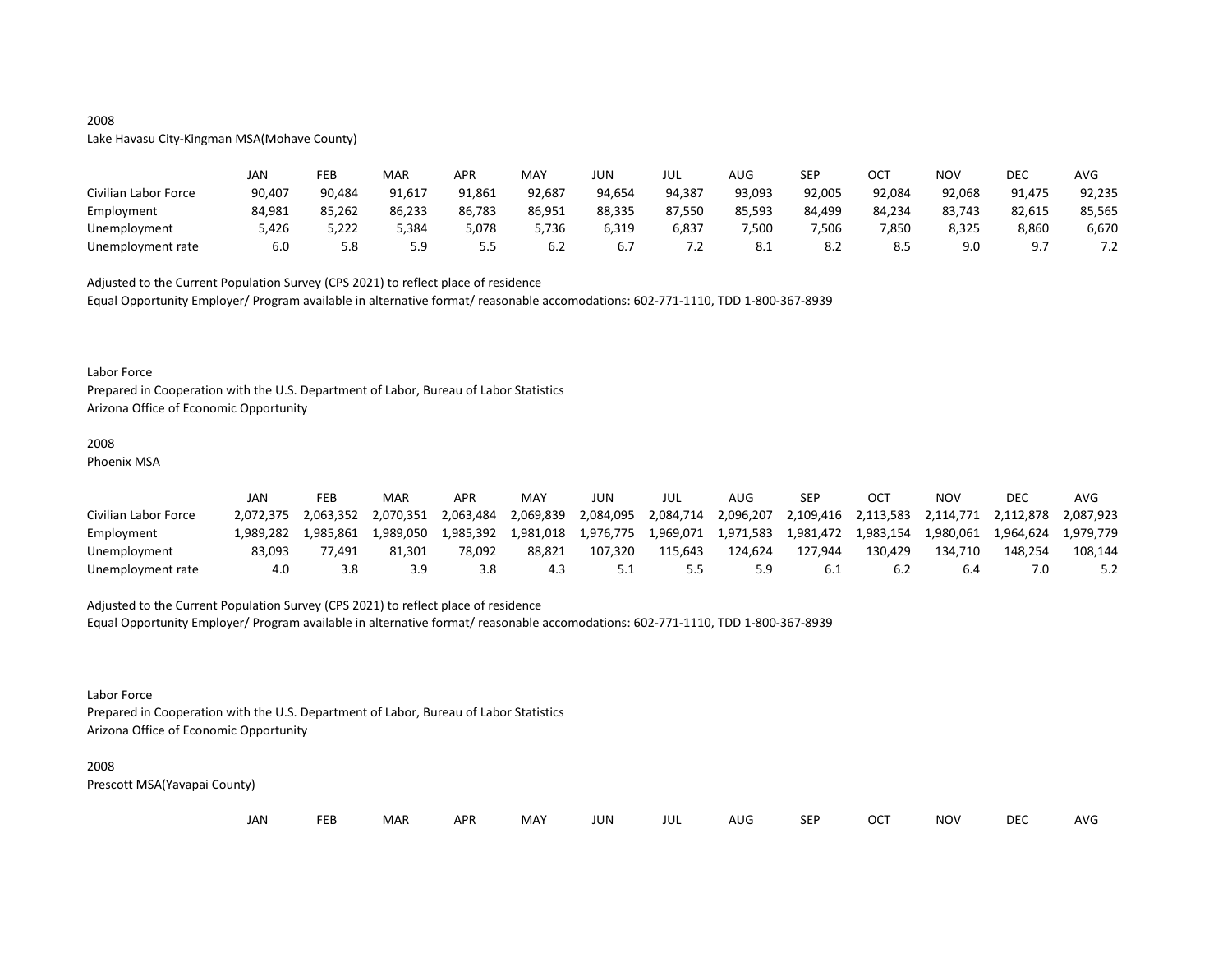| Civilian Labor Force | 95,441 | 94,918 | 96,071 | 96,350 | 97.016 | 99,046 | 99,785 | 99.849 | 100,293 | 99,148 | 98,015 | 97,619 | 97,796 |
|----------------------|--------|--------|--------|--------|--------|--------|--------|--------|---------|--------|--------|--------|--------|
| Employment           | 91.016 | 90.798 | 91.767 | 92.248 | 92.394 | 93.581 | 93,783 | 93.325 | 93,575  | 92,234 | 90,846 | 89,631 | 92,100 |
| Unemployment         | 4,425  | ,120   | 4,304  | 102,ا  | 4,622  | 5,465  | 6,002  | 6,524  | 6,718   | 6,914  | 1,169  | 7,988  | 5,696  |
| Unemployment rate    |        |        | 4.5    | 4.1    | 4.8    |        | 6.0    |        |         | 0.     | . .    |        | 5.8    |

Equal Opportunity Employer/ Program available in alternative format/ reasonable accomodations: 602-771-1110, TDD 1-800-367-8939

Labor Force Prepared in Cooperation with the U.S. Department of Labor, Bureau of Labor Statistics Arizona Office of Economic Opportunity

### 2008

Sierra-Vista Douglas MSA(Cochise County)

|                      | JAN    | <b>FEB</b> | MAR    | APR    | <b>MAY</b> | JUN    | JUL    | <b>AUG</b> | SEP    | ОСТ    | NOV    | <b>DEC</b> | AVG    |
|----------------------|--------|------------|--------|--------|------------|--------|--------|------------|--------|--------|--------|------------|--------|
| Civilian Labor Force | 58,209 | 58,079     | 58,455 | 58,546 | 58,984     | 61,850 | 60,849 | 60,696     | 61,103 | 61,550 | 61,451 | 61,630     | 60,117 |
| Employment           | 55,388 | 55,387     | 55,753 | 56,006 | 56,148     | 58,461 | 57,229 | 57,020     | 57,388 | 57,823 | 57,618 | 57,391     | 56,801 |
| Unemployment         | 2.821  | 2.692      | 2,702  | 2.540  | 2,836      | 3,389  | 3,620  | 3,676      | 3.715  | 3.727  | 3,833  | 4.239      | 3,316  |
| Unemployment rate    | 4.8    | 4.6        | 4.6    | 4.5    | 4.8        |        | 5.9    | 6.1        | -6.1   |        | 6.2    | 6.9        | 5.5    |

Adjusted to the Current Population Survey (CPS 2021) to reflect place of residence

Equal Opportunity Employer/ Program available in alternative format/ reasonable accomodations: 602-771-1110, TDD 1-800-367-8939

Labor Force Prepared in Cooperation with the U.S. Department of Labor, Bureau of Labor Statistics Arizona Office of Economic Opportunity

# 2008

|                      | JAN     | FEB     | <b>MAR</b> | APR     | <b>MAY</b> | JUN     | JUL     | AUG     | <b>SEP</b> | OCT     | NOV     | DEC     | <b>AVG</b> |
|----------------------|---------|---------|------------|---------|------------|---------|---------|---------|------------|---------|---------|---------|------------|
| Civilian Labor Force | 457,807 | 459.573 | 463,256    | 465,740 | 467,301    | 470.962 | 478,003 | 477.313 | 483,571    | 485.180 | 483,629 | 486,177 | 473,209    |
| Employment           | 437,277 | 440.400 | 443,435    | 446.458 | 445,606    | 444,604 | 449,778 | 447,619 | 453,121    | 454,319 | 452,376 | 451.805 | 447,233    |
| Unemployment         | 20,530  | 19.173  | 19,821     | 19,282  | 21,695     | 26,358  | 28,225  | 29,694  | 30,450     | 30,861  | 31,253  | 34,372  | 25,976     |
| Unemployment rate    | 4.5     | 4.Z     | 4.3        | 4.⊥     | 4.6        | 5.6     | 5.9     | .∠ ხ    | 6.3        | 6.4     | 6.5     | . .     | 5.5        |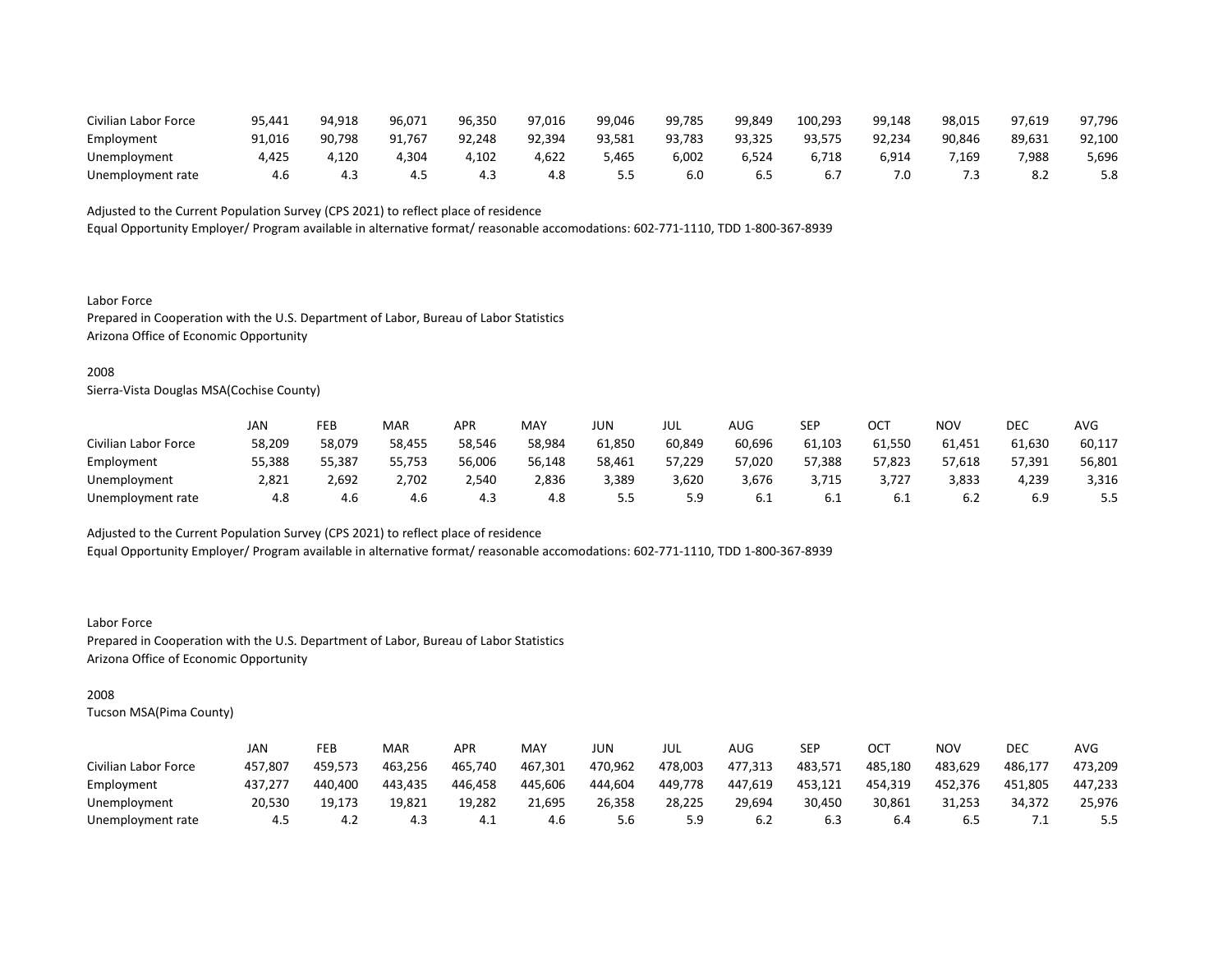Equal Opportunity Employer/ Program available in alternative format/ reasonable accomodations: 602-771-1110, TDD 1-800-367-8939

#### Labor Force

Prepared in Cooperation with the U.S. Department of Labor, Bureau of Labor Statistics Arizona Office of Economic Opportunity

### 2008

Yuma MSA(Yuma County)

|                      | JAN    | FEB    | <b>MAR</b> | APR    | <b>MAY</b> | JUN    | JUL    | AUG    | SEP    | ОСТ    | NOV    | DEC    | AVG    |
|----------------------|--------|--------|------------|--------|------------|--------|--------|--------|--------|--------|--------|--------|--------|
| Civilian Labor Force | 80,582 | 78,893 | 78,658     | 78,656 | 85,103     | 85,109 | 86,318 | 88,462 | 85,771 | 84,266 | 85,094 | 84,082 | 83,416 |
| Employment           | 72,183 | 71,337 | 70,872     | 68,237 | 67,716     | 68,342 | 67,436 | 66,535 | 67,193 | 66,999 | 69,150 | 70,513 | 68,876 |
| Unemployment         | 8,399  | 556,   | 7,786      | 10,419 | 17,387     | 16,767 | 18,882 | 21,927 | 18,578 | 17,267 | 15.944 | 13,569 | 14,540 |
| Unemployment rate    | 10.4   | 9.6    | 9.9        | 13.2   | 20.4       | 19.    | 21.9   | 24.8   | 21.7   | 20.5   | 18.7   | 16.1   | 17.4   |

Adjusted to the Current Population Survey (CPS 2021) to reflect place of residence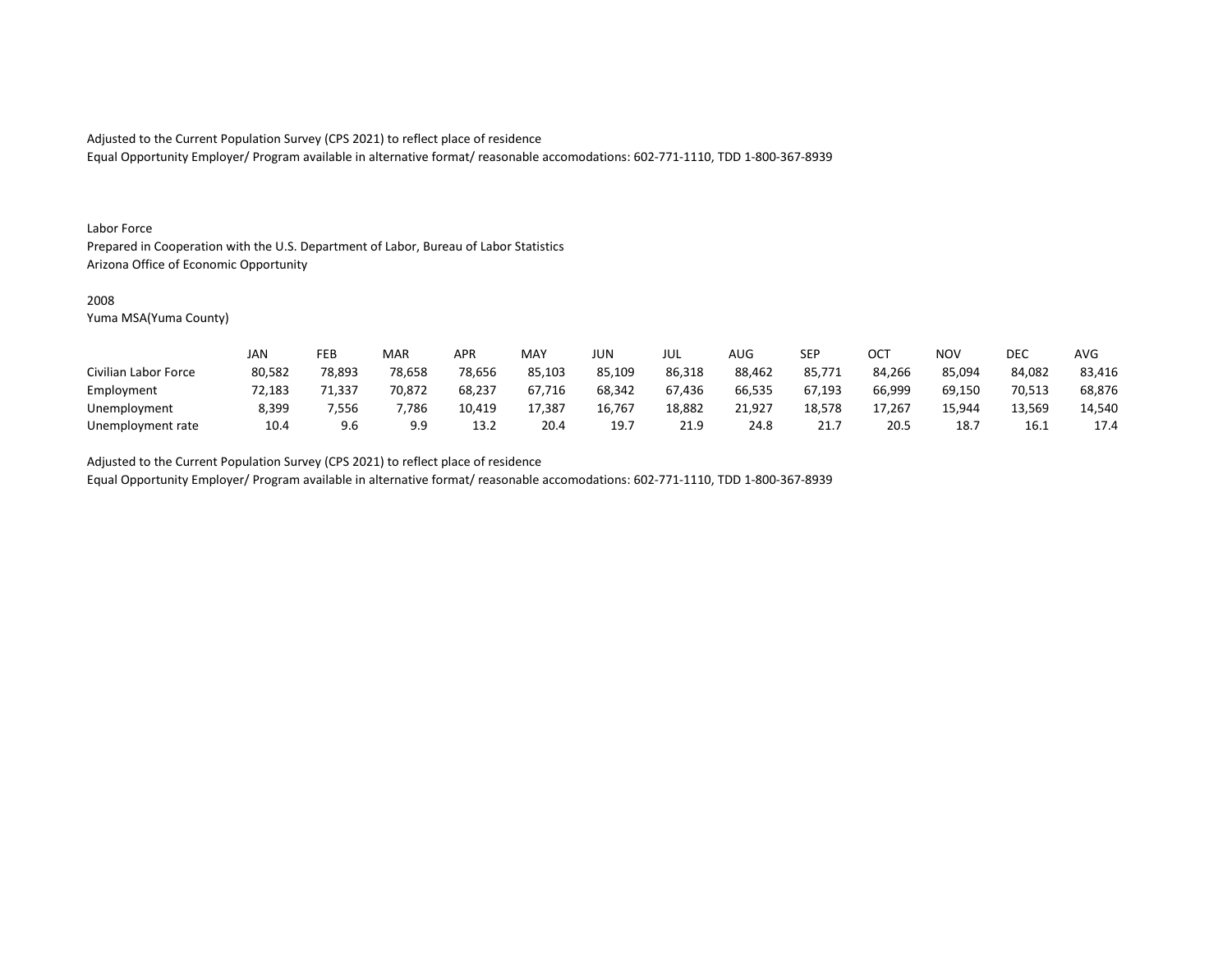# 2007

Arizona

|                      | JAN       | FEB       | MAR       | APR       | MAY       | JUN       | jul       | AUG       | SEP       |           | NOV       | DEC       | AVG       |
|----------------------|-----------|-----------|-----------|-----------|-----------|-----------|-----------|-----------|-----------|-----------|-----------|-----------|-----------|
| Civilian Labor Force | 3.012.082 | 3,004,469 | 3.010.623 | 2,995,629 | 2,997,069 | 3,018,282 | 3,023,066 | 3,009,710 | 3,032,084 | 3,032,531 | 3,048,518 | 3,041,591 | 3.018.805 |
| Employment           | 2.886.685 | 2,893,408 | 2.903.767 | 2,893,266 | 2,900,132 | 2,904,845 | 2,903,609 | 2,893,506 | 2,918,596 | 2,917,776 | 2,931,117 | 2,915,021 | 2.905.144 |
| Unemployment         | 125.397   | '11.061   | 106.856   | 102.363   | 96.937    | 113.437   | 119.457   | 116.204   | 113.488   | 114.755   | 117.401   | 126.570   | 113.661   |
| Unemployment rate    |           |           | 3.5       | 3.4       |           | 3.8       | 4.0       | 3.9       |           |           | 3.9       | ے.4       | 3.8       |

Adjusted to the Current Population Survey (CPS 2021) to reflect place of residence

Equal Opportunity Employer/ Program available in alternative format/ reasonable accomodations: 602-771-1110, TDD 1-800-367-8939

#### Labor Force

Prepared in Cooperation with the U.S. Department of Labor, Bureau of Labor Statistics Arizona Office of Economic Opportunity

# 2007

Flagstaff MSA(Coconino County)

|                      | JAN    | FEB    | <b>MAR</b> | <b>APR</b> | MAY    | JUN    | JUL    | AUG    | <b>SEP</b> | ост    | <b>NOV</b> | <b>DEC</b> | <b>AVG</b> |
|----------------------|--------|--------|------------|------------|--------|--------|--------|--------|------------|--------|------------|------------|------------|
| Civilian Labor Force | 68,432 | 68,409 | 68,943     | 69,535     | 69,886 | 71,655 | 72,828 | 70,814 | 71,831     | 71,615 | 70,836     | 69,876     | 70,388     |
| Employment           | 65,262 | 65,580 | 66,329     | 67,282     | 67.914 | 69,077 | 70,014 | 68,358 | 69,516     | 69,287 | 68,333     | 66,816     | 67,814     |
| Unemployment         | 3,170  | 2,829  | 2,614      | 2,253      | 1,972  | 2,578  | 2,814  | 2,456  | 2,315      | 2,328  | 2,503      | 3,060      | 2,574      |
| Unemployment rate    | 4.6    |        | 3.8        | ے . ۔      | 2.8    | 3.6    | 3.9    |        | 3.Z        |        | ≺ ∽<br>    | 4.4        | .          |

Adjusted to the Current Population Survey (CPS 2021) to reflect place of residence Equal Opportunity Employer/ Program available in alternative format/ reasonable accomodations: 602-771-1110, TDD 1-800-367-8939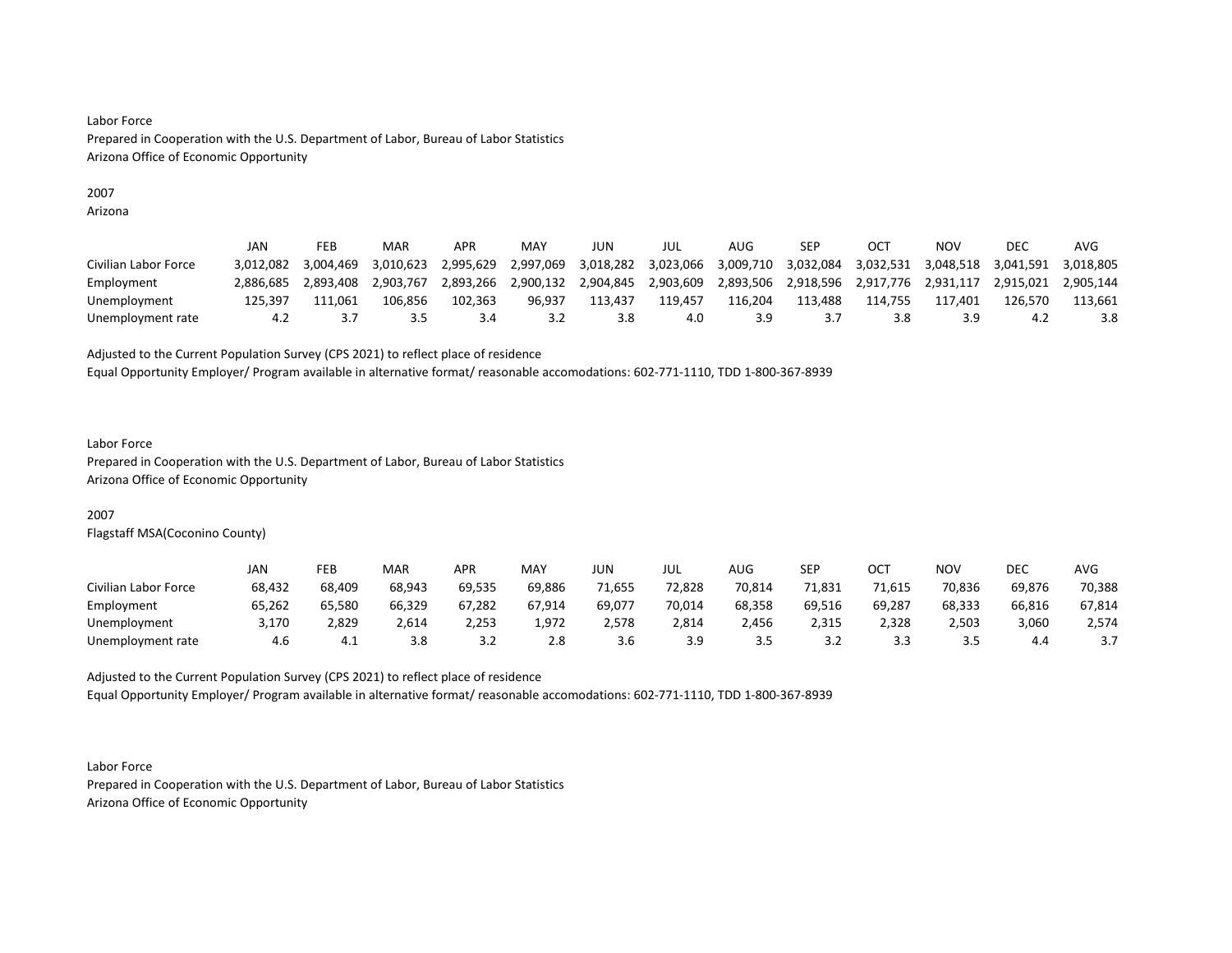# Lake Havasu City-Kingman MSA(Mohave County)

|                      | JAN    | FEB    | MAR    | APR    | MAY    | JUN    | JUL    | AUG    | <b>SEP</b> | ост    | NOV    | DEC    | AVG    |
|----------------------|--------|--------|--------|--------|--------|--------|--------|--------|------------|--------|--------|--------|--------|
| Civilian Labor Force | 92,690 | 91,732 | 92,443 | 91,312 | 91.443 | 92,095 | 91,737 | 90,419 | 90,186     | 89,232 | 89,245 | 89,036 | 90,964 |
| Employment           | 88,133 | 87,687 | 88,432 | 87,607 | 87,981 | 88,120 | 87,571 | 86,215 | 86,019     | 84.955 | 84.867 | 84,209 | 86,816 |
| Unemployment         | 4,557  | 4,045  | 4,011  | 3,705  | 3,462  | 3,975  | 4,166  | 4,204  | 4,167      | 4,277  | 4,378  | 4,827  | 4,148  |
| Unemployment rate    | 4.9    | 4.4    | 4.3    | —4.⊥   | 3.8    | 4.3    | 4.5    | 4.b    | 4.6        | 4.0    | 4.9    | 4.د    | -4.6   |

Adjusted to the Current Population Survey (CPS 2021) to reflect place of residence Equal Opportunity Employer/ Program available in alternative format/ reasonable accomodations: 602-771-1110, TDD 1-800-367-8939

#### Labor Force

Prepared in Cooperation with the U.S. Department of Labor, Bureau of Labor Statistics Arizona Office of Economic Opportunity

# 2007

Phoenix MSA

|                      | JAN       | FEB       | MAR       | <b>APR</b> | MA <sup>V</sup> | JUN       | JUL       | AUG       | SEP       | ост       | NOV       | <b>DEC</b> | AVG       |
|----------------------|-----------|-----------|-----------|------------|-----------------|-----------|-----------|-----------|-----------|-----------|-----------|------------|-----------|
| Civilian Labor Force | 2.042.003 | 2.036.335 | 2.041.374 | 2.031.357  | 2,031,497       | 2,046,021 | 2,047,441 | 2,042,370 | 2,054,067 | 2,055,481 | 2,068,534 | 2,066,191  | 2.046.889 |
| Employment           | .965.604  | 1.968.849 | 1.976.746 | 1.970.491  | 1,977,062       | 1,980,916 | 1,980,984 | 1,977,767 | 1,989,002 | 1,988,101 | 1,997,980 | 1,989,849  | .980.279  |
| Unemployment         | 76,399    | 67.486    | 64.628    | 60,866     | 54.435          | 65.105    | 66,457    | 64.603    | 65.065    | 67.380    | 70.554    | 76,342     | 66,610    |
| Unemployment rate    |           |           | ے. ب      | 3.0        |                 |           | 3.2       |           |           |           | 3.4       |            |           |

#### Adjusted to the Current Population Survey (CPS 2021) to reflect place of residence

Equal Opportunity Employer/ Program available in alternative format/ reasonable accomodations: 602-771-1110, TDD 1-800-367-8939

### Labor Force

Prepared in Cooperation with the U.S. Department of Labor, Bureau of Labor Statistics Arizona Office of Economic Opportunity

#### 2007

Prescott MSA(Yavapai County)

| JAN |  | <b>FEB</b> | MAR | <b>APR</b> | MAY | JUN | JUL | AUG | <b>SEP</b> | <b>OCT</b> | <b>NOV</b> | <b>DEC</b> | AVG |
|-----|--|------------|-----|------------|-----|-----|-----|-----|------------|------------|------------|------------|-----|
|-----|--|------------|-----|------------|-----|-----|-----|-----|------------|------------|------------|------------|-----|

# 2007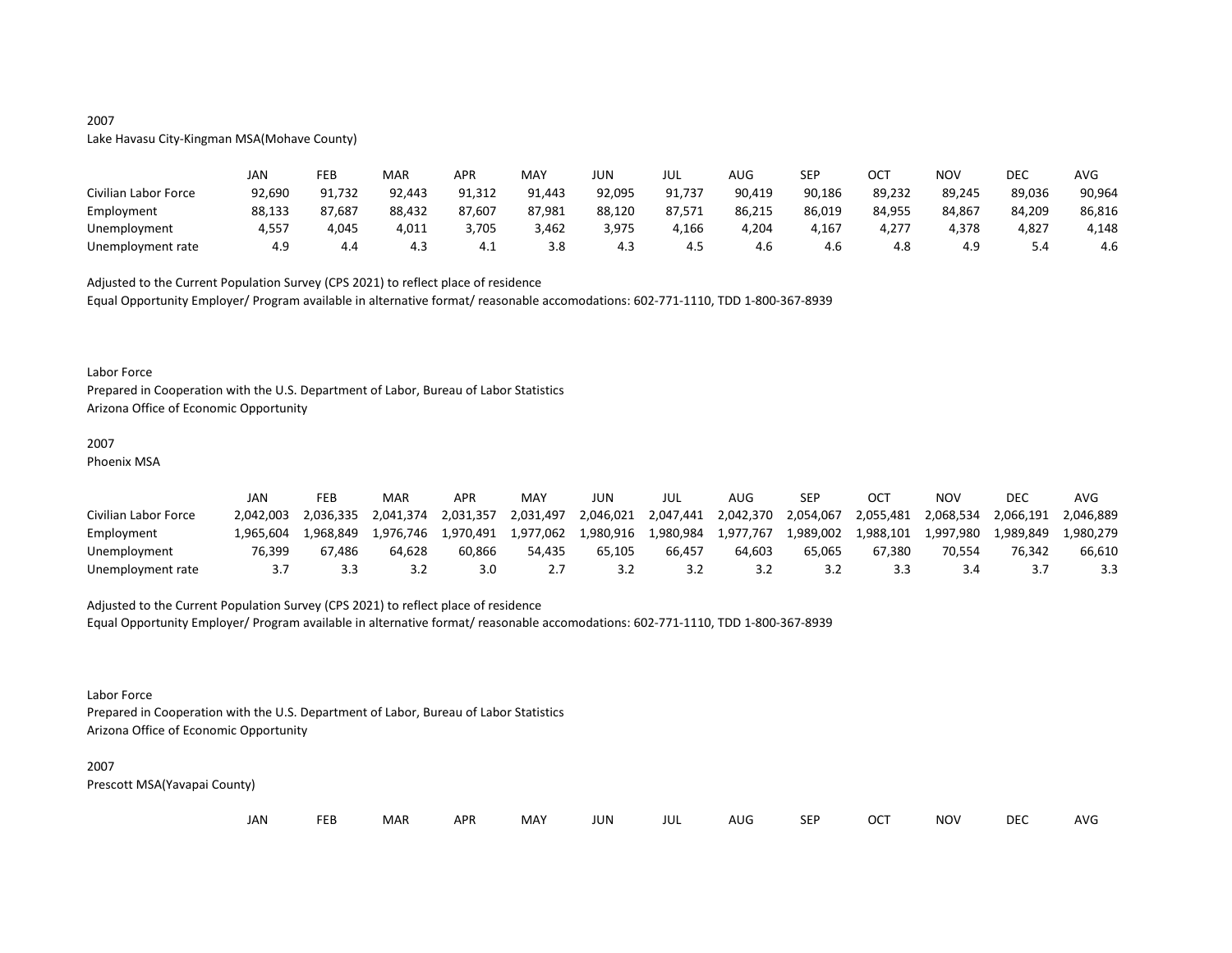| Civilian Labor Force | 96,501 | 96,436 | 96,894 | 96,966 | 96,641 | 98,420 | 97.578 | 96.680 | 97.643 | 98,103 | 97.524 | 96,078 | 97,122 |
|----------------------|--------|--------|--------|--------|--------|--------|--------|--------|--------|--------|--------|--------|--------|
| Employment           | 92,405 | 92,900 | 93,469 | 93,730 | 93,786 | 94.974 | 94,030 | 93,270 | 94.238 | 94,563 | 93.845 | 92,107 | 93,610 |
| Unemployment         | 4.096  | ,536   | 3.425  | 3,236  | 2.855  | 3.446  | 3,548  | 3.410  | 3,405  | 3,540  | 5,679  | 3,971  | 3,512  |
| Unemployment rate    |        |        |        |        | 3.0    |        | 3.6    |        | ---    |        | 3.8    | —4.⊥   | 3.6    |

Equal Opportunity Employer/ Program available in alternative format/ reasonable accomodations: 602-771-1110, TDD 1-800-367-8939

Labor Force Prepared in Cooperation with the U.S. Department of Labor, Bureau of Labor Statistics Arizona Office of Economic Opportunity

### 2007

Sierra-Vista Douglas MSA(Cochise County)

|                      | JAN    | FEB    | <b>MAR</b> | APR      | MAY    | JUN    | JUL    | AUG    | <b>SEP</b> | ОСТ    | <b>NOV</b> | DEC    | <b>AVG</b> |
|----------------------|--------|--------|------------|----------|--------|--------|--------|--------|------------|--------|------------|--------|------------|
| Civilian Labor Force | 57,032 | 56,659 | 56,721     | 56,308   | 56,093 | 57,539 | 56,951 | 56,894 | 57,428     | 57,308 | 57.485     | 57,373 | 56,983     |
| Employment           | 54,405 | 54,273 | 54,464     | 54,222   | 54,231 | 55,298 | 54,649 | 54,709 | 55,289     | 55,091 | 55,146     | 54,728 | 54,709     |
| Unemployment         | 2,627  | 2,386  | 2,257      | 2,086    | 1,862  | 2,241  | 2,302  | 2,185  | 2,139      | 2,217  | 2,339      | 2,645  | 2,274      |
| Unemployment rate    | 4.6    | 4.2    | 4.0        | <u>.</u> | 3.3    | 3.9    | 4.0    | 3.8    | <u>.</u>   | 3.9    | 4.1        | 4.6    | 4.0        |

Adjusted to the Current Population Survey (CPS 2021) to reflect place of residence

Equal Opportunity Employer/ Program available in alternative format/ reasonable accomodations: 602-771-1110, TDD 1-800-367-8939

Labor Force Prepared in Cooperation with the U.S. Department of Labor, Bureau of Labor Statistics Arizona Office of Economic Opportunity

# 2007

|                      | JAN     | FEB     | MAR     | APR     | MA۱     | JUN     | JUL     | AUG     | SEP     | ОСТ     | NOV     | DEC     | AVG     |
|----------------------|---------|---------|---------|---------|---------|---------|---------|---------|---------|---------|---------|---------|---------|
| Civilian Labor Force | 457.322 | 458.345 | 457,009 | 454,783 | 453,434 | 452.636 | 453,971 | 448.124 | 457,153 | 459.589 | 461,668 | 460.486 | 456,210 |
| Employment           | 438,735 | 441,801 | 441.215 | 439,795 | 440,232 | 436,504 | 437,119 | 432,069 | 440,915 | 442.645 | 444,139 | 441,714 | 439,740 |
| Unemployment         | 18.587  | 16.544  | 15.794  | 14,988  | 13.202  | 16.132  | 16,852  | 16,055  | 16,238  | 16,944  | 17.529  | 18,772  | 16,470  |
| Unemployment rate    | - 4.⊥   | 3.6     | 3.5     | ر.ر     | 2.9     | 3.b     |         | 3.O     | 3.6     |         | 3.8     | 4.1     | 3.6     |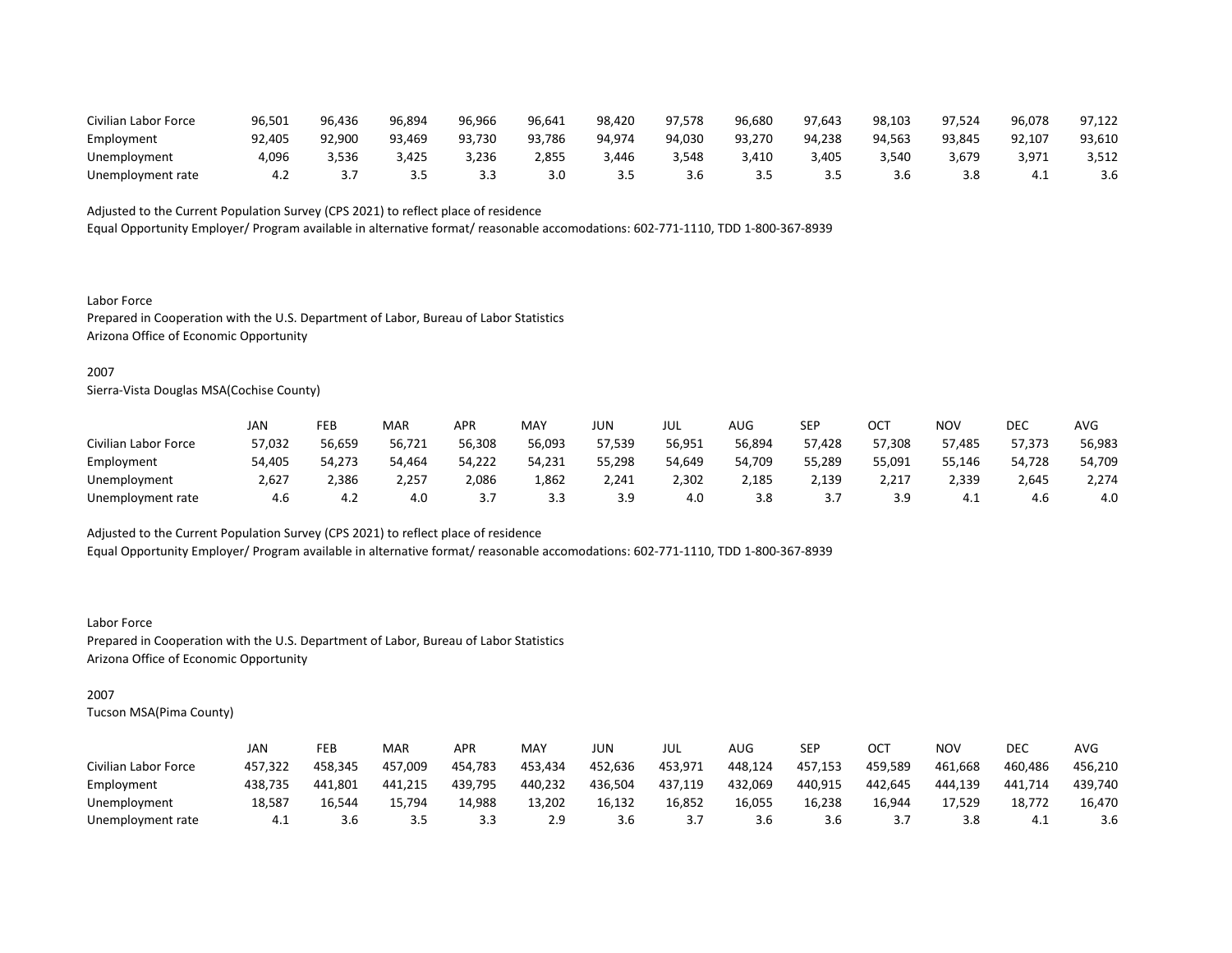Equal Opportunity Employer/ Program available in alternative format/ reasonable accomodations: 602-771-1110, TDD 1-800-367-8939

#### Labor Force

Prepared in Cooperation with the U.S. Department of Labor, Bureau of Labor Statistics Arizona Office of Economic Opportunity

### 2007

Yuma MSA(Yuma County)

|                      | <b>JAN</b> | FEB    | MAR    | APR      | <b>MAY</b> | <b>JUN</b> | JUL    | <b>AUG</b> | <b>SEP</b> | OCT    | <b>NOV</b> | DEC    | <b>AVG</b> |
|----------------------|------------|--------|--------|----------|------------|------------|--------|------------|------------|--------|------------|--------|------------|
| Civilian Labor Force | 76,794     | 75,735 | 76,278 | 75,211   | 77,632     | 77,785     | 79,814 | 80,882     | 80,395     | 78,434 | 79,819     | 79,708 | 78,208     |
| Employment           | 69,053     | 69,030 | 69,373 | 66,425   | 64.446     | 65,107     | 64,736 | 65,197     | 67.420     | 67,577 | 70,506     | 70,862 | 67,478     |
| Unemployment         | 7,741      | 6,705  | 6,905  | 8,786    | 13,186     | 12.678     | 15.078 | 15,685     | 12.975     | 10,857 | 9,313      | 8,846  | 10,730     |
| Unemployment rate    | 10.1       | 8.9    | 9.1    | <b>.</b> | 17.0       | 16.3       | 18.9   | 19.4       | 16.1       | 13.8   | <b>.</b>   | .      | 13.7       |

Adjusted to the Current Population Survey (CPS 2021) to reflect place of residence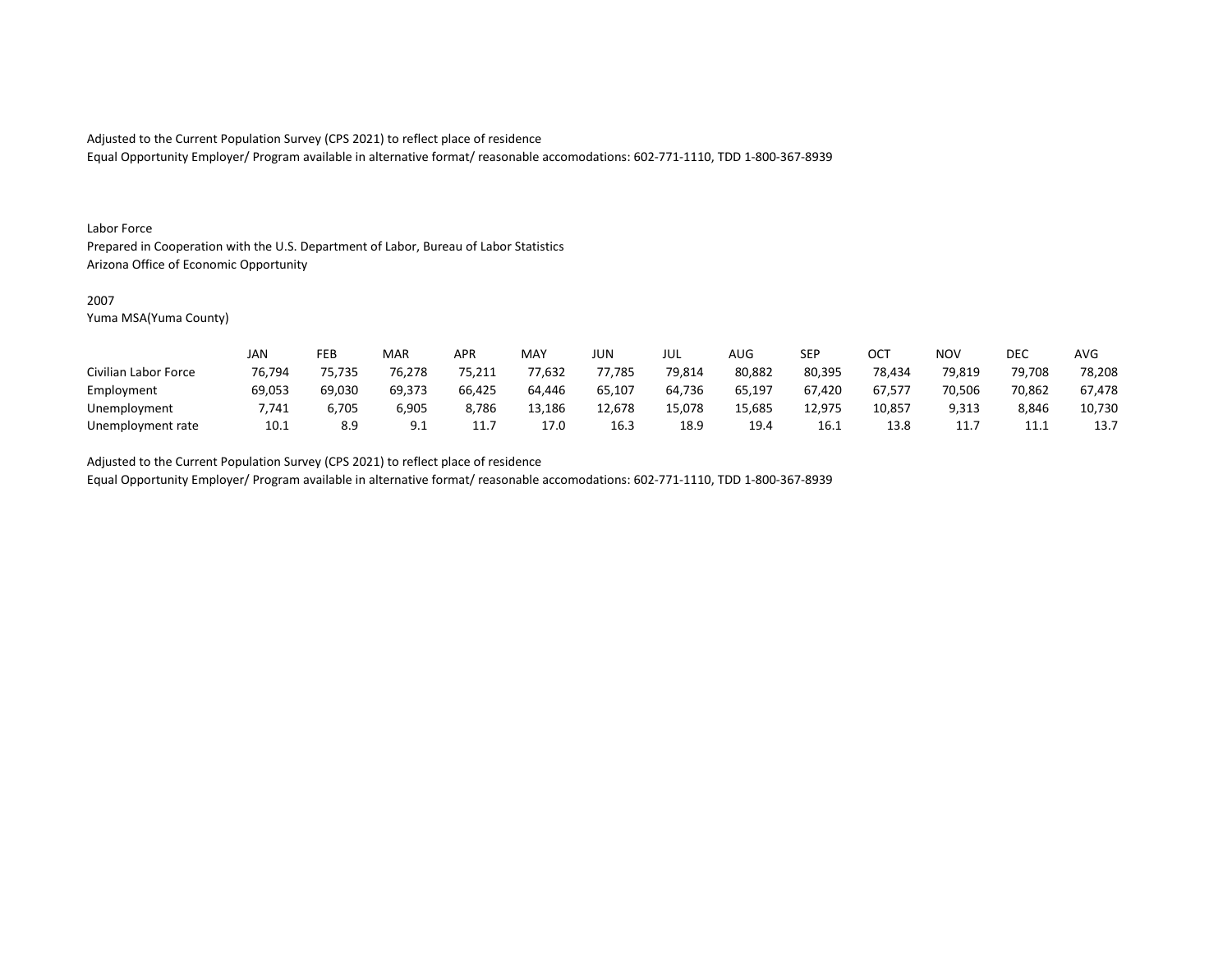# 2006

Arizona

|                      | JAN       | FEB       | MAR       | APR       | MAY       | JUN       | jul       | AUG       | SEP       |           | NOV       | DEC       | AVG       |
|----------------------|-----------|-----------|-----------|-----------|-----------|-----------|-----------|-----------|-----------|-----------|-----------|-----------|-----------|
| Civilian Labor Force | 2.904.414 | 2,922,038 | 2.928.999 | 2,937,399 | 2,942,957 | 2,975,098 | 2,981,945 | 2,996,293 | 3,002,940 | 3,009,313 | 3,023,479 | 3,023,279 | 2.970.679 |
| Employment           | 2.771.245 | 2.795.939 | 2.808.581 | 2,815,765 | 2,823,675 | 2,835,714 | 2,836,690 | 2,856,587 | 2,870,715 | 2,887,528 | 2.904.953 | 2,909,257 | 2,843,054 |
| Unemployment         | 133.169   | L26.099   | 120.418   | 121.634   | 119,282   | 139.384   | 145,255   | 139.706   | 132.225   | 121.785   | 118.526   | 114.022   | 127.625   |
| Unemployment rate    | 4.6       | د.4       | -4.1      | 4.1       | 4.1       | 4.,       | 4.9       | 4. .      | 4.4       | 4.0       | 3.9       | 3.8       | 4.3       |

Adjusted to the Current Population Survey (CPS 2021) to reflect place of residence

Equal Opportunity Employer/ Program available in alternative format/ reasonable accomodations: 602-771-1110, TDD 1-800-367-8939

### Labor Force

Prepared in Cooperation with the U.S. Department of Labor, Bureau of Labor Statistics Arizona Office of Economic Opportunity

# 2006

Flagstaff MSA(Coconino County)

|                      | JAN    | FEB    | <b>MAR</b> | APR    | MAY    | JUN    | JUL    | AUG    | <b>SED</b><br>ᇰᄂᆝ | ост    | NOV    | DEC    | AVG    |
|----------------------|--------|--------|------------|--------|--------|--------|--------|--------|-------------------|--------|--------|--------|--------|
| Civilian Labor Force | 65,727 | 66,521 | 67,340     | 67,861 | 68,341 | 70,808 | 71,155 | 70,269 | 70,885            | 70,672 | 70,096 | 68,971 | 69,054 |
| Employment           | 62,289 | 63,252 | 64,326     | 65,065 | 65,593 | 67,373 | 67,491 | 66,896 | 67,992            | 67,992 | 67,381 | 66,045 | 65,975 |
| Unemployment         | 3,438  | 3,269  | 3,014      | 2,796  | 2,748  | 3,435  | 3,664  | 3,373  | 2,893             | 2,680  | 2,715  | 2,926  | 3,079  |
| Unemployment rate    | 5.2    | 4.9    | 4.5        | 4.⊥    | 4.0    | 4.9    | ـ . ـ  | 4.8    | 4.1               |        | 3.9    | 4.∠    | 4.5    |

Adjusted to the Current Population Survey (CPS 2021) to reflect place of residence Equal Opportunity Employer/ Program available in alternative format/ reasonable accomodations: 602-771-1110, TDD 1-800-367-8939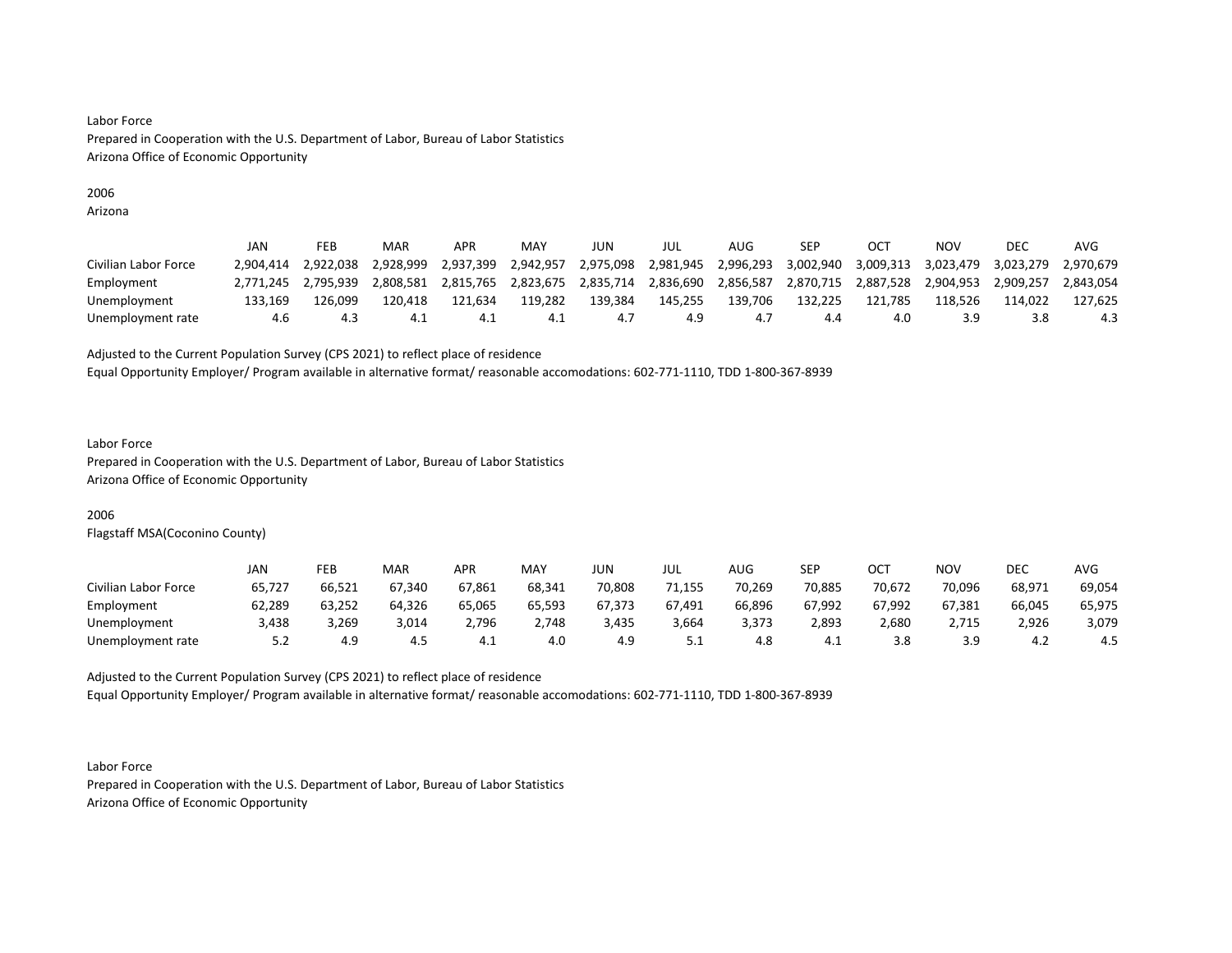# 2006

# Lake Havasu City-Kingman MSA(Mohave County)

|                      | JAN    | FEB    | MAR    | <b>APR</b> | MAY    | JUN    | JUL    | AUG    | <b>SEP</b> | ост    | NOV    | <b>DEC</b> | <b>AVG</b> |
|----------------------|--------|--------|--------|------------|--------|--------|--------|--------|------------|--------|--------|------------|------------|
| Civilian Labor Force | 91,158 | 90,708 | 91,827 | 92,019     | 92,325 | 93,879 | 93,793 | 93,246 | 92,776     | 91,796 | 92,011 | 91,805     | 92,279     |
| Employment           | 86,770 | 86,566 | 88,087 | 88,340     | 88,935 | 89,524 | 89,298 | 88,821 | 88,464     | 87,752 | 87,957 | 87,777     | 88,191     |
| Unemployment         | 4,388  | 4,142  | 3,740  | 3,679      | 3,390  | 4,355  | 4,495  | 4,425  | 4,312      | 4,044  | 4,054  | 4,028      | 4,088      |
| Unemployment rate    | 4.8    | 4.6    | ⊥. +   | 4.0        |        | 4.6    | 4.8    | 4.,    | 4.6        | 4.4    | 4.4    | 4.4        | 4.4        |

Adjusted to the Current Population Survey (CPS 2021) to reflect place of residence

Equal Opportunity Employer/ Program available in alternative format/ reasonable accomodations: 602-771-1110, TDD 1-800-367-8939

#### Labor Force

Prepared in Cooperation with the U.S. Department of Labor, Bureau of Labor Statistics Arizona Office of Economic Opportunity

# 2006

Phoenix MSA

|                      | JAN       | FEB       | MAR       | APR       | MAY       | JUN       | JUL       | AUG.      | SEP       | OCT       | NOV       | <b>DEC</b> | AVG       |
|----------------------|-----------|-----------|-----------|-----------|-----------|-----------|-----------|-----------|-----------|-----------|-----------|------------|-----------|
| Civilian Labor Force | 1.965.789 | 1.977.361 | 1.982.945 | 1,988,310 | 1.991.571 | 2,011,605 | 2,019,301 | 2,025,475 | 2,030,684 | 2,034,174 | 2.045.254 | 2.046.173  | 2.009.887 |
| Employment           | 1.884.032 | 1.900.209 | 1,909,663 | 1,915,282 | 1,923,978 | 1,930,947 | 1,937,786 | 1,947,234 | 1,954,013 | 1,962,661 | 1,975,546 | 1,978,370  | 1.934.977 |
| Unemployment         | 81.757    | 77.152    | 73.282    | 73.028    | 67.593    | 80.658    | 81.515    | 78.241    | 76.671    | 71.513    | 69.708    | 67.803     | 74,910    |
| Unemployment rate    | 4.2       |           |           |           | 3.4       | 4.0       | 4.0       |           | 3.8       |           |           |            |           |

# Adjusted to the Current Population Survey (CPS 2021) to reflect place of residence

Equal Opportunity Employer/ Program available in alternative format/ reasonable accomodations: 602-771-1110, TDD 1-800-367-8939

#### Labor Force

Prepared in Cooperation with the U.S. Department of Labor, Bureau of Labor Statistics Arizona Office of Economic Opportunity

#### 2006

| JAN<br><b>FEB</b><br><b>OCT</b><br>MAR<br>MAY<br><b>APR</b><br><b>NOV</b><br>JUN<br><b>SEP</b><br>AUG<br>jul |  |  |  |  |  |  |  |  |  |  |  | DEC | <b>AVG</b> |
|--------------------------------------------------------------------------------------------------------------|--|--|--|--|--|--|--|--|--|--|--|-----|------------|
|--------------------------------------------------------------------------------------------------------------|--|--|--|--|--|--|--|--|--|--|--|-----|------------|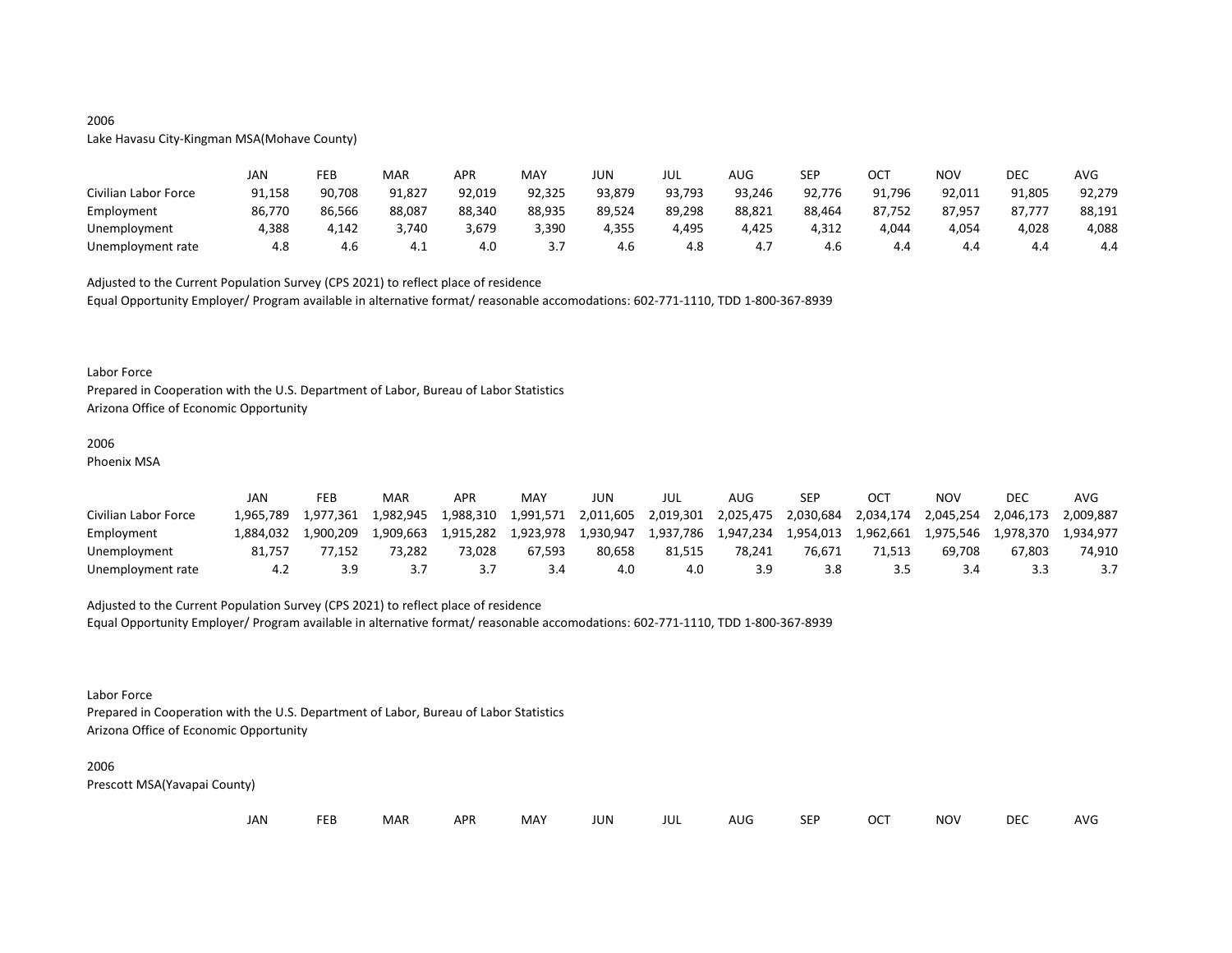| Civilian Labor Force | 92,200 | 93.400 | 94.172 | 95,416 | 94,962 | 96,850 | 95,880 | 98,061 | 98,454 | 98,144 | 98,283 | 97,229 | 96,088 |
|----------------------|--------|--------|--------|--------|--------|--------|--------|--------|--------|--------|--------|--------|--------|
| Employment           | 87.920 | 89.386 | 90,332 | 91,554 | 91,455 | 92,634 | 91,626 | 93.859 | 94.379 | 94.336 | 94.566 | 93,655 | 92,142 |
| Unemployment         | 280,ا  | 4,014  | 3,840  | 3,862  | 3,507  | 4,216  | 4,254  | 202,ا  | 4,075  | 8,808  |        | 3,574  | 3,946  |
| Unemployment rate    |        | 4.1    | 4.1    | 4.0    |        | 4.4    | 4.4    |        | 4.⊥    |        | 3.8    |        | 4.1    |

Equal Opportunity Employer/ Program available in alternative format/ reasonable accomodations: 602-771-1110, TDD 1-800-367-8939

Labor Force Prepared in Cooperation with the U.S. Department of Labor, Bureau of Labor Statistics Arizona Office of Economic Opportunity

### 2006

Sierra-Vista Douglas MSA(Cochise County)

|                      | JAN    | FEB    | <b>MAR</b> | APR    | <b>MAY</b> | JUN    | JUL    | AUG    | <b>SEP</b> | OCT    | NOV    | DEC    | AVG    |
|----------------------|--------|--------|------------|--------|------------|--------|--------|--------|------------|--------|--------|--------|--------|
| Civilian Labor Force | 55,585 | 55,837 | 55,630     | 56,124 | 56,076     | 57,514 | 57,007 | 56,910 | 57,397     | 58,557 | 58,079 | 57,295 | 56,835 |
| Employment           | 52,847 | 53.150 | 53,061     | 53,541 | 53,637     | 54,638 | 54,082 | 54,200 | 54.785     | 56,097 | 55,661 | 54,912 | 54,218 |
| Unemployment         | 2,738  | 2,687  | 2,569      | 2,583  | 2,439      | 2,876  | 2,925  | 2,710  | 2,612      | 2,460  | 2,418  | 2,383  | 2,617  |
| Unemployment rate    | 4.9    | 4.8    | 4.6        | 4.6    | 4.3        | 5.0    | ــ.    | 4.8    | 4.6        | 4.2    | 4.2    | 4.2    | 4.6    |

Adjusted to the Current Population Survey (CPS 2021) to reflect place of residence

Equal Opportunity Employer/ Program available in alternative format/ reasonable accomodations: 602-771-1110, TDD 1-800-367-8939

Labor Force Prepared in Cooperation with the U.S. Department of Labor, Bureau of Labor Statistics Arizona Office of Economic Opportunity

# 2006

|                      | JAN     | FEB     | <b>MAR</b> | APR     | MAY     | JUN     | JUL     | AUG     | SEP     | OCT     | NOV     | DEC     | AVG     |
|----------------------|---------|---------|------------|---------|---------|---------|---------|---------|---------|---------|---------|---------|---------|
| Civilian Labor Force | 442.042 | 446.467 | 444.589    | 444.856 | 441.910 | 443,519 | 443.092 | 447.960 | 452,671 | 457.329 | 460,173 | 461.660 | 448,856 |
| Employment           | 422,086 | 427,545 | 426,601    | 426,994 | 425,333 | 423,384 | 422,609 | 428,471 | 433,503 | 439,434 | 442,721 | 444,842 | 430,294 |
| Unemployment         | 19.956  | 18.922  | 17,988     | 17,862  | 16.577  | 20,135  | 20,483  | 19.489  | 19.168  | 17,895  | 17.452  | 16,818  | 18,562  |
| Unemployment rate    | 4.5     | ے.4     | 4.0        | 4.0     | 3.8     | 4.5     | 4.6     | 4.4     | 4.2     | 3.9     | 3.8     | 3.O     | 4.1     |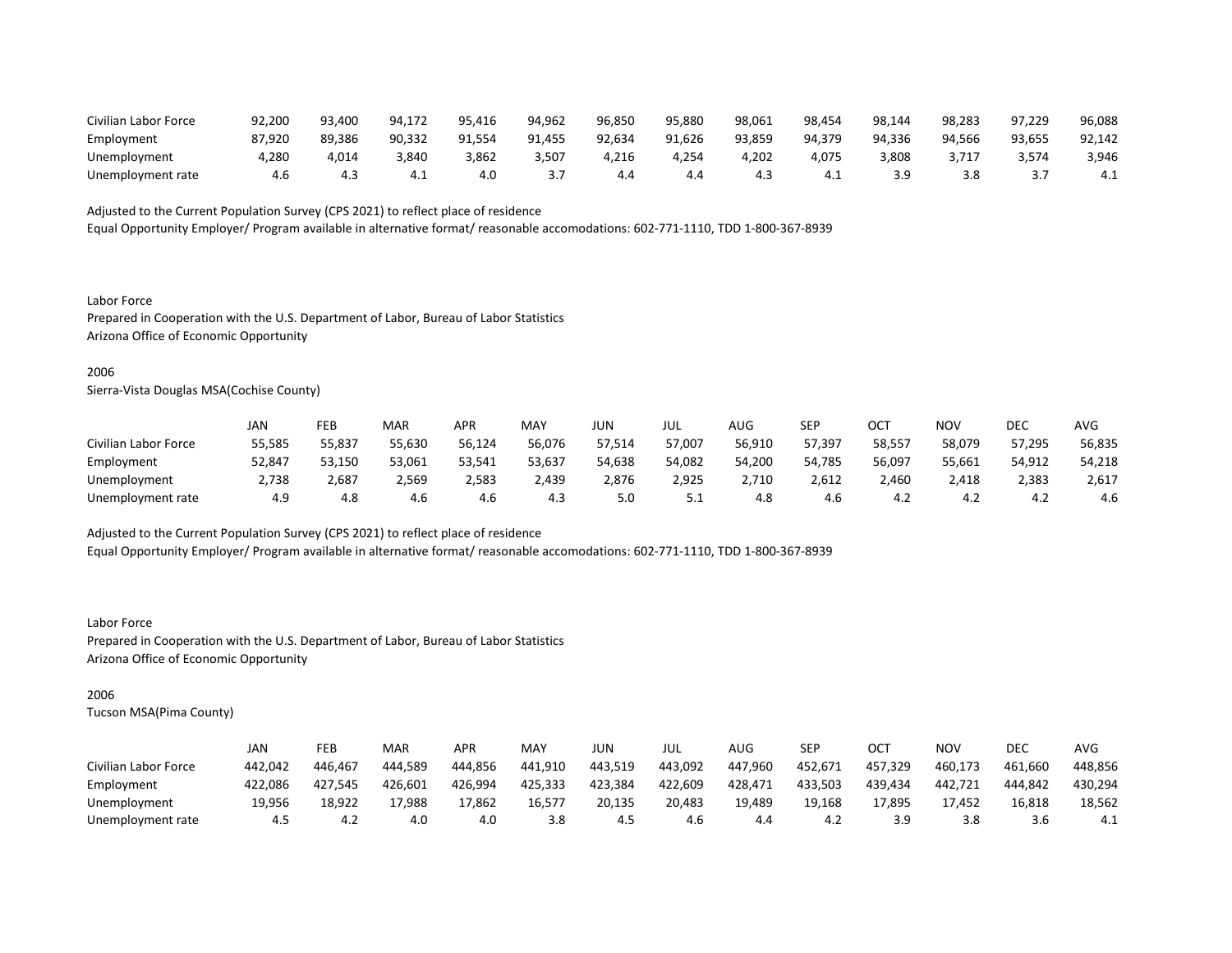Equal Opportunity Employer/ Program available in alternative format/ reasonable accomodations: 602-771-1110, TDD 1-800-367-8939

#### Labor Force

Prepared in Cooperation with the U.S. Department of Labor, Bureau of Labor Statistics Arizona Office of Economic Opportunity

### 2006

Yuma MSA(Yuma County)

|                      | <b>JAN</b> | FEB    | MAR    | APR    | <b>MAY</b> | <b>JUN</b> | JUL    | <b>AUG</b> | <b>SEP</b> | ОСТ    | <b>NOV</b> | DEC    | <b>AVG</b> |
|----------------------|------------|--------|--------|--------|------------|------------|--------|------------|------------|--------|------------|--------|------------|
| Civilian Labor Force | 75,016     | 74,343 | 75,056 | 75,007 | 78,804     | 80,028     | 81,101 | 81,362     | 77,264     | 76,101 | 77,397     | 77,872 | 77,446     |
| Employment           | 66,953     | 66,837 | 67,118 | 64,817 | 63,462     | 65,890     | 63,697 | 63,844     | 63,762     | 65,009 | 66,952     | 69,289 | 65,636     |
| Unemployment         | 8,063      | 7,506  | 7,938  | 10,190 | 15,342     | 14,138     | 17.404 | 17,518     | 13.502     | 11,092 | 10.445     | 8,583  | 11,810     |
| Unemployment rate    | 10.7       | 10.1   | 10.6   | 13.6   | 19.5       | 17         | 21.5   | 21.5       | 17.5       | 14.6   | 13.5       | 11.0   | 15.2       |

Adjusted to the Current Population Survey (CPS 2021) to reflect place of residence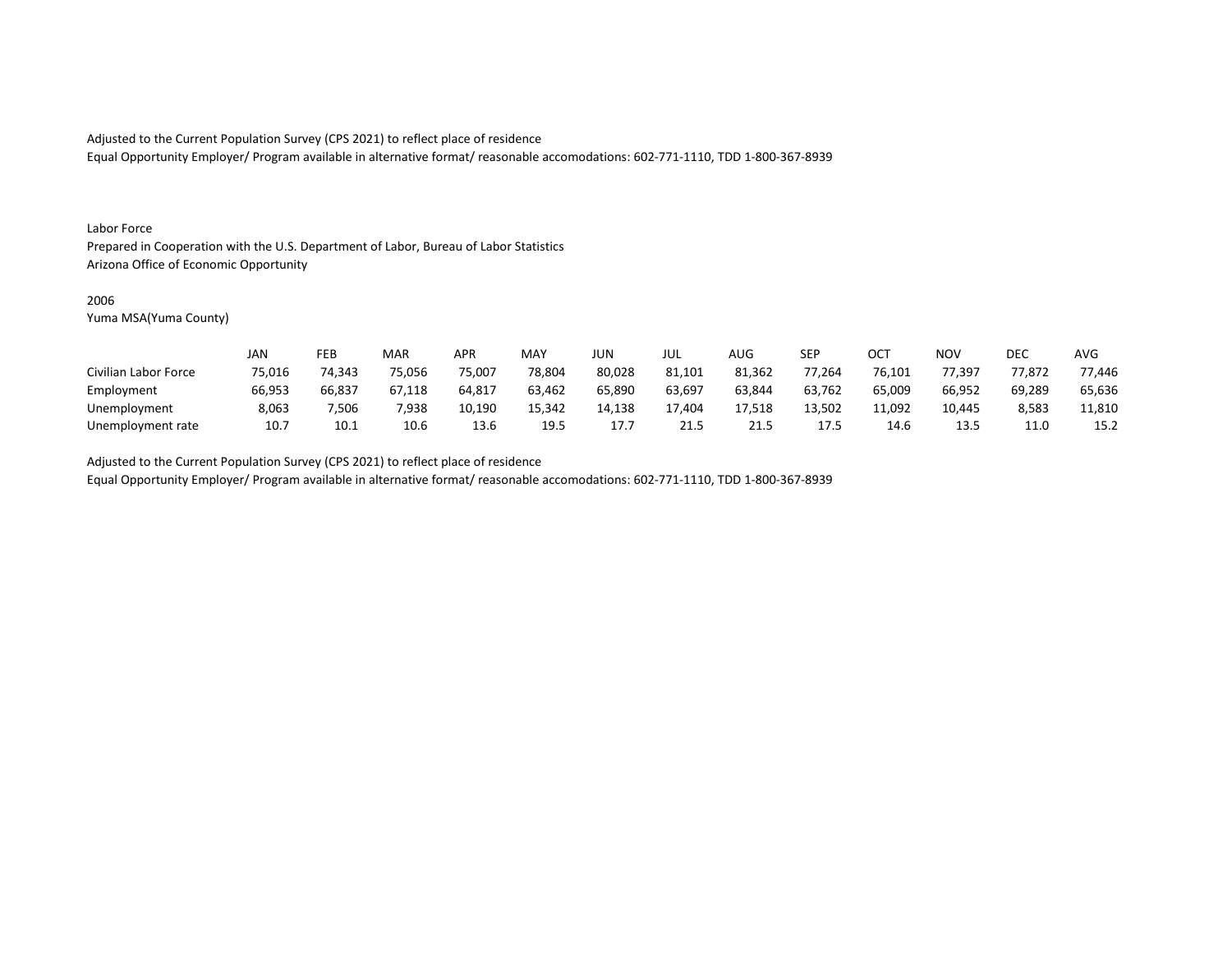# 2005

Arizona

|                      | JAN       | FEB       | <b>MAR</b> | APR       | MAY       | JUN       | JUL       | AUG       | SEP       |                               | NOV       | DEC       | AVG       |
|----------------------|-----------|-----------|------------|-----------|-----------|-----------|-----------|-----------|-----------|-------------------------------|-----------|-----------|-----------|
| Civilian Labor Force | 2.804.986 | 2.810.492 | 2.819.421  | 2,838,194 | 2,836,092 | 2,869,332 | 2,873,522 | 2,886,222 | 2,893,493 | 2,904,025                     | 2.907.815 | 2,906,611 | 2.862.517 |
| Employment           | 2.674.943 | 2.682.866 | 2,691,084  | 2,710,324 | 2,709,920 | 2,728,123 | 2,727,884 | 2,744,567 |           | 2,750,158 2,769,112 2,776,200 |           | 2,783,035 | 2.729.018 |
| Unemployment         | 130.043   | 127.626   | 128.337    | 127.870   | 126.172   | 141.209   | 145.638   | 141.655   | 143.335   | 134.913                       | 131.615   | 123.576   | 133.499   |
| Unemployment rate    | 4.6       |           | 4.6        | 4.5       | 4.4       | 4.9       |           |           | 5.0       | 4.6                           | 4.5       |           | 4.7       |

Adjusted to the Current Population Survey (CPS 2021) to reflect place of residence

Equal Opportunity Employer/ Program available in alternative format/ reasonable accomodations: 602-771-1110, TDD 1-800-367-8939

#### Labor Force

Prepared in Cooperation with the U.S. Department of Labor, Bureau of Labor Statistics Arizona Office of Economic Opportunity

# 2005

Flagstaff MSA(Coconino County)

|                      | JAN    | FEB    | <b>MAR</b> | <b>APR</b> | MAY    | JUN    | JUL    | AUG    | SEP    | ост    | NOV    | DEC    | AVG    |
|----------------------|--------|--------|------------|------------|--------|--------|--------|--------|--------|--------|--------|--------|--------|
| Civilian Labor Force | 64,968 | 65,307 | 65,873     | 66,383     | 66,563 | 69,258 | 69,295 | 68,583 | 69,052 | 68,759 | 67,779 | 66,852 | 67,390 |
| Employment           | 61,316 | 61,871 | 62,559     | 63,354     | 63,692 | 65,672 | 65,575 | 65,242 | 65,911 | 65,753 | 64,600 | 63,577 | 64,094 |
| Unemployment         | 3,652  | 3,436  | 3,314      | 3,029      | 2,871  | 3.586  | 3,720  | 3.341  | 3,141  | 3,006  | 3.179  | 3,275  | 3,296  |
| Unemployment rate    | 5.6    | ر.ر    | 5.0        | 4.6        | 4.3    | ے . ۔  | 4.د    | 4.9    | 4.5    | 4.4    | 4.,    | 4.9    | 4.9    |

Adjusted to the Current Population Survey (CPS 2021) to reflect place of residence Equal Opportunity Employer/ Program available in alternative format/ reasonable accomodations: 602-771-1110, TDD 1-800-367-8939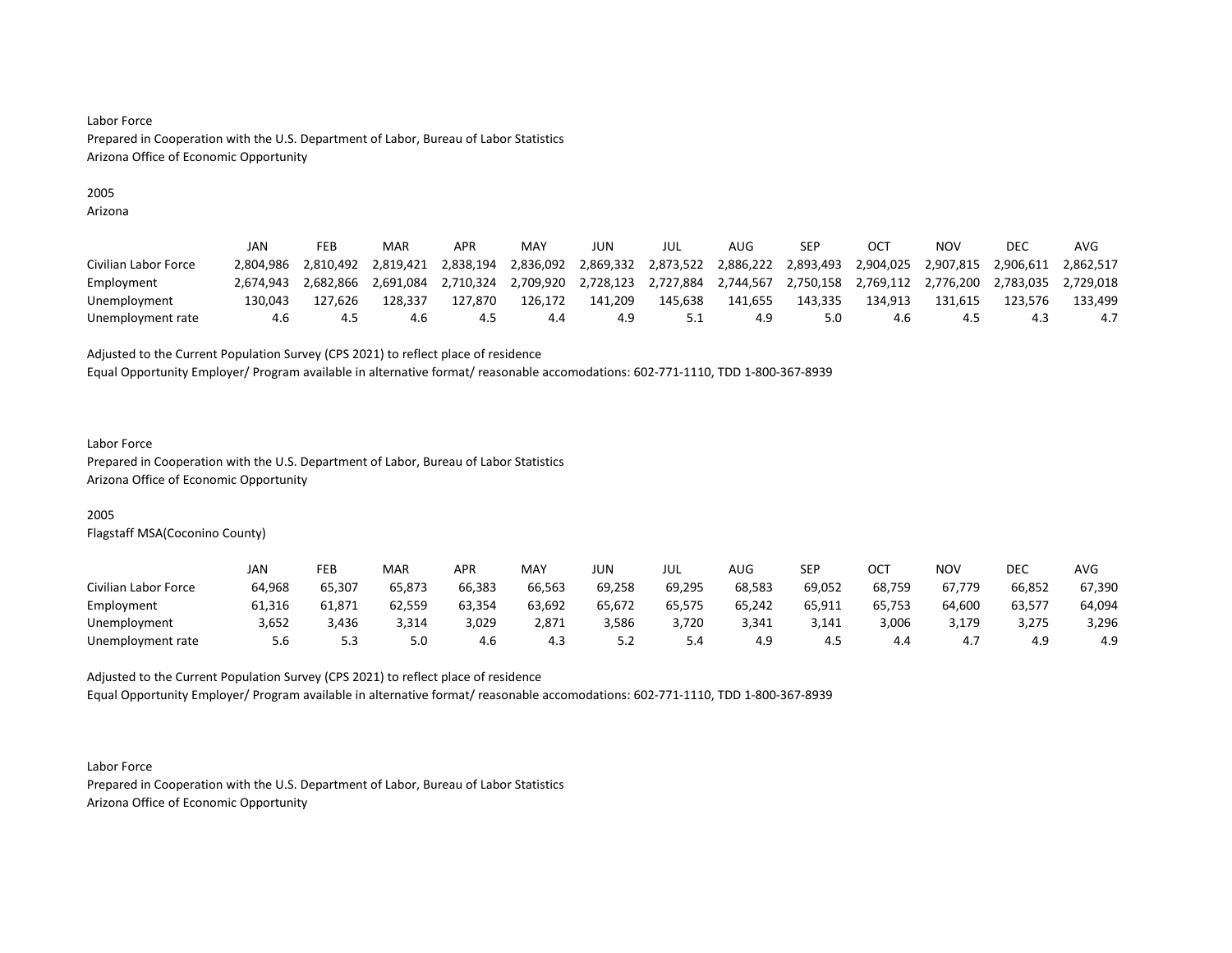# 2005

# Lake Havasu City-Kingman MSA(Mohave County)

|                      | JAN    | FEB    | MAR    | APR    | MAY    | JUN    | JUL    | <b>AUG</b> | <b>SEP</b> | ост    | <b>NOV</b> | DEC    | <b>AVG</b> |
|----------------------|--------|--------|--------|--------|--------|--------|--------|------------|------------|--------|------------|--------|------------|
| Civilian Labor Force | 85,727 | 86,408 | 86,744 | 87,437 | 87,325 | 88,702 | 89,471 | 90,258     | 89,715     | 89,658 | 90,112     | 89,718 | 88,439     |
| Employment           | 81,977 | 82,699 | 83,013 | 83,859 | 83,935 | 84,924 | 85,635 | 86,367     | 85,624     | 85,724 | 86,256     | 86,030 | 84,670     |
| Unemployment         | 3,750  | 3,709  | 3.731  | 3,578  | 3,390  | 3.778  | 3,836  | 3,891      | 4,091      | 3,934  | 3,856      | 3,688  | 3,769      |
| Unemployment rate    | 4.4    | 4.3    | 4.5    | 4.⊥    | 3.9    | 4.3    | 4.3    | 4.3        | 4.6        | 4.4    | 4.3        | 4.1    | 4.3        |

Adjusted to the Current Population Survey (CPS 2021) to reflect place of residence

Equal Opportunity Employer/ Program available in alternative format/ reasonable accomodations: 602-771-1110, TDD 1-800-367-8939

#### Labor Force

Prepared in Cooperation with the U.S. Department of Labor, Bureau of Labor Statistics Arizona Office of Economic Opportunity

# 2005

Phoenix MSA

|                      | JAN       | FEB       | MAR       | APR       | MAY       | JUN       | JUL       | AUG       | <b>SEP</b>          | OC <sup>7</sup> | NOV       | DEC       | AVG       |
|----------------------|-----------|-----------|-----------|-----------|-----------|-----------|-----------|-----------|---------------------|-----------------|-----------|-----------|-----------|
| Civilian Labor Force | 1.888.780 | 1.891.468 | 1,898,145 | 1,911,762 | 1,906,970 | 1,928,499 | 1,935,929 |           | 1,943,801 1,952,231 | 1,962,416       | 1,968,190 | 1,966,149 | 1.929.529 |
| Employment           | 1.808.733 | 1.813.057 | 1.819.193 | 1.835.029 | 1.833.508 | 1.847.476 | 1,853,727 | 1,862,255 | 1,867,434           | 1,881,848       | 1.889.946 | 1.892.180 | 1.850.366 |
| Unemployment         | 80.047    | 78.411    | 78.952    | 76.733    | 73.462    | 81.023    | 82.202    | 81.546    | 84.797              | 80.568          | 78.244    | 73.969    | 79,163    |
| Unemployment rate    |           |           |           | 4.0       | 3.9       |           | 4.2       |           |                     |                 | 4.0       |           | 4.1       |

# Adjusted to the Current Population Survey (CPS 2021) to reflect place of residence

Equal Opportunity Employer/ Program available in alternative format/ reasonable accomodations: 602-771-1110, TDD 1-800-367-8939

#### Labor Force

Prepared in Cooperation with the U.S. Department of Labor, Bureau of Labor Statistics Arizona Office of Economic Opportunity

#### 2005

| JAN<br><b>FEB</b><br><b>OCT</b><br>MAR<br>MAY<br><b>APR</b><br><b>NOV</b><br>JUN<br><b>SEP</b><br>AUG<br>jul |  |  |  |  |  |  |  |  |  |  |  | DEC | <b>AVG</b> |
|--------------------------------------------------------------------------------------------------------------|--|--|--|--|--|--|--|--|--|--|--|-----|------------|
|--------------------------------------------------------------------------------------------------------------|--|--|--|--|--|--|--|--|--|--|--|-----|------------|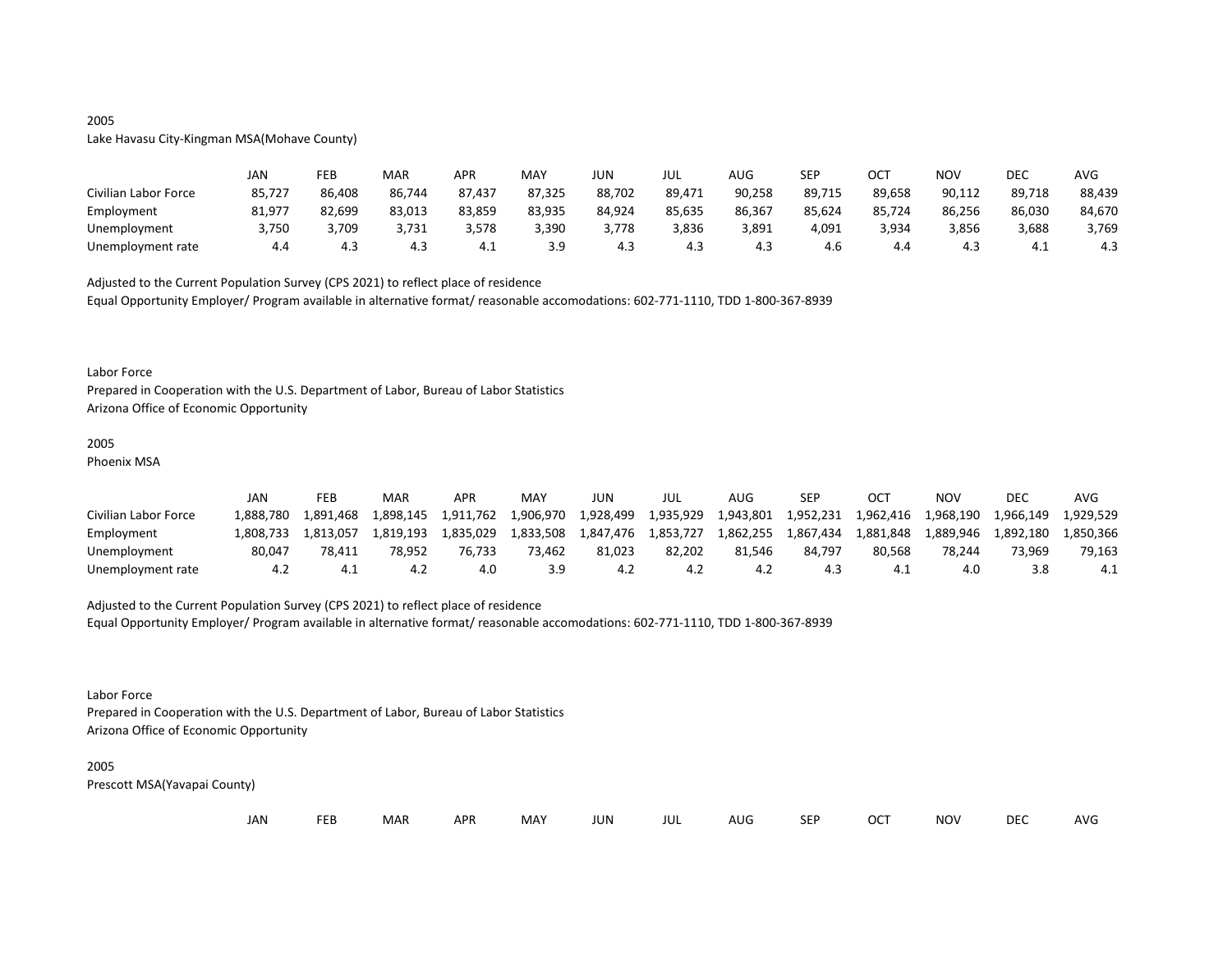| Civilian Labor Force | 87.300 | 87.937 | 88,352 | 90,031 | 90,070 | 92.236 | 91,014 | 92.444 | 92.047         | 93,270 | 92.497 | 92,191 | 90,782 |
|----------------------|--------|--------|--------|--------|--------|--------|--------|--------|----------------|--------|--------|--------|--------|
| Employment           | 83,244 | 83,928 | 84.369 | 86.143 | 86.505 | 88.146 | 86,914 | 88,242 | 87.712         | 89.159 | 88.568 | 88,507 | 86,786 |
| Unemployment         | 4,056  | 4,009  | 3,983  | 8,888  | 3,565  | 4,090  | 4.100  | .202   | 4,335          | 4.111  | 3,929  | 3,684  | 3,996  |
| Unemployment rate    | 4.6    | 4.b    | 4.5    |        | 4.0    | 4.4    | 4.5    | 4.3    | <sup>4.,</sup> | 4.4    | 4.∠    | 4.0    | 4.4    |

Equal Opportunity Employer/ Program available in alternative format/ reasonable accomodations: 602-771-1110, TDD 1-800-367-8939

Labor Force Prepared in Cooperation with the U.S. Department of Labor, Bureau of Labor Statistics Arizona Office of Economic Opportunity

### 2005

Sierra-Vista Douglas MSA(Cochise County)

|                      | JAN    | FEB    | <b>MAR</b> | APR    | MAY    | JUN    | JUL    | AUG    | SEP    | ОСТ    | <b>NOV</b> | DEC    | <b>AVG</b> |
|----------------------|--------|--------|------------|--------|--------|--------|--------|--------|--------|--------|------------|--------|------------|
| Civilian Labor Force | 54,686 | 54,986 | 54,886     | 54,888 | 55,271 | 56,487 | 55,476 | 55,921 | 55,862 | 55,707 | 55,338     | 54,969 | 55,374     |
| Employment           | 52,137 | 52,358 | 52,274     | 52,342 | 52,890 | 53,736 | 52,663 | 53,177 | 53,011 | 53,019 | 52,675     | 52,400 | 52,724     |
| Unemployment         | 2.549  | 2,628  | 2,612      | 2.546  | 2.381  | 2.751  | 2.813  | 2.744  | 2,851  | 2.688  | 2,663      | 2.569  | 2,650      |
| Unemployment rate    | 4.7    | 4.8    | 4.8        | 4.6    | 4.3    | 4.9    | ـ . ـ  | 4.9    | ـ . ـ  | 4.8    | 4.8        | 4.,    | 4.8        |

Adjusted to the Current Population Survey (CPS 2021) to reflect place of residence

Equal Opportunity Employer/ Program available in alternative format/ reasonable accomodations: 602-771-1110, TDD 1-800-367-8939

Labor Force Prepared in Cooperation with the U.S. Department of Labor, Bureau of Labor Statistics Arizona Office of Economic Opportunity

# 2005

|                      | JAN     | FEB     | <b>MAR</b> | APR     | MAY     | JUN     | JUL     | AUG     | SEP     | ОСТ     | NOV     | DEC     | AVG     |
|----------------------|---------|---------|------------|---------|---------|---------|---------|---------|---------|---------|---------|---------|---------|
| Civilian Labor Force | 435,286 | 436.149 | 436,376    | 437.425 | 434,736 | 435.570 | 435,605 | 438,307 | 442,923 | 442.723 | 442.008 | 443.888 | 438,417 |
| Employment           | 416,067 | 417,011 | 417,283    | 418,768 | 416,875 | 415,231 | 414,787 | 417,898 | 421,837 | 422,666 | 422,389 | 425.395 | 418,851 |
| Unemployment         | 19,219  | 19.138  | 19.093     | 18,657  | 17.861  | 20,339  | 20,818  | 20,409  | 21.086  | 20,057  | 19.619  | 18,493  | 19,566  |
| Unemployment rate    | 4.4     | 4.4     | 4.4        | د.4     | 4.1     | 4.,     | 4.8     | 4.,     | 4.8     |         | 4.4     | ے.4     | 4.5     |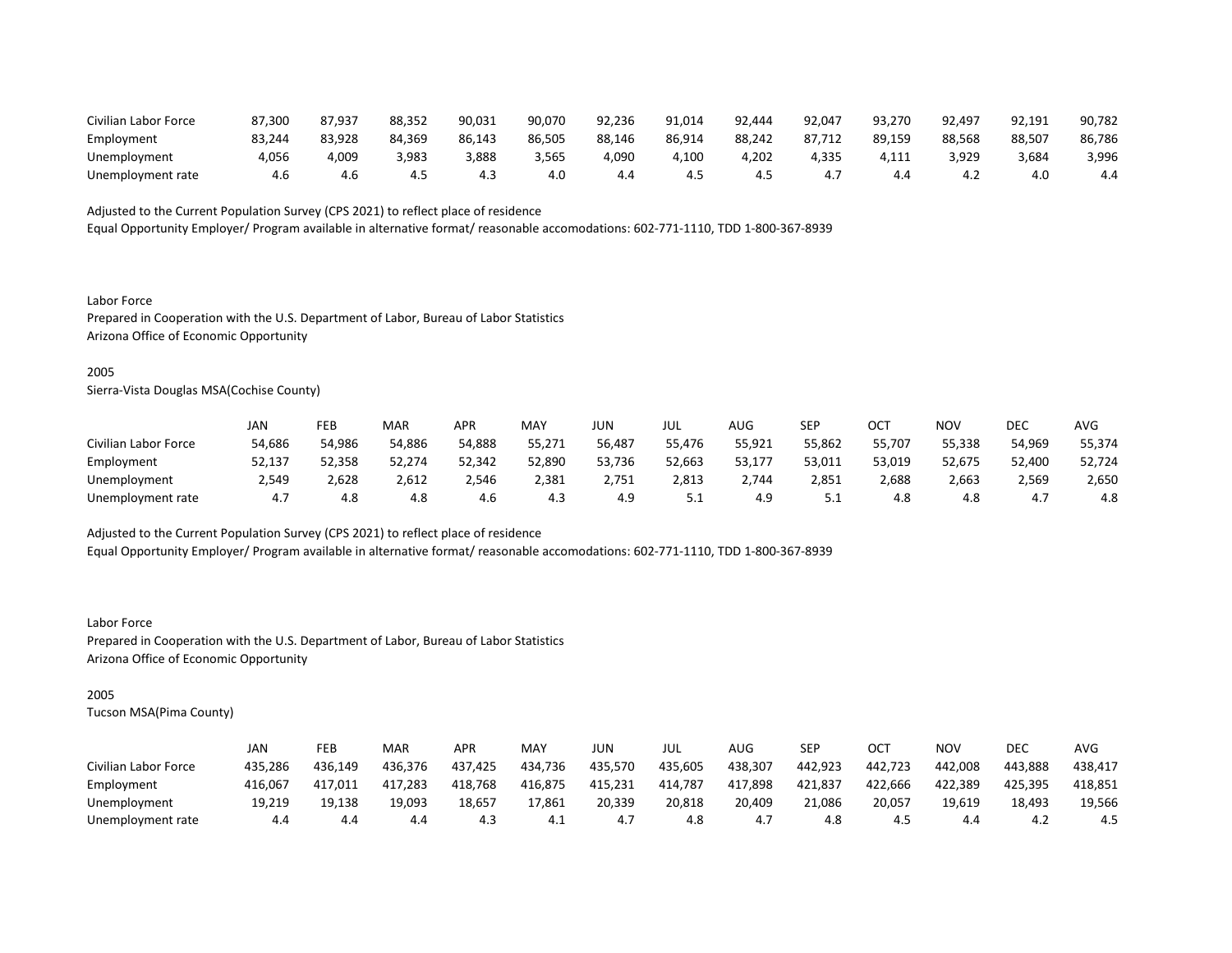Equal Opportunity Employer/ Program available in alternative format/ reasonable accomodations: 602-771-1110, TDD 1-800-367-8939

#### Labor Force

Prepared in Cooperation with the U.S. Department of Labor, Bureau of Labor Statistics Arizona Office of Economic Opportunity

### 2005

Yuma MSA(Yuma County)

|                      | JAN    | FEB    | MAR    | APR    | MA۱    | JUN    | JUL    | AUG    | SEP    | ОСТ    | <b>NOV</b> | DEC    | <b>AVG</b> |
|----------------------|--------|--------|--------|--------|--------|--------|--------|--------|--------|--------|------------|--------|------------|
| Civilian Labor Force | 72,554 | 72,362 | 73,310 | 74,218 | 77,908 | 79,777 | 78,128 | 77,401 | 74,511 | 74,161 | 75,840     | 76,368 | 75,545     |
| Employment           | 64,783 | 64,926 | 65,406 | 63,038 | 63,230 | 64.194 | 60,801 | 61,541 | 60,877 | 62,453 | 64.535     | 66,887 | 63,556     |
| Unemployment         | ',771  | ,436   | 7.904  | 11,180 | 14,678 | 15,583 | 17,327 | 15,860 | 13,634 | 11,708 | 11,305     | 9,481  | 11,989     |
| Unemployment rate    | 10.7   | 10.3   | 10.8   | 15.1   | 18.8   | 19.5   | 22.2   | 20.5   | 18.3   | 15.8   | 14.9       | 12.4   | 15.9       |

Adjusted to the Current Population Survey (CPS 2021) to reflect place of residence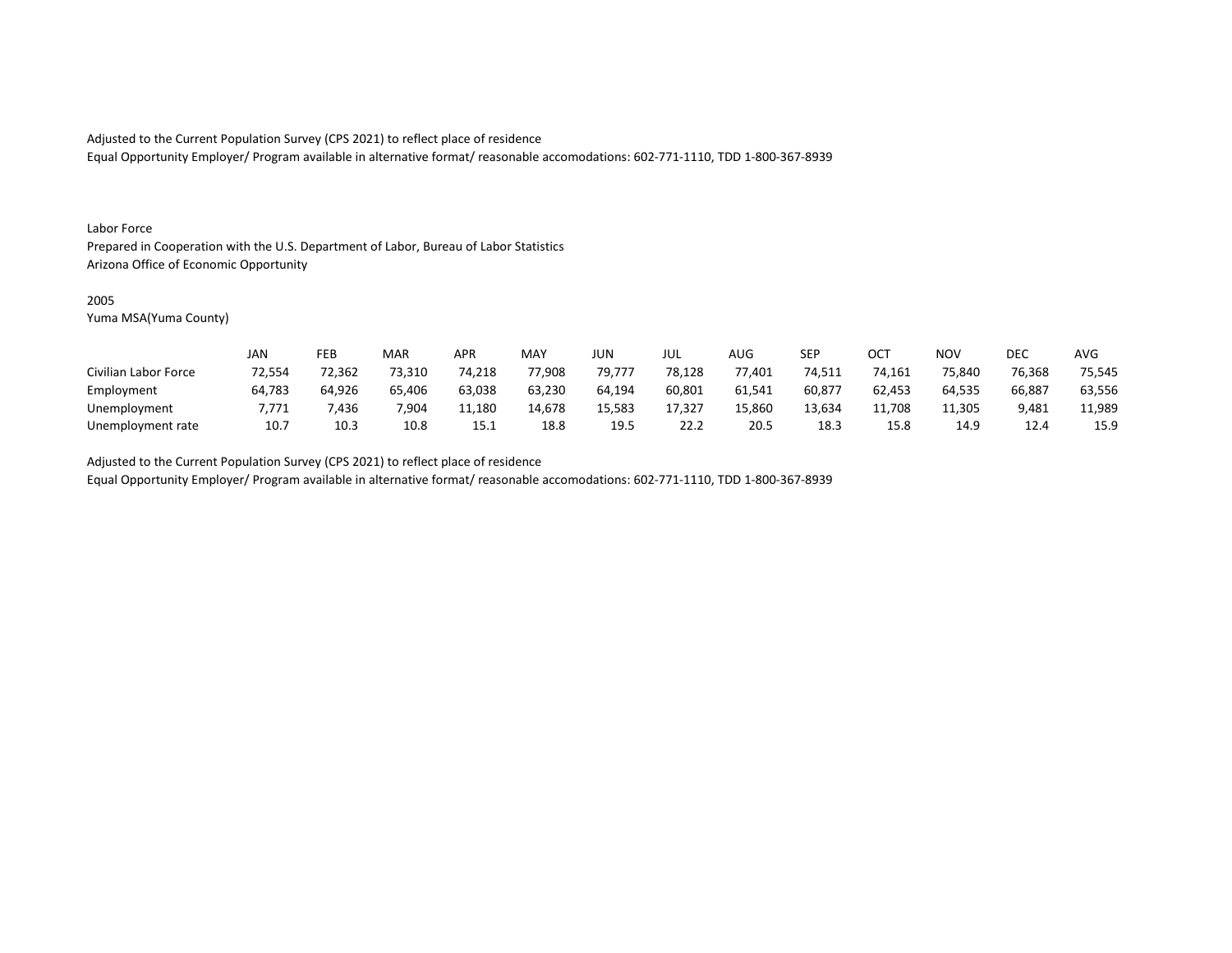# 2004

Arizona

|                      | JAN       | FEB       | <b>MAR</b> | APR       | MAY       | JUN       | JUL       | AUG       | SEP                 |           | NOV       | DEC       | AVG                 |
|----------------------|-----------|-----------|------------|-----------|-----------|-----------|-----------|-----------|---------------------|-----------|-----------|-----------|---------------------|
| Civilian Labor Force | 2.763.281 | 2.764.279 | 2.771.937  | 2.769.662 | 2,766,319 | 2,793,062 | 2,799,824 |           | 2,799,061 2,798,234 | 2,813,506 | 2,816,499 |           | 2,807,752 2,788,618 |
| Employment           | 2.607.150 | 2.621.805 | 2.628.002  | 2.629.427 | 2,631,908 | 2,643,048 | 2,651,451 | 2,655,994 | 2,660,948           | 2,681,904 | 2,692,781 | 2,690,355 | 2.649.564           |
| Unemployment         | 156.131   | 142.474   | 143.935    | 140.235   | 134.411   | 150.014   | 148.373   | 143.067   | 137.286             | 131.602   | 123.718   | 117.397   | 139.054             |
| Unemployment rate    |           |           |            | ـ . ـ     | 4.9       | 5.4       | 5.3       |           | 4.9                 | 4.        | 4.4       | ے.4       | 5.0                 |

Adjusted to the Current Population Survey (CPS 2021) to reflect place of residence

Equal Opportunity Employer/ Program available in alternative format/ reasonable accomodations: 602-771-1110, TDD 1-800-367-8939

### Labor Force

Prepared in Cooperation with the U.S. Department of Labor, Bureau of Labor Statistics Arizona Office of Economic Opportunity

# 2004

Flagstaff MSA(Coconino County)

|                      | JAN    | FEB    | <b>MAR</b> | APR    | MAY    | JUN    | JUL    | AUG    | <b>SEP</b> | ост    | NOV    | DEC    | AVG    |
|----------------------|--------|--------|------------|--------|--------|--------|--------|--------|------------|--------|--------|--------|--------|
| Civilian Labor Force | 64,831 | 65,349 | 65,821     | 65,840 | 66,445 | 68,313 | 69,321 | 68,061 | 67,430     | 67,621 | 66,776 | 65,585 | 66,783 |
| Employment           | 60,628 | 61,615 | 62,123     | 62,359 | 63,151 | 64,427 | 65,292 | 64,490 | 64,242     | 64,580 | 63,641 | 62,352 | 63,242 |
| Unemployment         | 4,203  | 3.734  | 3,698      | 3,481  | 3,294  | 3,886  | 4,029  | 3,571  | 3,188      | 3,041  | 3,135  | 3,233  | 3,541  |
| Unemployment rate    | ხ.5    | .      | .სნ        | 5.3    | 5.0    |        | 5.8    | ے. ب   | 4.7        | 4.J    | 4.,    | 4.9    | 5.3    |

Adjusted to the Current Population Survey (CPS 2021) to reflect place of residence Equal Opportunity Employer/ Program available in alternative format/ reasonable accomodations: 602-771-1110, TDD 1-800-367-8939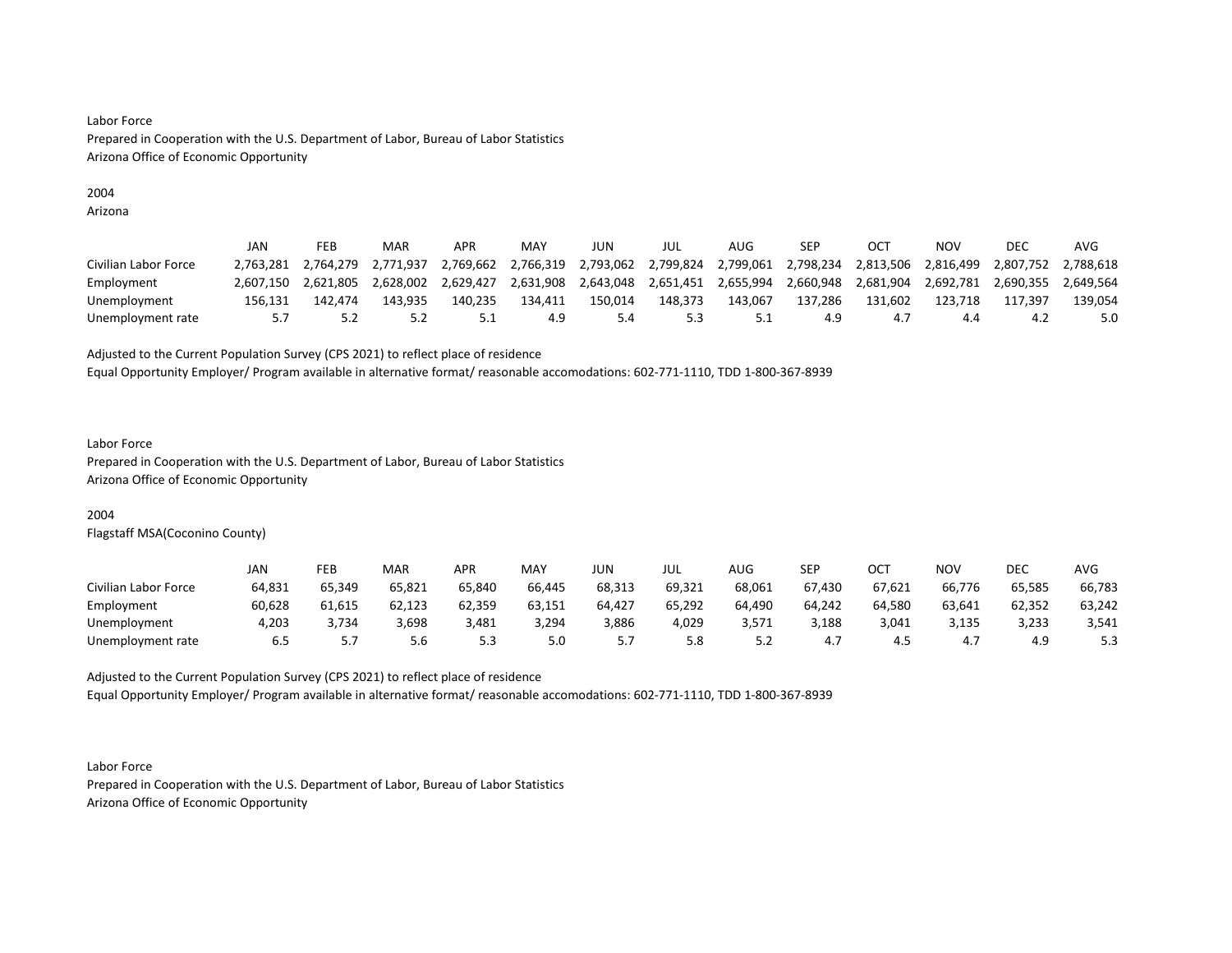# 2004 Lake Havasu City-Kingman MSA(Mohave County)

|                      | JAN    | FEB    | MAR    | APR    | MAY    | JUN    | JUL    | AUG    | <b>SEP</b> | OCT    | NOV    | DEC    | <b>AVG</b> |
|----------------------|--------|--------|--------|--------|--------|--------|--------|--------|------------|--------|--------|--------|------------|
| Civilian Labor Force | 83,839 | 83,689 | 84,313 | 84,236 | 83,452 | 84,513 | 84,285 | 85,108 | 85,355     | 84,936 | 84,824 | 84,342 | 84,407     |
| Employment           | 79,332 | 79,672 | 80,316 | 80,379 | 79,908 | 80,628 | 80,638 | 81,465 | 81,761     | 81,476 | 81,657 | 81,209 | 80,703     |
| Unemployment         | 4,507  | 4,017  | 3,997  | 3,857  | 3,544  | 3,885  | 3,647  | 3,643  | 3,594      | 3,460  | 3,167  | 3,133  | 3,704      |
| Unemployment rate    |        | 4.8    | 4.7    | 4.6    | 4.2    | 4.6    | 4.3    | 4.3    | 4.2        | 4.⊥    |        |        | 4.4        |

Adjusted to the Current Population Survey (CPS 2021) to reflect place of residence

Equal Opportunity Employer/ Program available in alternative format/ reasonable accomodations: 602-771-1110, TDD 1-800-367-8939

#### Labor Force

Prepared in Cooperation with the U.S. Department of Labor, Bureau of Labor Statistics Arizona Office of Economic Opportunity

# 2004

Phoenix MSA

|                      | JAN       | FEB       | MAR       | APR       | MA۱       | JUN       | JUL       | AUG       | SEP       | OCT       | NOV       | DEC       | AVG       |
|----------------------|-----------|-----------|-----------|-----------|-----------|-----------|-----------|-----------|-----------|-----------|-----------|-----------|-----------|
| Civilian Labor Force | 1.845.924 | 1.846.597 | 1.852.438 | 1,853,010 | 1,849,926 | 1,868,095 | 1,878,004 | 1,871,220 | 1,871,164 | 1,886,528 | 1,889,951 | 1,887,674 | 1,866,711 |
| Employment           | L.748.927 | 1.757.563 | 1.763.268 | 1.768.499 | 1.770.727 | 1.779.847 | 1,793,455 | 1,787,780 | 1,789,525 | 1,807,581 | 1.815.251 | 1.816.533 | 1.783.246 |
| Unemployment         | 96.997    | 89.034    | 89.170    | 84.511    | 79.199    | 88.248    | 84.549    | 83.440    | 81.639    | 78.947    | 74.700    | 71.141    | 83.465    |
| Unemployment rate    | 5.3       | 4.8       | 4.8       | 4.6       | 4.3       |           | 4.5       |           | 4.4       |           | 4.0       |           | 4.5       |

# Adjusted to the Current Population Survey (CPS 2021) to reflect place of residence

Equal Opportunity Employer/ Program available in alternative format/ reasonable accomodations: 602-771-1110, TDD 1-800-367-8939

#### Labor Force

Prepared in Cooperation with the U.S. Department of Labor, Bureau of Labor Statistics Arizona Office of Economic Opportunity

#### 2004

| JAN<br><b>FEB</b><br><b>OCT</b><br>MAR<br>MAY<br><b>APR</b><br><b>NOV</b><br>JUN<br><b>SEP</b><br>AUG<br>jul |  |  |  |  |  |  |  |  |  |  |  | DEC | <b>AVG</b> |
|--------------------------------------------------------------------------------------------------------------|--|--|--|--|--|--|--|--|--|--|--|-----|------------|
|--------------------------------------------------------------------------------------------------------------|--|--|--|--|--|--|--|--|--|--|--|-----|------------|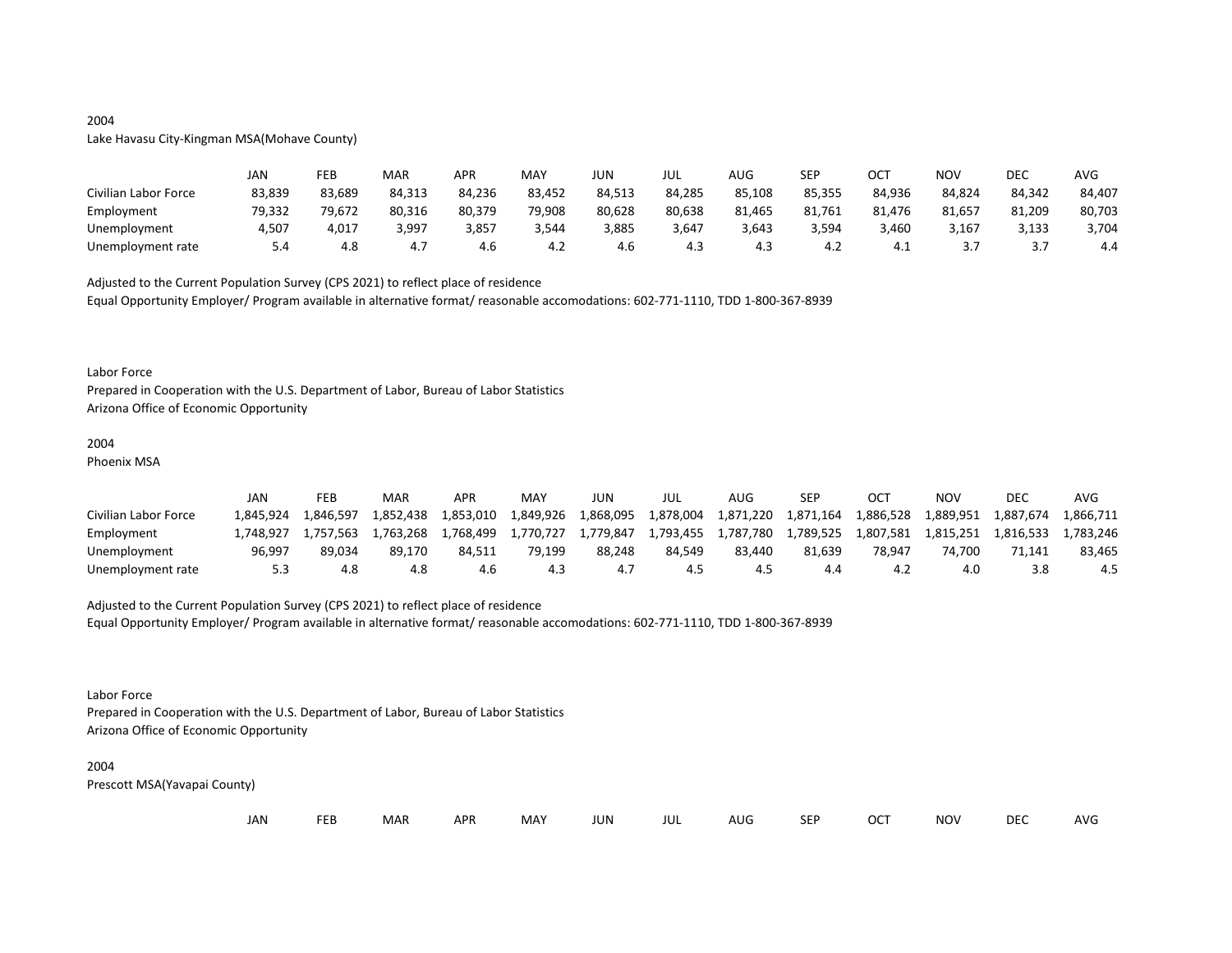| Civilian Labor Force | 84.789 | 85,579 | 86,336   | 86,678     | 86,565 | 88,158 | 87.898 | 89,790 | 89.676 | 89.116 | 88,927 | 87.641 | 87,596 |
|----------------------|--------|--------|----------|------------|--------|--------|--------|--------|--------|--------|--------|--------|--------|
| Employment           | 79.973 | 81.255 | 81,921   | 82,581     | 82,796 | 83,994 | 83,901 | 85,795 | 85.702 | 85.305 | 85,379 | 84.174 | 83,565 |
| Unemployment         | 4,816  | 4,324  | 4,415    | $4,09^{-}$ | 3,769  | 164,   | 3,997  | 3,995  | 3.974  | 3,811  | 3.548  | 3,467  | 4,031  |
| Unemployment rate    |        |        | <u>.</u> | 4.7        | 4.4    | 4.,    | 4.5    |        | 4.4    | 4.3    | 4.0    | 4.C    | 4.6    |

Equal Opportunity Employer/ Program available in alternative format/ reasonable accomodations: 602-771-1110, TDD 1-800-367-8939

Labor Force Prepared in Cooperation with the U.S. Department of Labor, Bureau of Labor Statistics Arizona Office of Economic Opportunity

#### 2004

Sierra-Vista Douglas MSA(Cochise County)

|                      | JAN    | FEB    | <b>MAR</b> | APR    | MA۱    | JUN      | JUL    | AUG    | <b>SEP</b> | $\cap$ $\cap$<br>UC. | NOV    | <b>DEC</b> | <b>AVC</b> |
|----------------------|--------|--------|------------|--------|--------|----------|--------|--------|------------|----------------------|--------|------------|------------|
| Civilian Labor Force | 54,603 | 54,568 | 54,434     | 53,864 | 53,845 | 54,444   | 54,017 | 54,846 | 55,050     | 55,058               | 55,152 | 54,302     | 54,516     |
| Employment           | 51,495 | 51,723 | 51,547     | 51,094 | 51,289 | 51,659   | 51,218 | 52,136 | 52,414     | 52,556               | 52,770 | 52,017     | 51,827     |
| Unemployment         | 3,108  | 2,845  | 2,887      | 2,770  | 2,556  | 2,785    | 2,799  | 2,710  | 2,636      | 2,502                | 2,382  | 2,285      | 2,689      |
| Unemployment rate    | J.,    | ے . د  | 5.3        | ــ.    | 4.7    | <u>.</u> | ے. ب   | 4.9    | 4.8        | 4.5                  | 4.3    | 4.Z        | 4.9        |

Adjusted to the Current Population Survey (CPS 2021) to reflect place of residence

Equal Opportunity Employer/ Program available in alternative format/ reasonable accomodations: 602-771-1110, TDD 1-800-367-8939

Labor Force Prepared in Cooperation with the U.S. Department of Labor, Bureau of Labor Statistics Arizona Office of Economic Opportunity

# 2004

|                      | JAN     | FEB     | <b>MAR</b> | APR     | MAY     | JUN     | JUL     | AUG     | SEP     | ОСТ     | NOV     | DEC     | AVG     |
|----------------------|---------|---------|------------|---------|---------|---------|---------|---------|---------|---------|---------|---------|---------|
| Civilian Labor Force | 436,642 | 438.013 | 438,209    | 438,141 | 436,110 | 434,549 | 432,738 | 435,572 | 437.927 | 441.026 | 443,140 | 440.029 | 437,675 |
| Employment           | 413,411 | 416,828 | 416,499    | 417,621 | 416,809 | 413,092 | 411,695 | 415,263 | 417,894 | 421,629 | 424,838 | 422.544 | 417,344 |
| Unemployment         | 23.231  | 21,185  | 21,710     | 20,520  | 19,301  | 21.457  | 21.043  | 20,309  | 20,033  | 19,397  | 18,302  | 17.485  | 20,331  |
| Unemployment rate    | 5.3     | 4.8     | 5.0        | 4.      | 4.4     | 4.9     | 4.9     | 4.,     | 4.6     |         | 4.1     | 4.0     | 4.6     |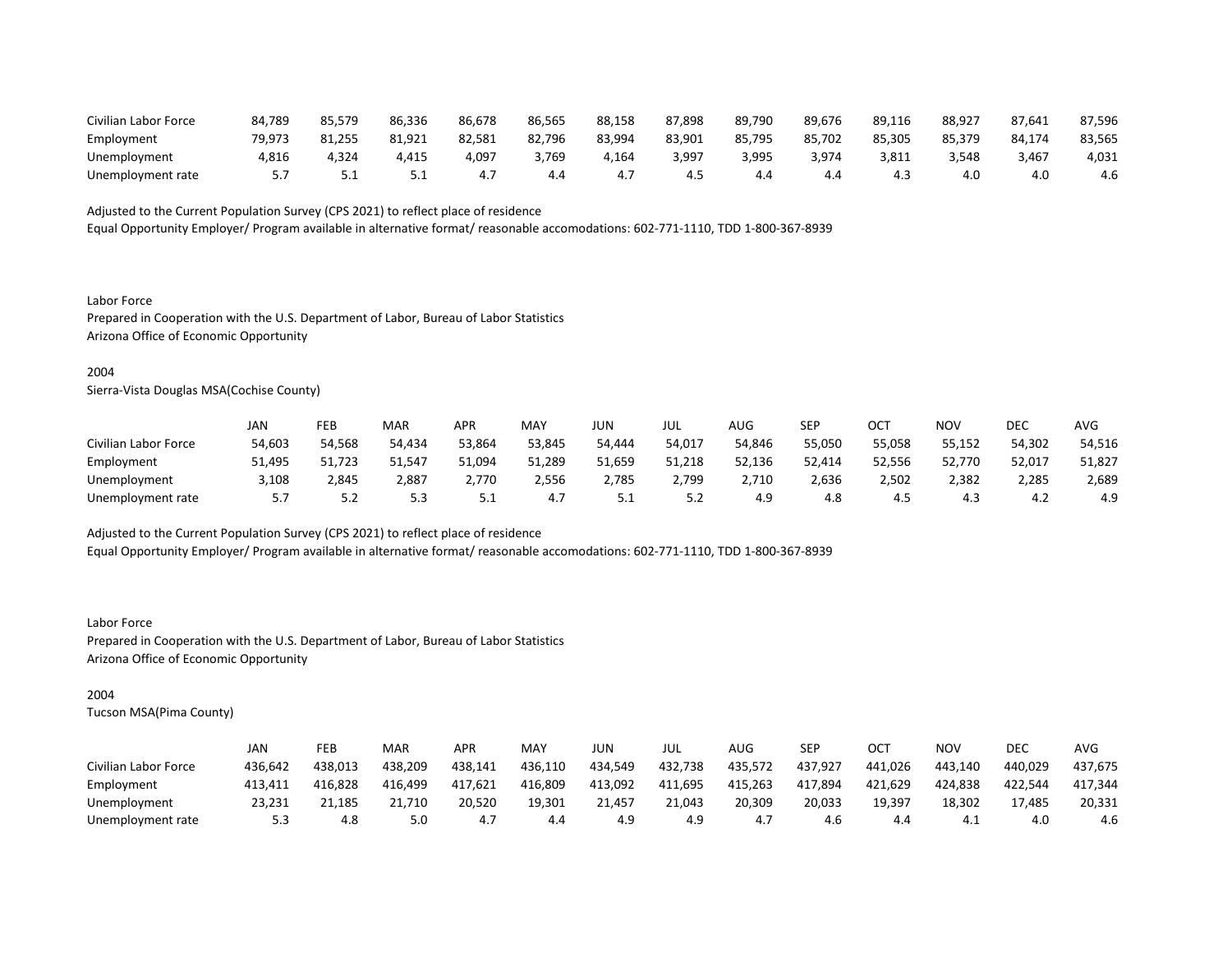Equal Opportunity Employer/ Program available in alternative format/ reasonable accomodations: 602-771-1110, TDD 1-800-367-8939

#### Labor Force

Prepared in Cooperation with the U.S. Department of Labor, Bureau of Labor Statistics Arizona Office of Economic Opportunity

#### 2004

Yuma MSA(Yuma County)

|                      | <b>JAN</b> | FEB    | MAR    | APR    | <b>MAY</b> | <b>JUN</b> | JUL    | <b>AUG</b> | <b>SEP</b> | ОСТ    | <b>NOV</b> | DEC    | <b>AVG</b> |
|----------------------|------------|--------|--------|--------|------------|------------|--------|------------|------------|--------|------------|--------|------------|
| Civilian Labor Force | 73,951     | 72,600 | 72,158 | 71,265 | 73,308     | 76,504     | 75,976 | 74,743     | 73,775     | 72,182 | 72,324     | 73,002 | 73,482     |
| Employment           | 65,420     | 65,092 | 64,200 | 59,637 | 59,470     | 61,821     | 59,242 | 59,822     | 61,168     | 60,908 | 62,349     | 64,606 | 61,978     |
| Unemployment         | 8,531      | 7,508  | 7,958  | 11,628 | 13,838     | 14,683     | 16.734 | 14,921     | 12.607     | 11,274 | 9,975      | 8,396  | 11,504     |
| Unemployment rate    | 11.5       | 10.3   | 11.0   | 16.3   | 18.9       | 19.2       | 22.0   | 20.0       | 17.1       | 15.6   | 13.8       | ----   | 15.7       |

Adjusted to the Current Population Survey (CPS 2021) to reflect place of residence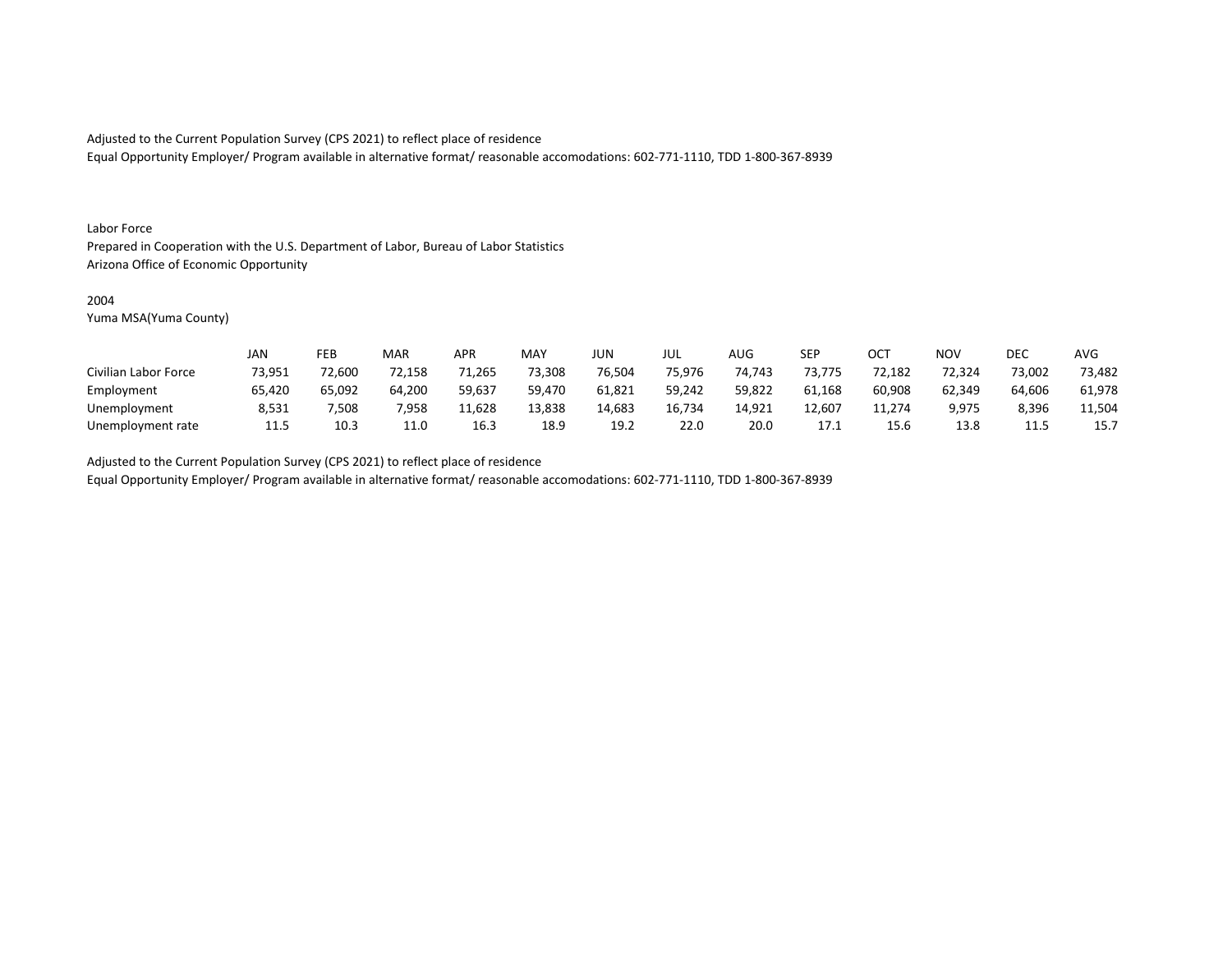# 2003

Arizona

|                      | JAN       | FEB       | <b>MAR</b> | APR       | MAY       | JUN       | jul       | AUG       | SEP       |                                                   | NOV       | DEC       | AVG       |
|----------------------|-----------|-----------|------------|-----------|-----------|-----------|-----------|-----------|-----------|---------------------------------------------------|-----------|-----------|-----------|
| Civilian Labor Force | 2.699.619 | 2.699.884 | 2.704.871  | 2.711.787 | 2,711,979 | 2,742,180 |           |           |           | 2,726,421 2,740,812 2,742,461 2,749,915 2,756,288 |           | 2,757,566 | 2.728.649 |
| Employment           | 2.534.893 | 2,543,888 | 2.549.484  | 2,559,664 | 2,558,162 | 2,565,007 | 2,553,910 | 2,570,590 | 2,582,386 | 2,601,220                                         | 2,614,598 | 2,619,363 | 2.571.097 |
| Unemployment         | 164.726   | 155.996   | 155.387    | 152.123   | 153.817   | 177.173   | 172.511   | 170,222   | 160.075   | 148.695                                           | 141.690   | 138.203   | 157.552   |
| Unemployment rate    | 6.1       |           |            | 5.6       |           |           | 6.3       |           | 5.8       |                                                   |           |           | 5.8       |

Adjusted to the Current Population Survey (CPS 2021) to reflect place of residence

Equal Opportunity Employer/ Program available in alternative format/ reasonable accomodations: 602-771-1110, TDD 1-800-367-8939

#### Labor Force

Prepared in Cooperation with the U.S. Department of Labor, Bureau of Labor Statistics Arizona Office of Economic Opportunity

# 2003

Flagstaff MSA(Coconino County)

|                      | JAN    | FEB    | <b>MAR</b> | APR    | MAY    | JUN    | JUL    | AUG    | SEP    | ост      | NOV    | DEC      | AVG    |
|----------------------|--------|--------|------------|--------|--------|--------|--------|--------|--------|----------|--------|----------|--------|
| Civilian Labor Force | 63,860 | 63,926 | 64,088     | 64,353 | 64,412 | 67,553 | 68,339 | 67,037 | 66,831 | 66,347   | 65,450 | 64,563   | 65,564 |
| Employment           | 59,760 | 60,024 | 60,356     | 61,030 | 61,105 | 63,154 | 63,909 | 63,069 | 63,299 | 62,995   | 61,975 | 60,894   | 61,798 |
| Unemployment         | 4,100  | 3,902  | 3,732      | 3,323  | 3,307  | 4,399  | 4,430  | 3,968  | 3,532  | 3,352    | 3.475  | 3,669    | 3,766  |
| Unemployment rate    | 6.4    | b.l    | 5.8        | ے . د  | 5.1    | 6.5    | ხ.5    |        | 5.3    | <u>.</u> | -      | <u>.</u> | J.,    |

Adjusted to the Current Population Survey (CPS 2021) to reflect place of residence Equal Opportunity Employer/ Program available in alternative format/ reasonable accomodations: 602-771-1110, TDD 1-800-367-8939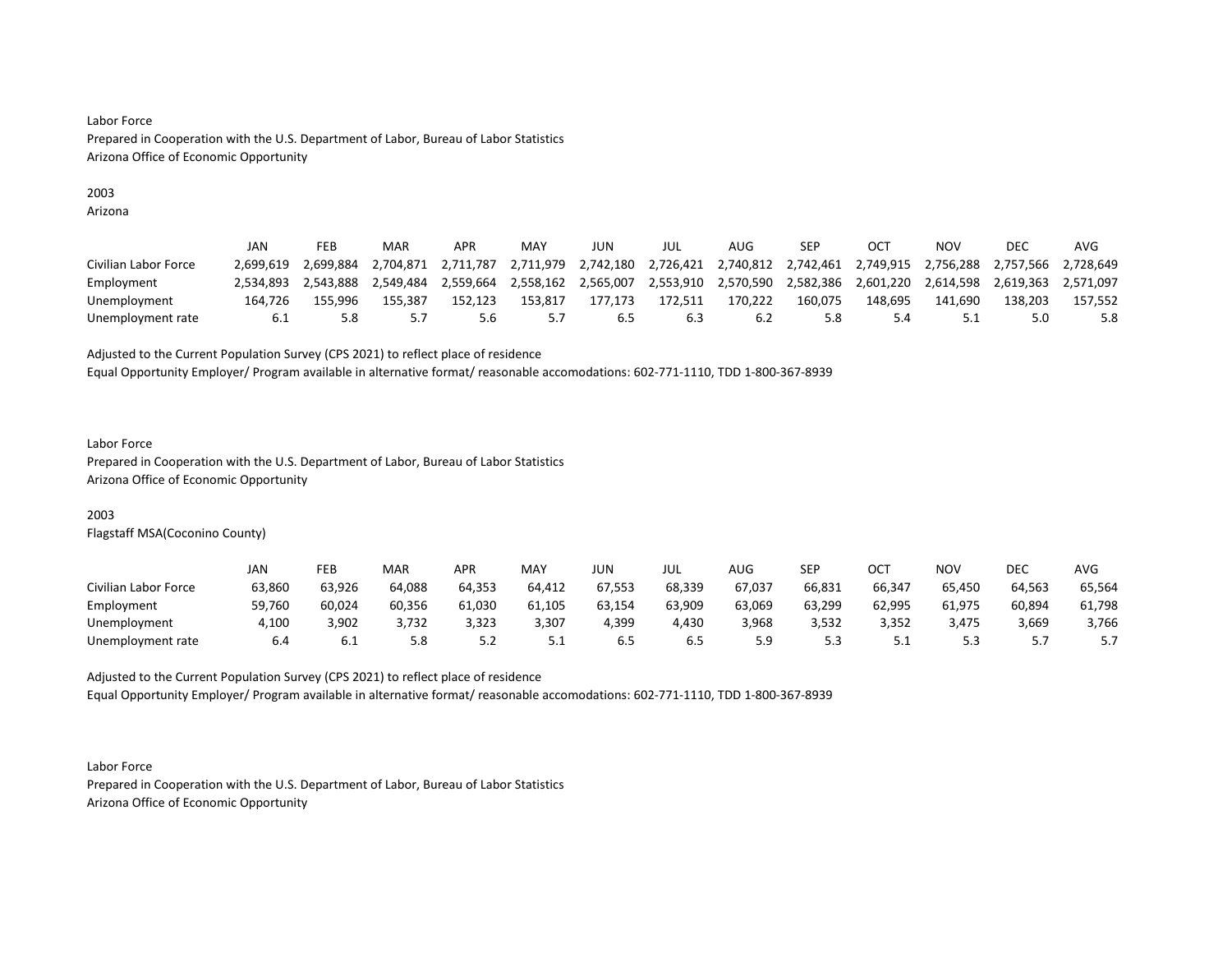# 2003

# Lake Havasu City-Kingman MSA(Mohave County)

|                      | JAN    | FEB    | MAR    | APR    | <b>MAY</b> | JUN    | JUL    | AUG      | <b>SEP</b> | ост    | NOV    | DEC    | <b>AVG</b> |
|----------------------|--------|--------|--------|--------|------------|--------|--------|----------|------------|--------|--------|--------|------------|
| Civilian Labor Force | 79,741 | 79,702 | 81,518 | 81,815 | 82,056     | 82,166 | 83,022 | 82,713   | 82,294     | 82,795 | 82,822 | 81,965 | 81,884     |
| Employment           | 75,319 | 75.470 | 77,417 | 78,024 | 78,356     | 77,752 | 78,837 | 78,514   | 78,285     | 78,856 | 79,032 | 78,184 | 77,837     |
| Unemployment         | 4.422  | 4,232  | 4,101  | 3.791  | 3,700      | 4,414  | 4,185  | 4,199    | 4,009      | 3,939  | 3,790  | 3,781  | 4,047      |
| Unemployment rate    | 5.5    | 5.3    | 5.0    | 4.6    | 4.5        | 5.4    | 5.0    | <u>.</u> | 4.9        | 4.ŏ    | 4.6    | 4.6    | 4.9        |

Adjusted to the Current Population Survey (CPS 2021) to reflect place of residence

Equal Opportunity Employer/ Program available in alternative format/ reasonable accomodations: 602-771-1110, TDD 1-800-367-8939

#### Labor Force

Prepared in Cooperation with the U.S. Department of Labor, Bureau of Labor Statistics Arizona Office of Economic Opportunity

# 2003

Phoenix MSA

|                      | JAN        | FEB       | MAR       | <b>APR</b> | MA <sup>V</sup> | JUN       | JUL       | AUG       | <b>SEP</b> | OCT       | NOV       | DEC       | AVG       |
|----------------------|------------|-----------|-----------|------------|-----------------|-----------|-----------|-----------|------------|-----------|-----------|-----------|-----------|
| Civilian Labor Force | 801.833. ا | 1.804.244 | 806,517⊾  | 1,814,454  | 1,814,101       | 1,833,780 | 1,822,070 | 1,829,684 | 1,827,959  | 1,835,113 | 1,842,291 | 1,845,310 | 1.823.113 |
| Employment           | 1.697.284  | 1.705.350 | 1.708.277 | 1.719.283  | 1,720,918       | 1,727,846 | 1,720,164 | 1,727,844 | 1,731,097  | 1,744,275 | 1.755.609 | 1.759.884 | 1.726.486 |
| Unemployment         | 104.549    | 98.894    | 98.240    | 95.171     | 93.183          | 105.934   | 101.906   | 101.840   | 96.862     | 90.838    | 86.682    | 85.426    | 96,627    |
| Unemployment rate    | 5.8        |           |           |            | ـ . ـ           |           | 5.6       | o.c       | 53         | 4.9       | 4.        | 4.0       |           |

# Adjusted to the Current Population Survey (CPS 2021) to reflect place of residence

Equal Opportunity Employer/ Program available in alternative format/ reasonable accomodations: 602-771-1110, TDD 1-800-367-8939

### Labor Force

Prepared in Cooperation with the U.S. Department of Labor, Bureau of Labor Statistics Arizona Office of Economic Opportunity

#### 2003

| JAN<br><b>FEB</b><br><b>OCT</b><br>MAR<br>MAY<br><b>APR</b><br><b>NOV</b><br>JUN<br><b>SEP</b><br>AUG<br>jul |  |  |  |  |  |  |  |  |  |  |  | DEC | <b>AVG</b> |
|--------------------------------------------------------------------------------------------------------------|--|--|--|--|--|--|--|--|--|--|--|-----|------------|
|--------------------------------------------------------------------------------------------------------------|--|--|--|--|--|--|--|--|--|--|--|-----|------------|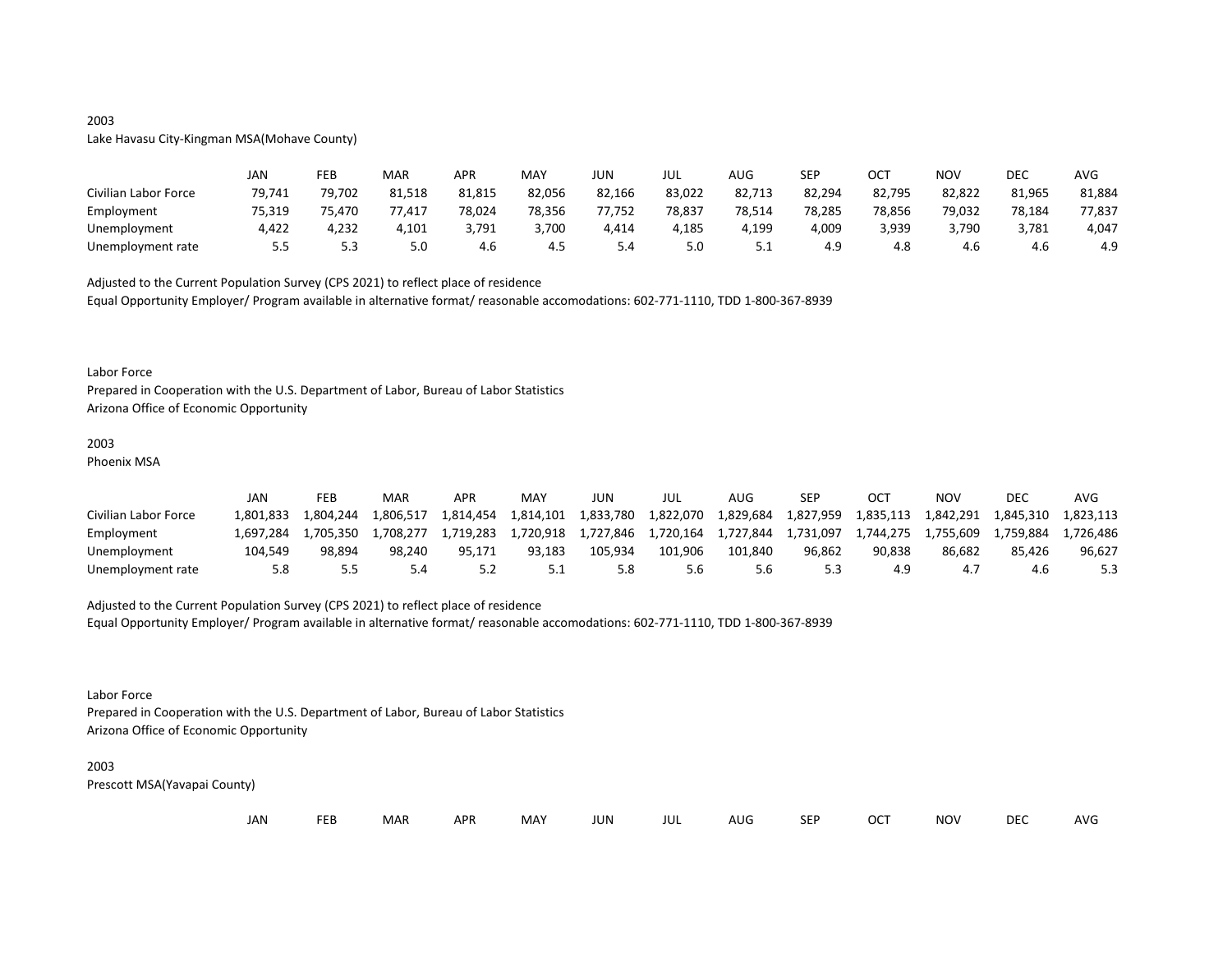| Civilian Labor Force | 83,543 | 83,697 | 84.016 | 84,103 | 83,637 | 85,604 | 84,555    | 85,914 | 86,044 | 86,171 | 85,468 | 84,551 | 84,775 |
|----------------------|--------|--------|--------|--------|--------|--------|-----------|--------|--------|--------|--------|--------|--------|
| Employment           | 78.744 | 79,152 | 79.617 | 79.948 | 79,565 | 80,832 | 80,079    | 81,447 | 81,767 | 81,951 | 81,430 | 80,518 | 80,421 |
| Unemployment         | 4.799  | 4.545  | 4.399  | 4,155  | 4.072  | 1,772  | 4.476     | .46.   | 4.277  | .220   | 4.038  | 4,033  | 4,354  |
| Unemployment rate    |        | D.4    | ے . ۔  | 4.9    | 4.9    | 5.6    | 53<br>--- |        | 5.0    | 4.9    | 4.,    | 4.ŏ    | ـ . ـ  |

Equal Opportunity Employer/ Program available in alternative format/ reasonable accomodations: 602-771-1110, TDD 1-800-367-8939

Labor Force Prepared in Cooperation with the U.S. Department of Labor, Bureau of Labor Statistics Arizona Office of Economic Opportunity

### 2003

Sierra-Vista Douglas MSA(Cochise County)

|                      | JAN    | FEB    | <b>MAR</b> | APR    | MAY    | JUN    | JUL    | AUG    | SEP    | OCT      | NOV    | DEC    | <b>AVG</b> |
|----------------------|--------|--------|------------|--------|--------|--------|--------|--------|--------|----------|--------|--------|------------|
| Civilian Labor Force | 54,143 | 53,644 | 53,497     | 53,250 | 53,024 | 53,857 | 53,205 | 54,084 | 54,587 | 54,539   | 54,618 | 54,399 | 53,904     |
| Employment           | 50,874 | 50,399 | 50,258     | 50,163 | 50,040 | 50,382 | 49.873 | 50,856 | 51.684 | 51.783   | 51.924 | 51,743 | 50,832     |
| Unemployment         | 3,269  | 3,245  | 3,239      | 3,087  | 2,984  | 3,475  | 3,332  | 3,228  | 2,903  | 2,756    | 2,694  | 2,656  | 3,072      |
| Unemployment rate    | 6.0    | 6.0    | 6.1        | 5.8    | 5.6    | 6.5    | 6.3    | 6.0    | 5.3    | <u>.</u> | 4.9    | 4.9    |            |

Adjusted to the Current Population Survey (CPS 2021) to reflect place of residence

Equal Opportunity Employer/ Program available in alternative format/ reasonable accomodations: 602-771-1110, TDD 1-800-367-8939

Labor Force Prepared in Cooperation with the U.S. Department of Labor, Bureau of Labor Statistics Arizona Office of Economic Opportunity

# 2003

|                      | JAN     | FEB     | <b>MAR</b> | APR        | MA۱     | JUN     | JUL     | AUG     | SEP     | ОСТ     | NOV     | DEC     | AVG     |
|----------------------|---------|---------|------------|------------|---------|---------|---------|---------|---------|---------|---------|---------|---------|
| Civilian Labor Force | 428,159 | 427,882 | 428,207    | 427,717    | 425,910 | 425,123 | 421,960 | 426,461 | 429,556 | 430,628 | 432,758 | 433,884 | 428,187 |
| Employment           | 403.662 | 404.484 | 404.828    | 405.778    | 404.175 | 399,640 | 397,226 | 402,166 | 406,906 | 408,931 | 411,906 | 413.433 | 405.261 |
| Unemployment         | 24,497  | 23,398  | 23,379     | 21,939     | 21,735  | 25,483  | 24,734  | 24,295  | 22,650  | 21,697  | 20,852  | 20,451  | 22,926  |
| Unemployment rate    |         | ر.ر     | 5.5        | <u>J.L</u> | ــ.     | 6.0     | 5.9     |         | 5.3     | 5.0     | 4.8     | 4.,     | 5.4     |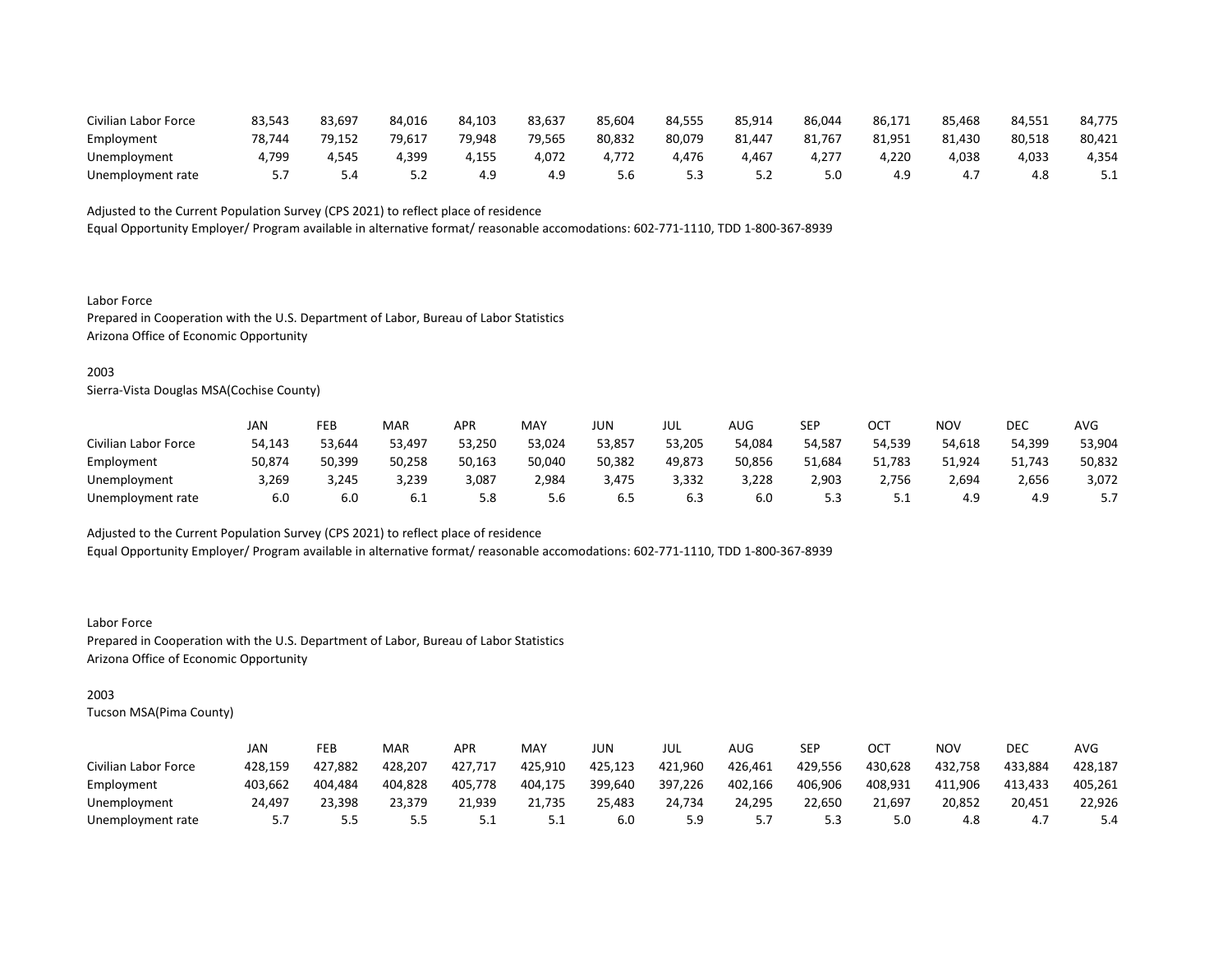Equal Opportunity Employer/ Program available in alternative format/ reasonable accomodations: 602-771-1110, TDD 1-800-367-8939

#### Labor Force

Prepared in Cooperation with the U.S. Department of Labor, Bureau of Labor Statistics Arizona Office of Economic Opportunity

#### 2003

Yuma MSA(Yuma County)

|                      | JAN    | FEB    | MAR    | APR    | <b>MAY</b> | JUN    | JUL    | AUG    | SEP    | OCT    | <b>NOV</b> | DEC    | <b>AVG</b> |
|----------------------|--------|--------|--------|--------|------------|--------|--------|--------|--------|--------|------------|--------|------------|
| Civilian Labor Force | 70,115 | 69,214 | 69,617 | 68,779 | 72,281     | 74,641 | 74,299 | 74,780 | 75,648 | 74,321 | 74,307     | 74,746 | 72,729     |
| Employment           | 61,675 | 61.572 | 61,434 | 57,681 | 56,657     | 57,991 | 57,236 | 58,087 | 60,274 | 62,397 | 63,580     | 65,957 | 60,378     |
| Unemployment         | 8,440  | 7.642  | 8,183  | 11,098 | 15,624     | 16,650 | 17,063 | 16,693 | 15.374 | 11,924 | 10,727     | 8,789  | 12,351     |
| Unemployment rate    | 12.0   | 11.0   | 11.8   | 16.1   | 21.6       | 22.3   | 23.0   | 22.3   | 20.3   | 16.0   | 14.4       | 11.8   | 17.0       |

Adjusted to the Current Population Survey (CPS 2021) to reflect place of residence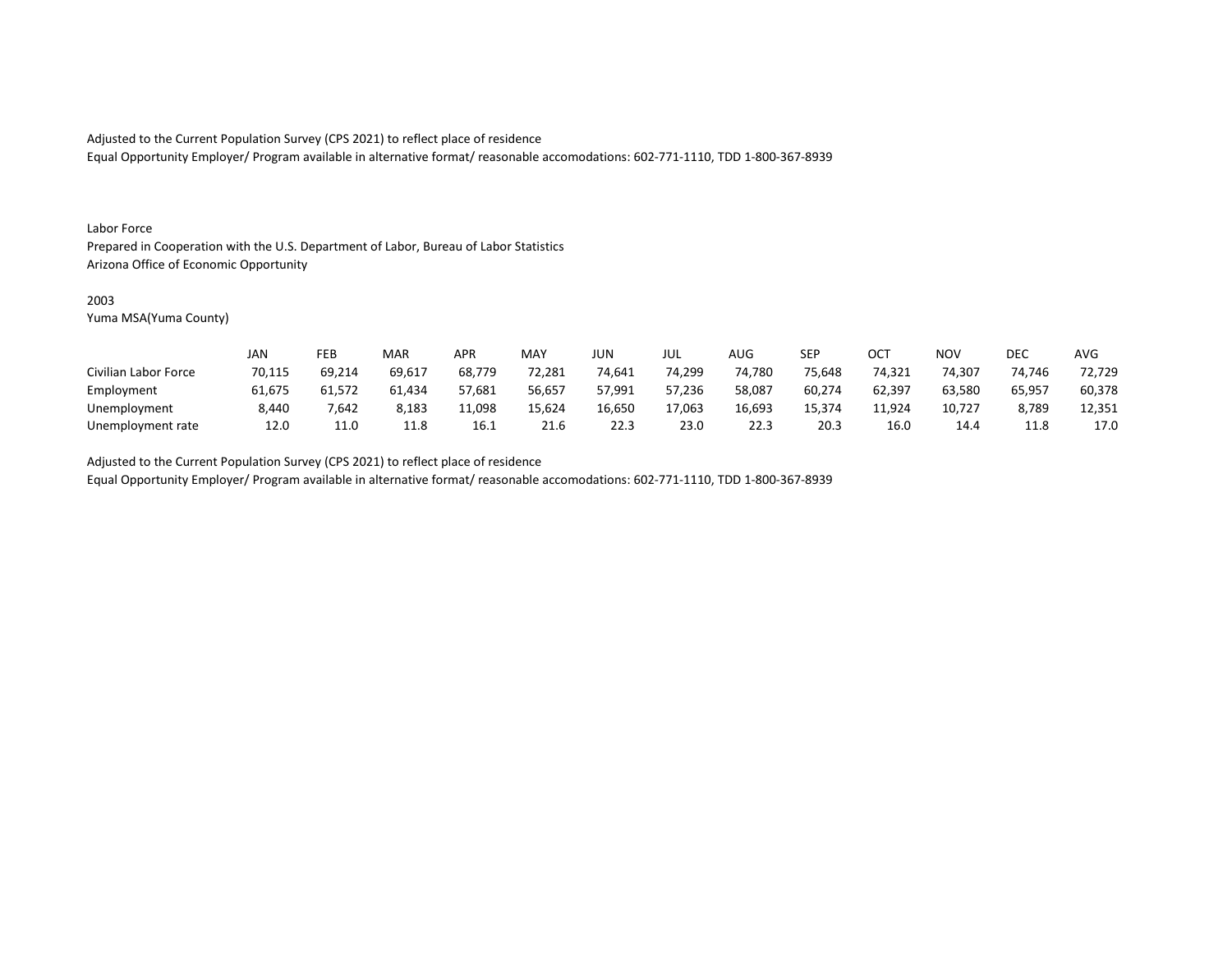# 2002

Arizona

|                      | JAN       | FEB       | MAR       | APR       | MAY       | JUN       | jul       | AUG       | SEP                 |           | NOV       | DEC       | AVG       |
|----------------------|-----------|-----------|-----------|-----------|-----------|-----------|-----------|-----------|---------------------|-----------|-----------|-----------|-----------|
| Civilian Labor Force | 2.634.409 | 2.657.673 | 2.664.461 | 2,663,875 | 2,669,834 | 2,694,047 | 2,687,980 |           | 2,706,171 2,707,110 | 2,707,204 | 2,702,849 | 2.706.410 | 2.683.502 |
| Employment           | 2.469.070 | 2.499.481 | 2.504.226 | 2.504.948 | 2.510.402 | 2.514.331 | 2,508,418 | 2,528,382 | 2,540,218           | 2,544,015 | 2.542.373 | 2,550,744 | 2.518.051 |
| Unemployment         | 165.339   | 158.192   | 160.235   | 158.927   | 159.432   | 179.716   | 179.562   | 177.789   | 166.892             | 163.189   | 160.476   | 155.666   | 165.451   |
| Unemployment rate    | 6.3       | 6.0       | 6.0       | 6.0       | 6.0       | b.,       | 6.7       |           | 6.2                 | 6.0       | 5.9       |           | 6.2       |

Adjusted to the Current Population Survey (CPS 2021) to reflect place of residence

Equal Opportunity Employer/ Program available in alternative format/ reasonable accomodations: 602-771-1110, TDD 1-800-367-8939

### Labor Force

Prepared in Cooperation with the U.S. Department of Labor, Bureau of Labor Statistics Arizona Office of Economic Opportunity

# 2002

Flagstaff MSA(Coconino County)

|                      | JAN    | FEB    | <b>MAR</b> | APR    | <b>MAY</b> | JUN    | JUL    | AUG    | <b>SEP</b> | ост    | NOV    | DEC    | AVG    |
|----------------------|--------|--------|------------|--------|------------|--------|--------|--------|------------|--------|--------|--------|--------|
| Civilian Labor Force | 63,702 | 64,119 | 64.103     | 65,259 | 65,726     | 68,736 | 69,364 | 66,503 | 67,003     | 66,206 | 64.981 | 64.469 | 65,848 |
| Employment           | 59,735 | 60,390 | 60,381     | 61,879 | 62,591     | 64,606 | 65,170 | 62,805 | 63,720     | 62,889 | 61,429 | 60,876 | 62,206 |
| Unemployment         | 3,967  | 3,729  | 3,722      | 3,380  | 3,135      | 4,130  | 4,194  | 3,698  | 3,283      | 3,317  | 3,552  | 3,593  | 3,642  |
| Unemployment rate    | 6.2    | 5.8    | 5.8        | ے . ۔  | 4.8        | 6.0    | 6.0    | 5.6    | 4.9        |        | כ.כ    | 5.6    | 5.5    |

Adjusted to the Current Population Survey (CPS 2021) to reflect place of residence Equal Opportunity Employer/ Program available in alternative format/ reasonable accomodations: 602-771-1110, TDD 1-800-367-8939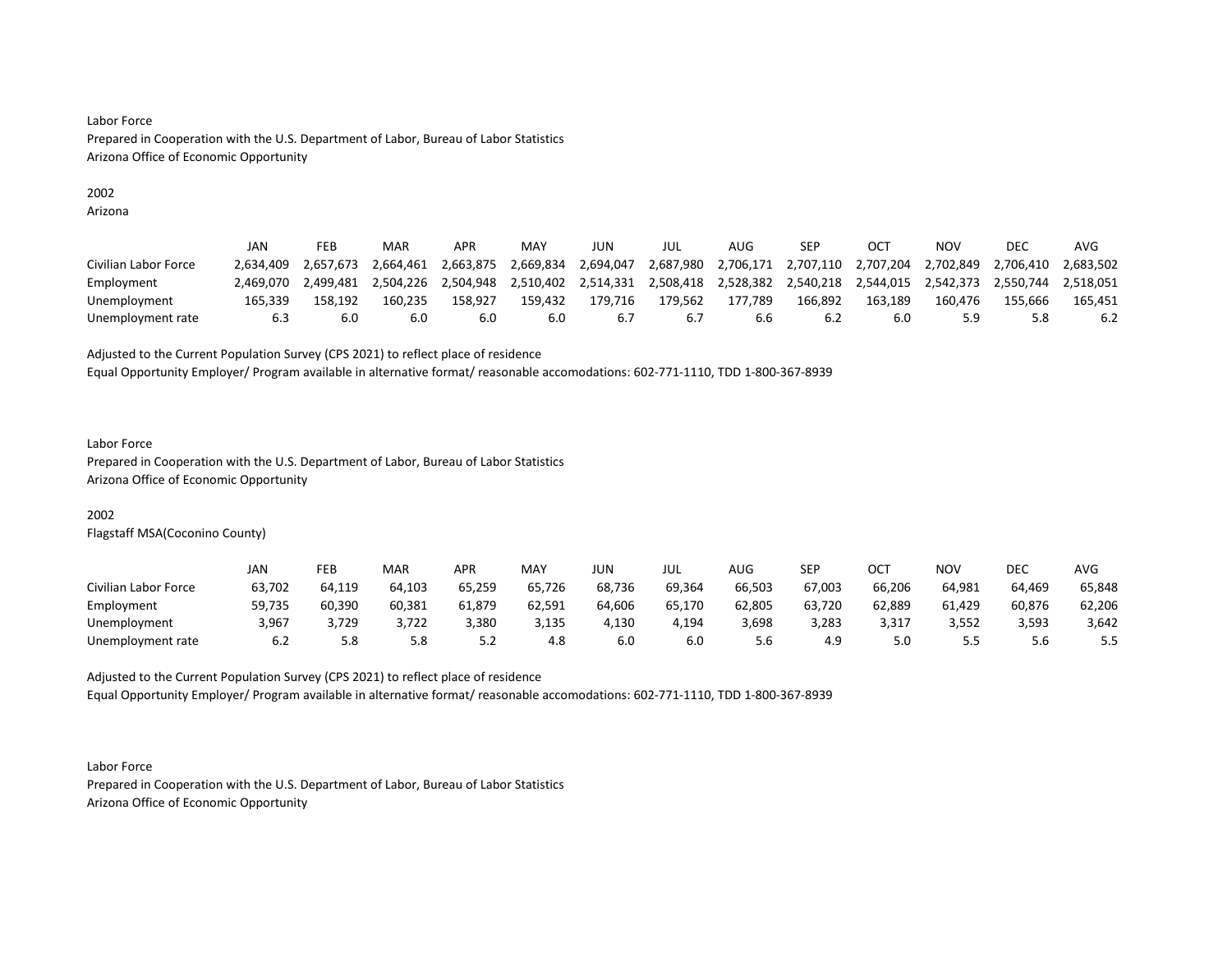# 2002 Lake Havasu City-Kingman MSA(Mohave County)

|                      | JAN    | FEB    | MAR    | APR    | MAY    | JUN    | JUL    | AUG    | SEP    | OCT    | NOV    | DEC    | AVG    |
|----------------------|--------|--------|--------|--------|--------|--------|--------|--------|--------|--------|--------|--------|--------|
| Civilian Labor Force | 75,763 | 76,664 | 77,529 | 76,833 | 77,340 | 77,337 | 78,270 | 78,705 | 78,465 | 78,705 | 77,983 | 78,541 | 77,678 |
| Employment           | 71,015 | 72,211 | 73,145 | 72,598 | 73,105 | 72,571 | 73,741 | 74.170 | 74,116 | 74,324 | 73,687 | 74,258 | 73,245 |
| Unemployment         | 1.748  | 4,453  | 4,384  | 4,235  | 4,235  | 4,766  | 4,529  | 4,535  | 4,349  | 4,381  | 4,296  | 4,283  | 4,433  |
| Unemployment rate    | 6.3    | 5.8    | J.,    |        | 5.5    | b.Z    | 5.8    | 5.8    | כ.כ    | 5.6    |        | ---    |        |

Adjusted to the Current Population Survey (CPS 2021) to reflect place of residence

Equal Opportunity Employer/ Program available in alternative format/ reasonable accomodations: 602-771-1110, TDD 1-800-367-8939

#### Labor Force

Prepared in Cooperation with the U.S. Department of Labor, Bureau of Labor Statistics Arizona Office of Economic Opportunity

# 2002

Phoenix MSA

|                      | JAN      | FEB       | MAR       | APR       | MAY       | JUN       | JUL       | AUG.      | SEP       | ОСТ       | NOV       | DEC       | AVG       |
|----------------------|----------|-----------|-----------|-----------|-----------|-----------|-----------|-----------|-----------|-----------|-----------|-----------|-----------|
| Civilian Labor Force | .763.004 | 1.777.617 | 1.781.315 | 1,782,359 | 1,781,051 | 1,799,022 | 1,796,121 | 1,809,870 | 1.807.637 | 1.807.897 | 1,809,300 | 1,809,575 | 1.793.731 |
| Employment           | .656.965 | 1.676.379 | 1.678.356 | 1.681.130 | 1,683,100 | 1,689,593 | 1,689,122 | 1,702,256 | 1,705,483 | 1,706,009 | 1.708.802 | 1,711,500 | 1.690.725 |
| Unemployment         | 106.039  | 101.238   | 102.959   | 101.229   | 97.951    | 109.429   | 106.999   | 107.614   | 102,154   | 101.888   | 100.498   | 98.075    | 103,006   |
| Unemployment rate    | 6.0      |           | 5.8       |           | 5.5       |           | 6.0       |           |           | ס.כ       | 5.6       |           |           |

#### Adjusted to the Current Population Survey (CPS 2021) to reflect place of residence

Equal Opportunity Employer/ Program available in alternative format/ reasonable accomodations: 602-771-1110, TDD 1-800-367-8939

Labor Force

Prepared in Cooperation with the U.S. Department of Labor, Bureau of Labor Statistics Arizona Office of Economic Opportunity

#### 2002

| JAN |  | <b>FEB</b> | MAR | <b>APR</b> | MAY | JUN | JUL | AUG | <b>SEP</b> | <b>OCT</b> | <b>NOV</b> | <b>DEC</b> | AVG |
|-----|--|------------|-----|------------|-----|-----|-----|-----|------------|------------|------------|------------|-----|
|-----|--|------------|-----|------------|-----|-----|-----|-----|------------|------------|------------|------------|-----|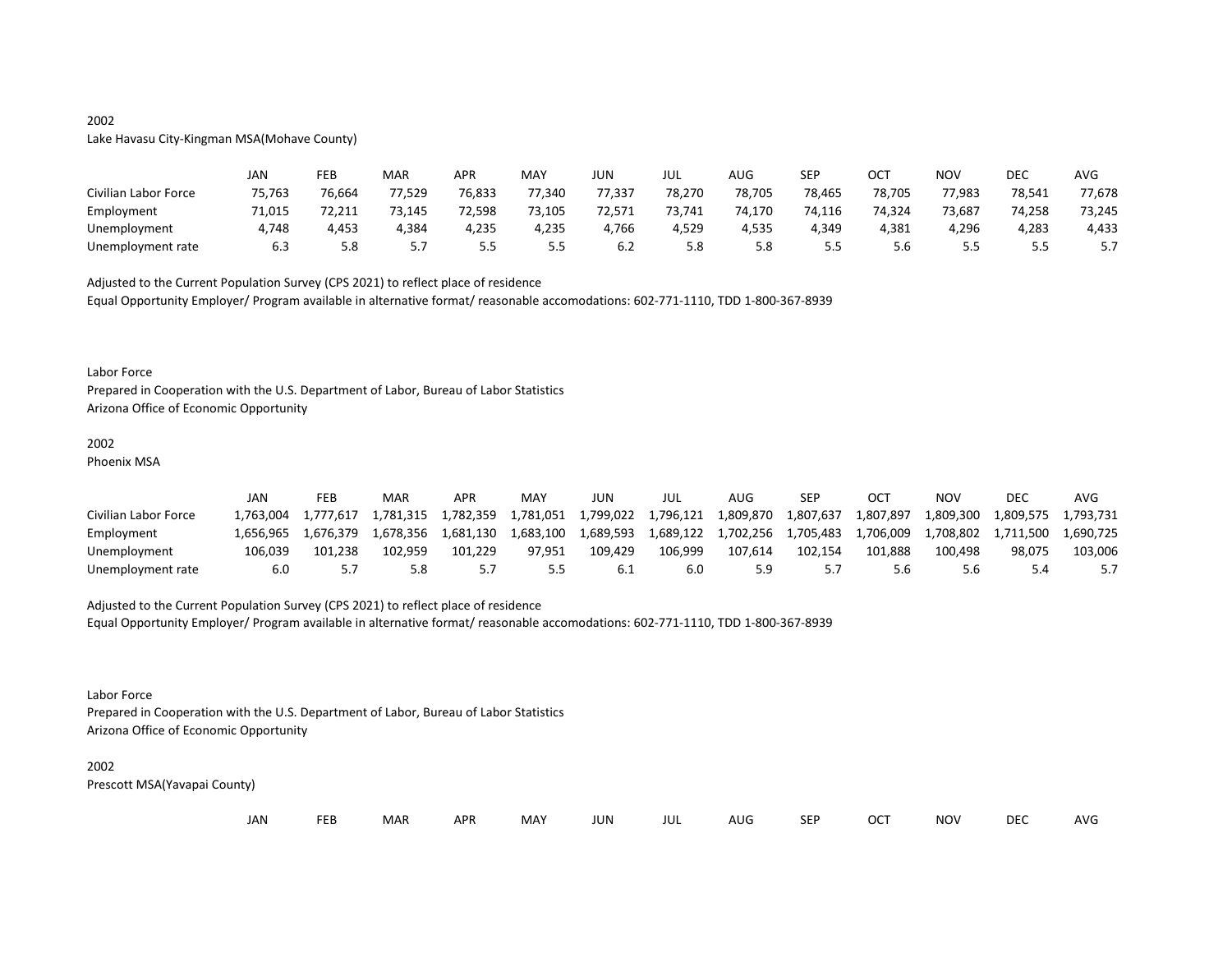| Civilian Labor Force | 79,262 | 80,784 | 81,753     | 82.034 | 82,925   | 84.623 | 84.557 | 84.818 | 84.754 | 84,506 | 83,838 | 83,768 | 83,136 |
|----------------------|--------|--------|------------|--------|----------|--------|--------|--------|--------|--------|--------|--------|--------|
| Employment           | 74.406 | 76.150 | 77<br>.144 | ב77,71 | 78.686   | 79,762 | 79,926 | 80,185 | 80,473 | 80,035 | 79.349 | 79,344 | 78,598 |
| Unemployment         | 4,856  | 4,634  | 4,609      | 4,323  | 4.239    | 4,861  | 4.631  | 4.633  | 4.281  | 4.471  | 4.489  | .424   | 4,538  |
| Unemployment rate    | b.l    |        | 5.6        |        | <u>.</u> |        |        |        | ـ . ـ  |        |        |        |        |

Equal Opportunity Employer/ Program available in alternative format/ reasonable accomodations: 602-771-1110, TDD 1-800-367-8939

Labor Force Prepared in Cooperation with the U.S. Department of Labor, Bureau of Labor Statistics Arizona Office of Economic Opportunity

### 2002

Sierra-Vista Douglas MSA(Cochise County)

|                      | JAN    | <b>FEB</b> | <b>MAR</b> | APR    | MA۱    | JUN    | JUL    | AUG    | <b>SEP</b> | ∩∩⊤<br>UC. | NOV    | <b>DEC</b> | <b>AVG</b> |
|----------------------|--------|------------|------------|--------|--------|--------|--------|--------|------------|------------|--------|------------|------------|
| Civilian Labor Force | 51,270 | 52,192     | 52,373     | 52,067 | 52,552 | 53,064 | 52,751 | 53,267 | 53,077     | 53,296     | 52,722 | 52,804     | 52,619     |
| Employment           | 48,051 | 49,041     | 49,249     | 49,051 | 49,625 | 49,673 | 49,383 | 49,911 | 50,074     | 50,215     | 49,669 | 49,823     | 49,480     |
| Unemployment         | 3,219  | 3.151      | 3,124      | 3,016  | 2,927  | 3.391  | 3.368  | 3.356  | 3,003      | 3,081      | 3.053  | 2.981      | 3,139      |
| Unemployment rate    | 6.3    | 6.0        | 6.0        | 5.8    | 5.6    | 6.4    | 6.4    | b.3    | .          | 5.8        | 5.8    | 5.6        | 6.0        |

Adjusted to the Current Population Survey (CPS 2021) to reflect place of residence

Equal Opportunity Employer/ Program available in alternative format/ reasonable accomodations: 602-771-1110, TDD 1-800-367-8939

Labor Force Prepared in Cooperation with the U.S. Department of Labor, Bureau of Labor Statistics Arizona Office of Economic Opportunity

# 2002

|                      | JAN     | FEB     | <b>MAR</b> | APR     | MAY     | JUN     | JUL     | AUG     | SEP     | ОСТ     | NOV     | DEC     | AVG     |
|----------------------|---------|---------|------------|---------|---------|---------|---------|---------|---------|---------|---------|---------|---------|
| Civilian Labor Force | 422,464 | 425,905 | 424,747    | 424,389 | 423,512 | 422,364 | 417,233 | 422,168 | 425,330 | 427,142 | 427,604 | 429,369 | 424,352 |
| Employment           | 397.358 | 401.401 | 400,299    | 400.528 | 400,394 | 396,152 | 391,583 | 396,413 | 401,483 | 403.260 | 403.577 | 405,943 | 399,866 |
| Unemployment         | 25,106  | 24.504  | 24,448     | 23,861  | 23,118  | 26,212  | 25,650  | 25,755  | 23,847  | 23,882  | 24,027  | 23,426  | 24,486  |
| Unemployment rate    | 5.9     | 5.8     | 5.8        | 5.6     | 5.5     | b.Z     | 6.1     | 0.L     | 5.6     | 5.6     | 5.6     |         | 5.8     |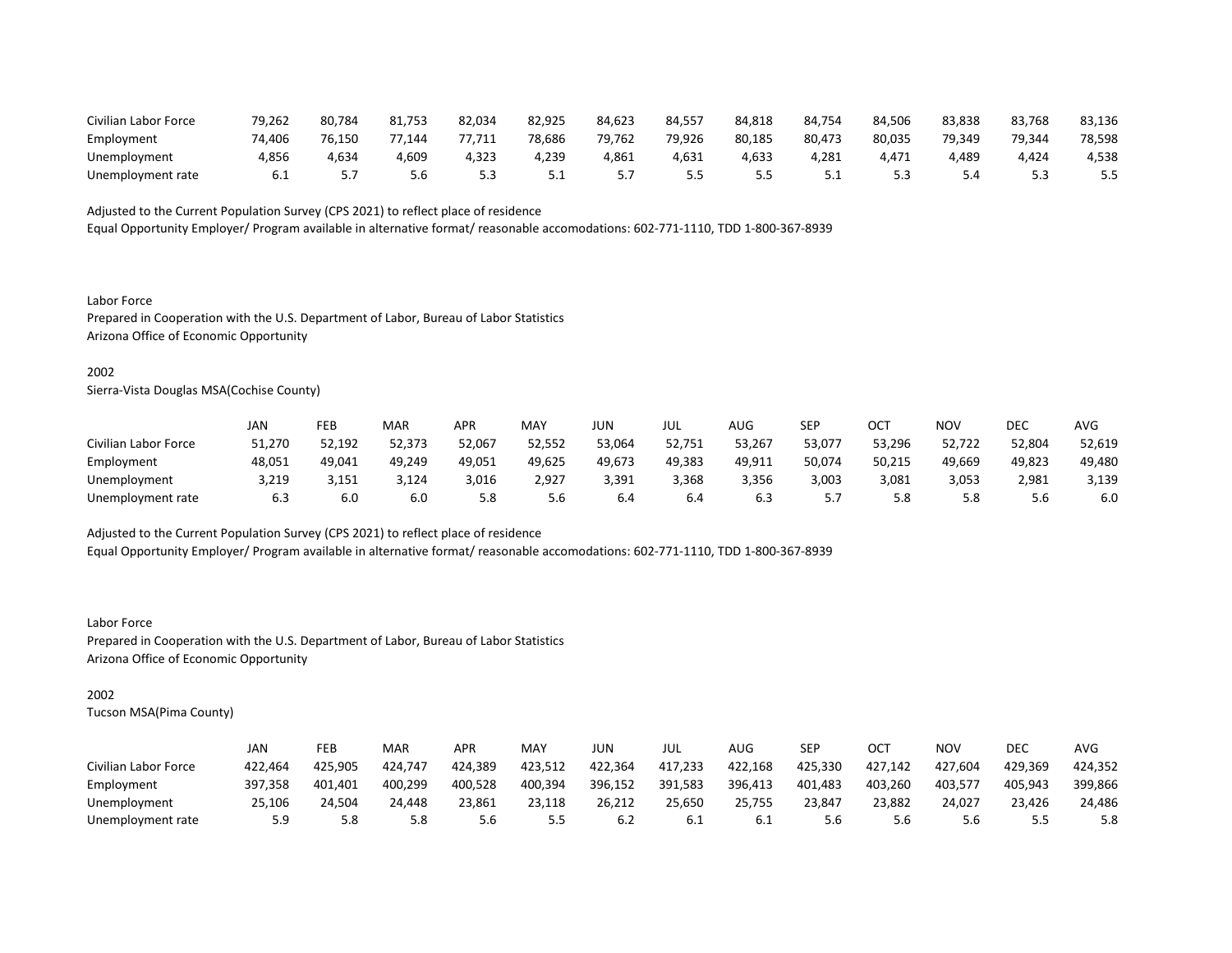Equal Opportunity Employer/ Program available in alternative format/ reasonable accomodations: 602-771-1110, TDD 1-800-367-8939

#### Labor Force

Prepared in Cooperation with the U.S. Department of Labor, Bureau of Labor Statistics Arizona Office of Economic Opportunity

### 2002

Yuma MSA(Yuma County)

|                      | <b>JAN</b> | FEB    | MAR    | APR    | <b>MAY</b> | <b>JUN</b> | JUL    | AUG    | <b>SEP</b> | OCT    | <b>NOV</b> | DEC    | <b>AVG</b> |
|----------------------|------------|--------|--------|--------|------------|------------|--------|--------|------------|--------|------------|--------|------------|
| Civilian Labor Force | 65,022     | 65,197 | 66,135 | 65,396 | 70,605     | 71,686     | 71,619 | 72,142 | 72,047     | 1,296  | 69,744     | 70,935 | 69,319     |
| Employment           | 57,731     | 58,693 | 58,981 | 55,834 | 55,585     | 56,284     | 54.243 | 55,435 | 56,454     | 59,162 | 59,189     | 61,818 | 57,451     |
| Unemployment         | 7,291      | 6,504  | ,154   | 9,562  | 15,020     | 15,402     | 17.376 | 16,707 | 15.593     | 12,134 | 10,555     | 9,117  | 11,868     |
| Unemployment rate    | 11.2       | 10.0   | 10.8   | 14.6   | 21.3       | 21.5       | 24.3   | 23.2   | 21.6       | 17.0   | 15.1       | 12.9   | 17.1       |

Adjusted to the Current Population Survey (CPS 2021) to reflect place of residence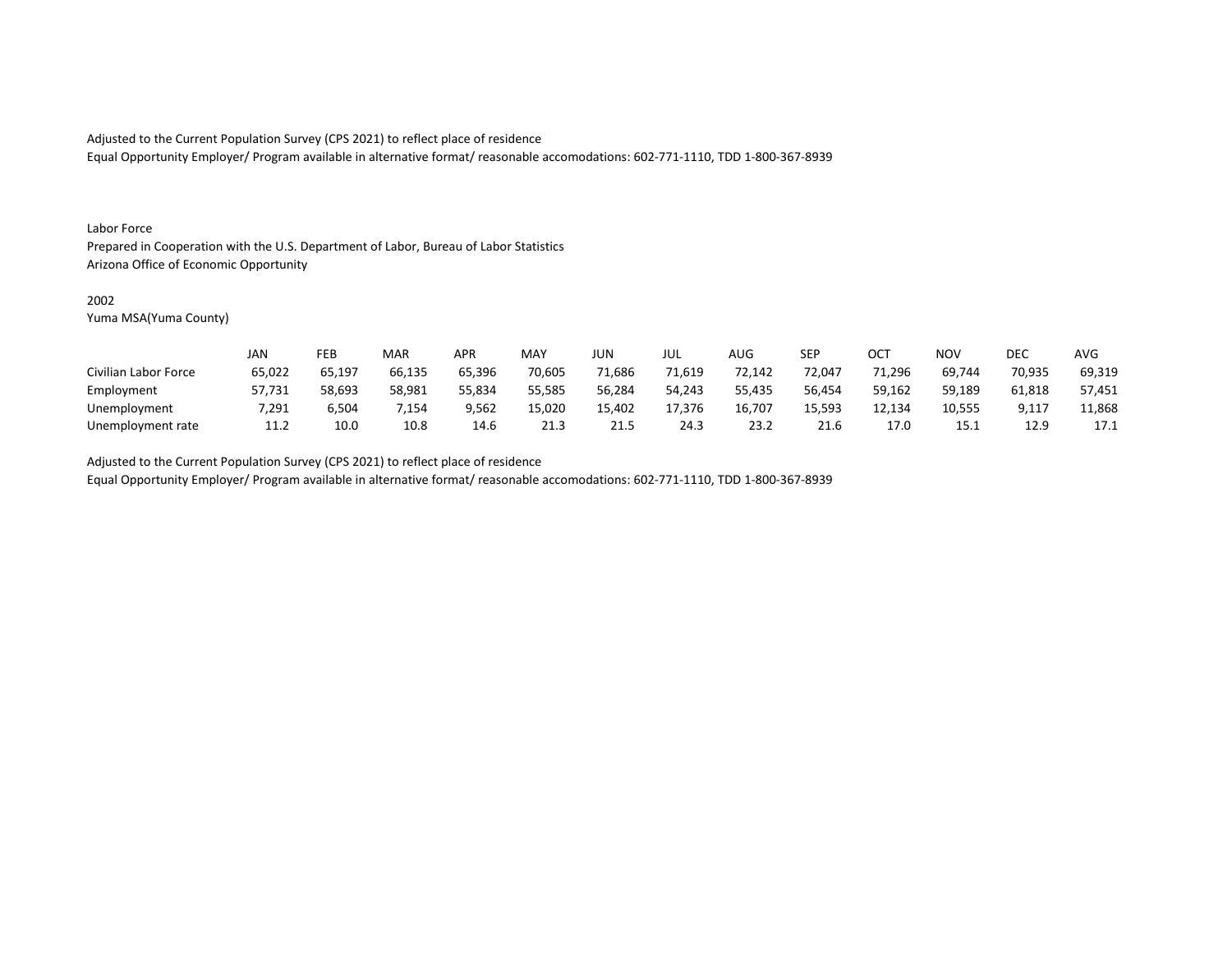# 2001

Arizona

|                      | JAN       | FEB       | <b>MAR</b> | APR       | MAY       | JUN       | JUL       | AUG                 | SEP                 |           | NOV       | DEC                 | AVG       |
|----------------------|-----------|-----------|------------|-----------|-----------|-----------|-----------|---------------------|---------------------|-----------|-----------|---------------------|-----------|
| Civilian Labor Force | 2.557.626 | 2.560.001 | 2.578.392  | 2,568,999 | 2,563,929 | 2,589,803 |           | 2,593,215 2,592,469 | 2,616,707           | 2,625,784 | 2.632.532 | 2,644,512 2,593,664 |           |
| Employment           | 2.448.224 | 2.459.623 | 2.471.318  | 2,465,954 | 2,463,302 | 2,466,316 | 2.469.537 | 2,455,329           | 2,480,102 2,482,817 |           | 2.490.044 | 2,497,226           | 2.470.816 |
| Unemployment         | 109.402   | 100.378   | 107.074    | 103.045   | 100.627   | 123.487   | 123.678   | 137.140             | 136.605             | 142.967   | 142.488   | 147.286             | 122.848   |
| Unemployment rate    | 4.3       |           |            | 4.0       | 3.9       | 4.8       | 4.8       |                     |                     |           | 5.4       | 5.6                 | 4.7       |

Adjusted to the Current Population Survey (CPS 2021) to reflect place of residence

Equal Opportunity Employer/ Program available in alternative format/ reasonable accomodations: 602-771-1110, TDD 1-800-367-8939

#### Labor Force

Prepared in Cooperation with the U.S. Department of Labor, Bureau of Labor Statistics Arizona Office of Economic Opportunity

# 2001

Flagstaff MSA(Coconino County)

|                      | JAN    | FEB    | <b>MAR</b> | APR    | MAY    | JUN    | JUL    | <b>AUG</b> | <b>SEP</b> | ост    | <b>NOV</b> | <b>DEC</b> | <b>AVG</b> |
|----------------------|--------|--------|------------|--------|--------|--------|--------|------------|------------|--------|------------|------------|------------|
| Civilian Labor Force | 61,390 | 61,977 | 61,912     | 62,360 | 62,329 | 65,806 | 65,695 | 63,974     | 65,801     | 65,266 | 64,650     | 64,210     | 63,780     |
| Employment           | 57,909 | 58,803 | 58,854     | 59,749 | 60,074 | 62,569 | 62,570 | 61.078     | 63,074     | 62,383 | 61.546     | 60,900     | 60,792     |
| Unemployment         | 3,481  | 174,د  | 3,058      | 2,611  | 2,255  | 3,237  | 3,125  | 2,896      | 2,727      | 2,883  | 3,104      | 3,310      | 2,988      |
| Unemployment rate    |        | ـ . ـ  | 4.9        | 4.Z    | 3.6    | 4.9    | 4.8    | 4.J        | 4.⊥        | 4.4    | റ<br>4.ŏ   | ے . ۔      | 4.7        |

Adjusted to the Current Population Survey (CPS 2021) to reflect place of residence Equal Opportunity Employer/ Program available in alternative format/ reasonable accomodations: 602-771-1110, TDD 1-800-367-8939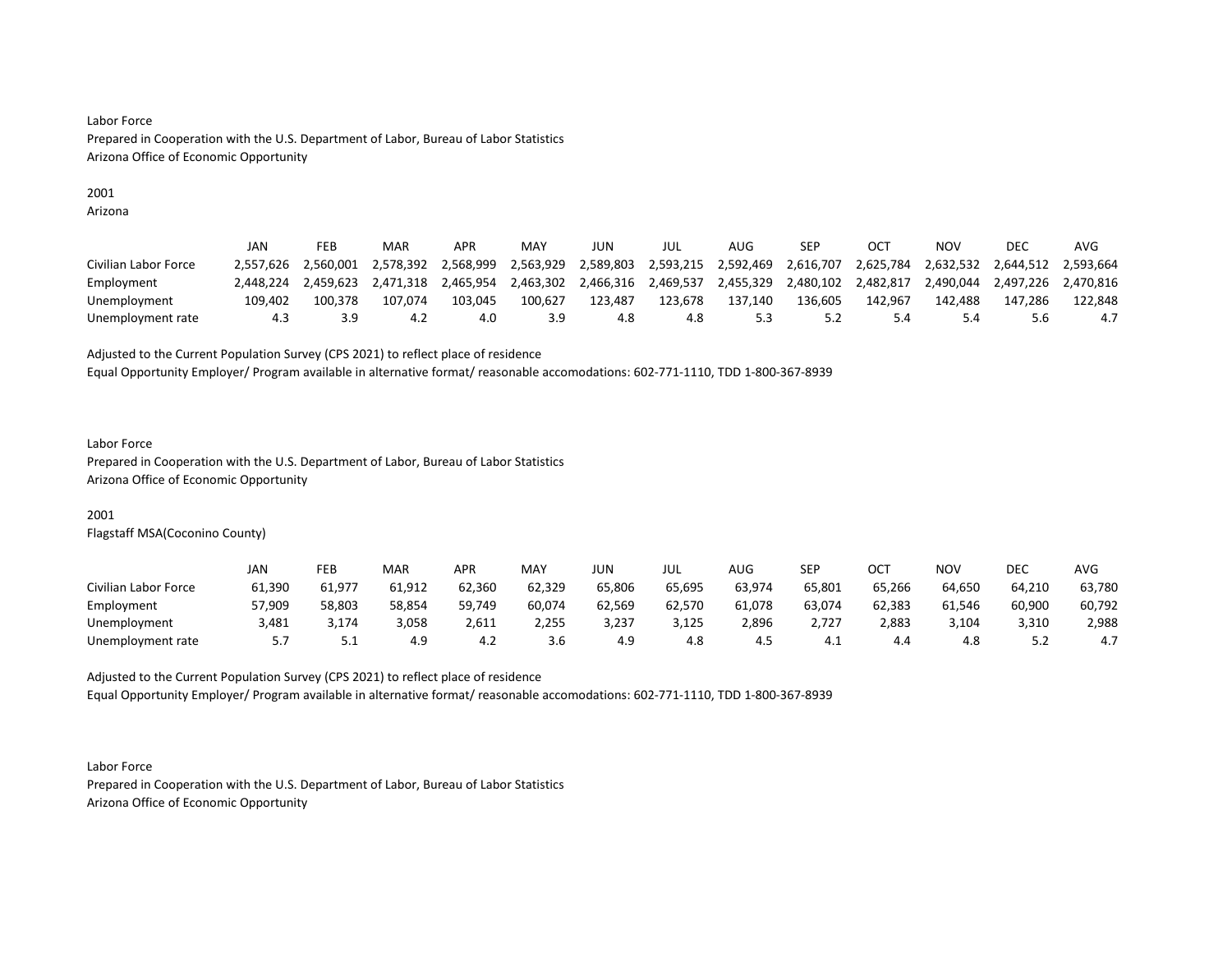# 2001 Lake Havasu City-Kingman MSA(Mohave County)

|                      | JAN    | FEB    | <b>MAR</b> | APR    | MAY    | JUN    | JUL    | AUG    | <b>SEP</b> | ост    | NOV    | DEC    | AVG    |
|----------------------|--------|--------|------------|--------|--------|--------|--------|--------|------------|--------|--------|--------|--------|
| Civilian Labor Force | 71,755 | 71,315 | 72,392     | 71,865 | 72,332 | 73,070 | 73,447 | 73,032 | 73,761     | 73,962 | 74,714 | 75,061 | 73,059 |
| Employment           | 68,212 | 67,992 | 68,978     | 68,819 | 69,461 | 69,715 | 70,163 | 69,344 | 70,197     | 70,078 | 70,748 | 70,965 | 69,556 |
| Unemployment         | 3,543  | 3,323  | 3,414      | 3,046  | 2,871  | 3,355  | 3,284  | 3,688  | 3,564      | 3,884  | 3,966  | 4,096  | 3,503  |
| Unemployment rate    | 4.9    | 4.,    | 4.7        | -4.∠   | 4.0    | 4.b    | 4.5    |        | 4.8        |        |        | - -    | 4.8    |

Adjusted to the Current Population Survey (CPS 2021) to reflect place of residence

Equal Opportunity Employer/ Program available in alternative format/ reasonable accomodations: 602-771-1110, TDD 1-800-367-8939

#### Labor Force

Prepared in Cooperation with the U.S. Department of Labor, Bureau of Labor Statistics Arizona Office of Economic Opportunity

# 2001

Phoenix MSA

|                      | JAN       | FEB       | MAR       | <b>APR</b> | MA <sup>V</sup> | JUN       | JUL       | AUG       | SEP       | ост       | NOV       | <b>DEC</b> | AVG       |
|----------------------|-----------|-----------|-----------|------------|-----------------|-----------|-----------|-----------|-----------|-----------|-----------|------------|-----------|
| Civilian Labor Force | .706.109  | 1.711.018 | 1,722,572 | 1.714.663  | 1,712,626       | 1,729,574 | 1,733,714 | 1,735,080 | 1,749,388 | 1,757,630 | 1,760,210 | 1.768.821  | 1.733.450 |
| Employment           | 1.643.661 | 1.653.403 | 1.659.282 | 1.656.076  | 1,654,890       | 1,658,725 | 1,663,428 | 1,654,111 | 1,667,290 | 1,669,233 | 1.670.465 | 1.674.456  | 1.660.418 |
| Unemployment         | 62.448    | 57.615    | 63,290    | 58.587     | 57.736          | 70.849    | 70.286    | 80.969    | 82.098    | 88.397    | 89.745    | 94.365     | 73,032    |
| Unemployment rate    |           |           |           |            | 3.4             | 4.⊥       |           |           |           |           |           |            | 4.2       |

#### Adjusted to the Current Population Survey (CPS 2021) to reflect place of residence

Equal Opportunity Employer/ Program available in alternative format/ reasonable accomodations: 602-771-1110, TDD 1-800-367-8939

### Labor Force

Prepared in Cooperation with the U.S. Department of Labor, Bureau of Labor Statistics Arizona Office of Economic Opportunity

#### 2001

| FEB MAR<br>OCT<br>JAN<br><b>MAY</b><br><b>DEC</b><br><b>SEP</b><br><b>NOV</b><br>APR<br>JUN<br>AUG<br>JUL | AVG |
|-----------------------------------------------------------------------------------------------------------|-----|
|-----------------------------------------------------------------------------------------------------------|-----|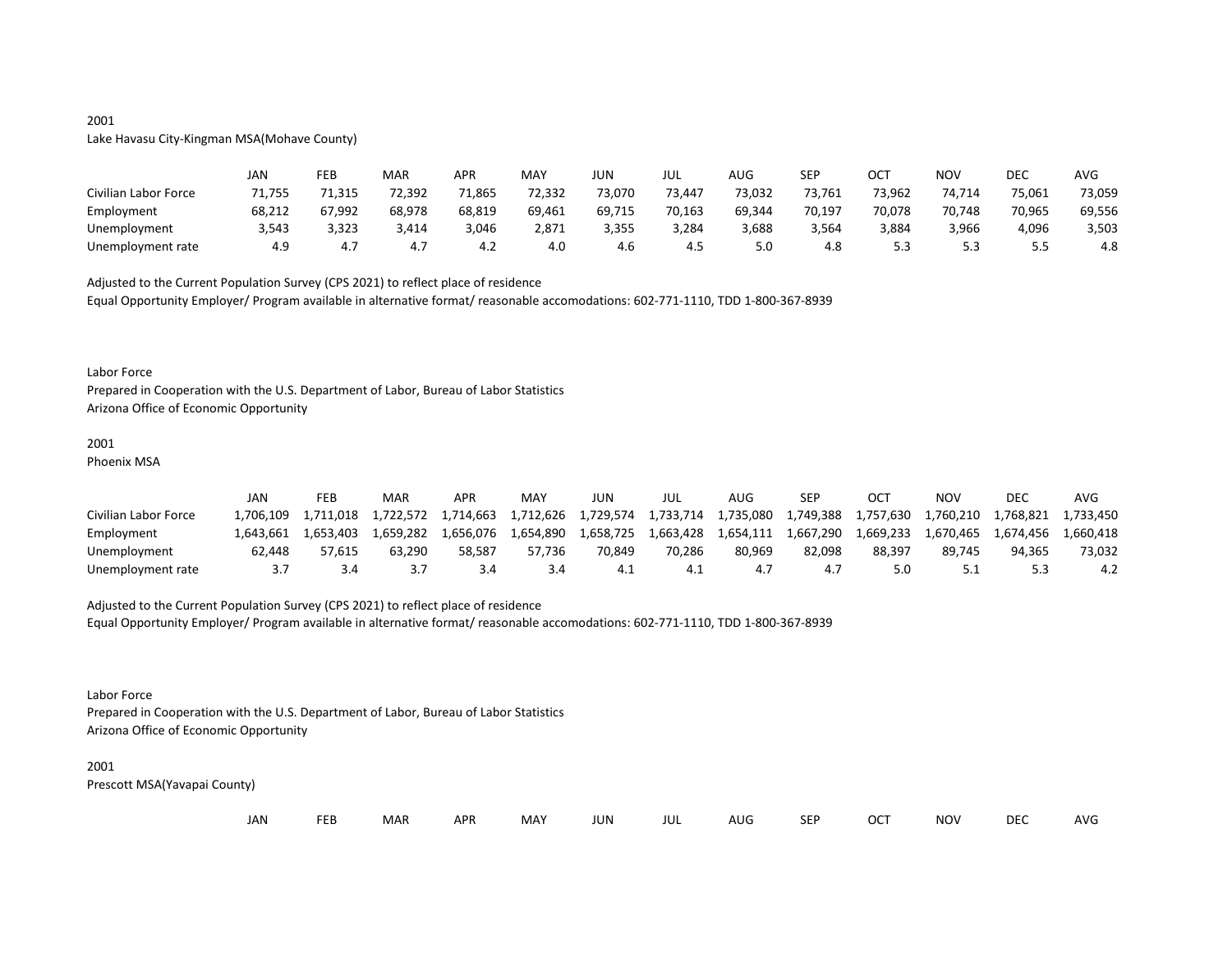| Civilian Labor Force | 76,099 | 76,049 | 77<br>.248 | 76,916 | 76,998 | 78,333 | 79.089 | 78,978 | 79.699 | 80,246 | 80,136 | 80,505 | 78,358 |
|----------------------|--------|--------|------------|--------|--------|--------|--------|--------|--------|--------|--------|--------|--------|
| Employment           | 72.579 | 72.81. | 73.914     | 73.956 | 74.148 | 74.941 | 75.735 | 75.312 | 76.249 | 76,375 | 76.199 | 76,356 | 74,881 |
| Unemployment         | 3,520  | 237,د  | 3,334      | 2,960  | 2,850  | 3.392  | 3,354  | 3,666  | 3,450  | 3,871  | 3,937  | 149ء   | 3,477  |
| Unemployment rate    |        | 4.3    | 4.3        |        |        | 4.3    | 4.2    | 4.b    | 4.3    | 4.8    | 4.9    |        | 4.4    |

Equal Opportunity Employer/ Program available in alternative format/ reasonable accomodations: 602-771-1110, TDD 1-800-367-8939

Labor Force Prepared in Cooperation with the U.S. Department of Labor, Bureau of Labor Statistics Arizona Office of Economic Opportunity

### 2001

Sierra-Vista Douglas MSA(Cochise County)

|                      | JAN        | FEB    | <b>MAR</b> | APR    | MA۱    | JUN    | JUL    | AUG        | <b>SEP</b> | $\cap$ $\cap$<br>UC. | NOV    | <b>DEC</b> | <b>AVC</b> |
|----------------------|------------|--------|------------|--------|--------|--------|--------|------------|------------|----------------------|--------|------------|------------|
| Civilian Labor Force | 50,714     | 50,245 | 50,761     | 49,998 | 49,842 | 49,833 | 49,893 | 50,296     | 50,342     | 51.138               | 51,180 | 51,238     | 50,457     |
| Employment           | 48,139     | 47,878 | 48,364     | 47,824 | 47,835 | 47.445 | 47,563 | 47,741     | 47,869     | 48,451               | 48,540 | 48,478     | 48,011     |
| Unemployment         | 2,575      | 2,367  | 2,397      | 2,174  | 2,007  | 2,388  | 2,330  | 2,555      | 2,473      | 2,687                | 2,640  | 2,760      | 2,446      |
| Unemployment rate    | <u>J.L</u> | 4.7    | 4.7        | د.4    | 4.0    | 4.8    | 4.7    | <u>J.L</u> | 4.9        | ر.ر                  | ے. ب   | 4.د        | 4.8        |

Adjusted to the Current Population Survey (CPS 2021) to reflect place of residence

Equal Opportunity Employer/ Program available in alternative format/ reasonable accomodations: 602-771-1110, TDD 1-800-367-8939

Labor Force Prepared in Cooperation with the U.S. Department of Labor, Bureau of Labor Statistics Arizona Office of Economic Opportunity

# 2001

|                      | JAN     | FEB     | <b>MAR</b> | APR     | MAY     | JUN     | JUL     | AUG     | SEP     | ОСТ     | NOV     | DEC     | AVG     |
|----------------------|---------|---------|------------|---------|---------|---------|---------|---------|---------|---------|---------|---------|---------|
| Civilian Labor Force | 410.854 | 413.749 | 416,378    | 415.377 | 411,639 | 413.478 | 411,094 | 411,910 | 418,764 | 420,371 | 425,402 | 427,081 | 416,341 |
| Employment           | 393,663 | 397,988 | 399,928    | 400,403 | 397,430 | 396,093 | 393,748 | 392,669 | 399,337 | 399,175 | 403,831 | 404.737 | 398,250 |
| Unemployment         | 17.191  | 15,761  | 16.450     | 14.974  | 14.209  | 17,385  | 17.346  | 19.241  | 19.427  | 21.196  | 21.571  | 22,344  | 18,091  |
| Unemployment rate    | 4.2     | 3.8     | 4.0        | 3.b     | 3.5     | 4.2     | 4.2     | 4.,     | 4.6     |         | ـ . ـ   |         | 4.3     |